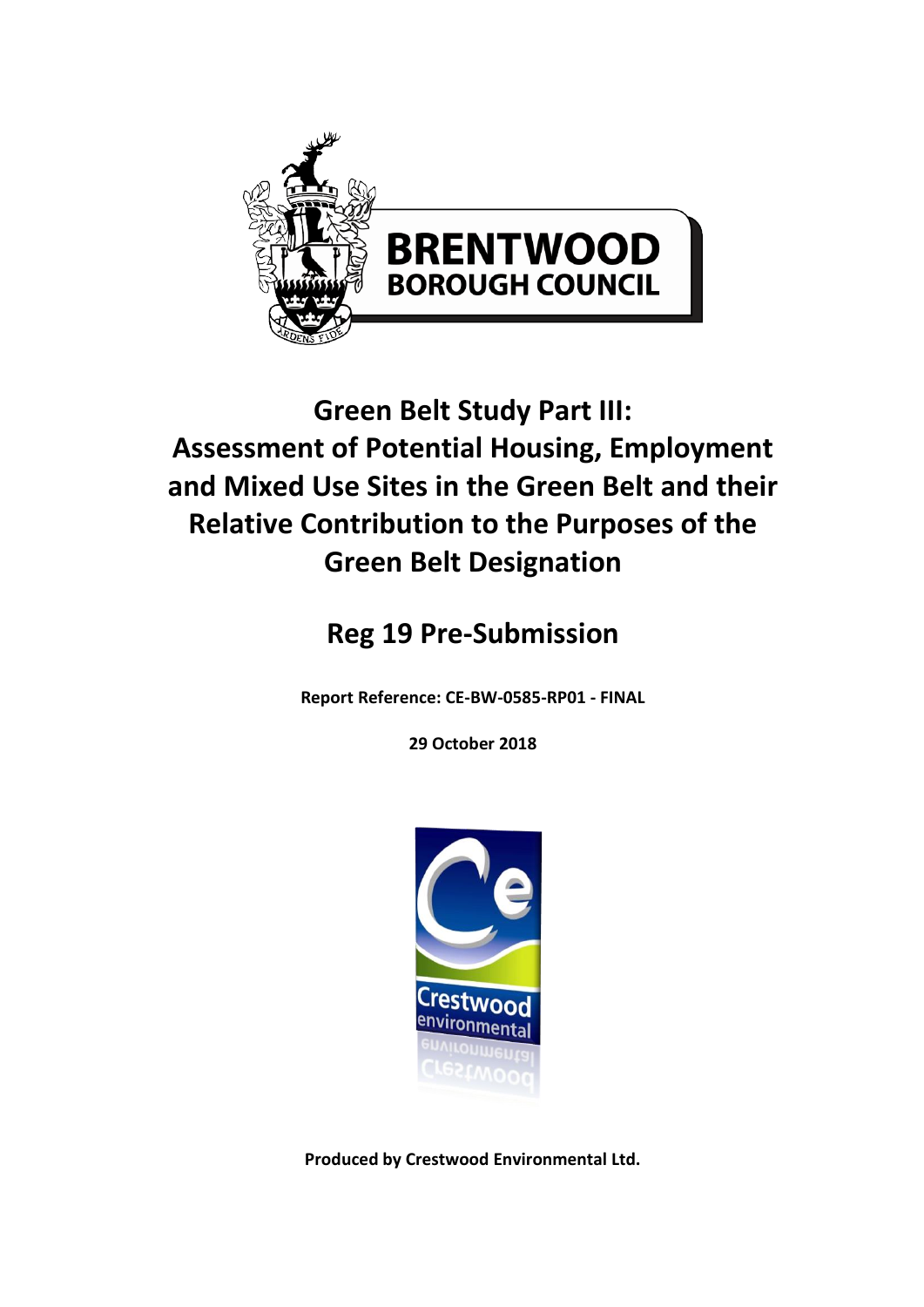### **Crestwood Report Reference:** CE-BW-0585-RP01 - FINAL

| <b>Version &amp;</b><br><b>Status</b> | <b>Date</b><br>Produced | Written / Updated by:                                                             | <b>Checked &amp; Authorised by:</b>              |
|---------------------------------------|-------------------------|-----------------------------------------------------------------------------------|--------------------------------------------------|
| Draft v1                              | $02 - 07 - 13$          | Karl Jones (Principal Landscape Architect)<br>Adam Collinge (Landscape Architect) | Karl Jones (Principal Landscape Architect)       |
| Draft v2                              | $22 - 11 - 13$          | Adam Collinge (Landscape Architect)                                               | Karl Jones (Principal Landscape Architect)       |
| Draft v3                              | 23-02-16                | Adam Collinge (Senior Landscape<br>Architect)                                     | Karl Jones (Principal Landscape Architect)       |
| Draft v4                              | 22-06-16                | Adam Collinge (Senior Landscape<br>Architect)                                     | Karl Jones (Principal Landscape Architect)       |
| Draft v5                              | $27 - 01 - 17$          | Adam Collinge (Principal Landscape<br>Architect)                                  | Karl Jones (Principal Landscape Architect)       |
| Draft v <sub>6</sub>                  | 27-09-18                | Raj Bains (EIA Coordinator)                                                       |                                                  |
| Draft v7                              | $04-10-18$              | Raj Bains (EIA Coordinator)                                                       |                                                  |
| Draft v8                              | 17-10-18                | Adam Collinge (Principal Landscape<br>Architect)                                  | Karl Jones (Principal Landscape Architect)       |
| Draft v9                              | $25-10-18$              | Raj Bains (EIA Coordinator)                                                       | Adam Collinge (Principal Landscape<br>Architect) |
| <b>FINAL</b>                          | 29-10-18                | Raj Bains (EIA Coordinator)                                                       | Adam Collinge (Principal Landscape<br>Architect) |

This report has been prepared in good faith, with all reasonable skill, care and diligence, based on information provided or known available at the time of its preparation and within the scope of work agreement with the client.

We disclaim any responsibility to the client and others in respect of any matters outside the scope of the above.

The report is provided for the sole use of the named client and is confidential to them and their professional advisors. No responsibility is accepted to others.

> Crestwood Environmental Ltd. Units 1 & 2 Nightingale Place Pendeford Business Park Wobaston Road Pendeford West Midlands WV9 5HF

> > Fax: 01902 229 563

Email[: info@crestwoodenvironmental.co.uk](mailto:info@crestwoodenvironmental.co.uk) Web: www.crestwoodenvironmental.co.uk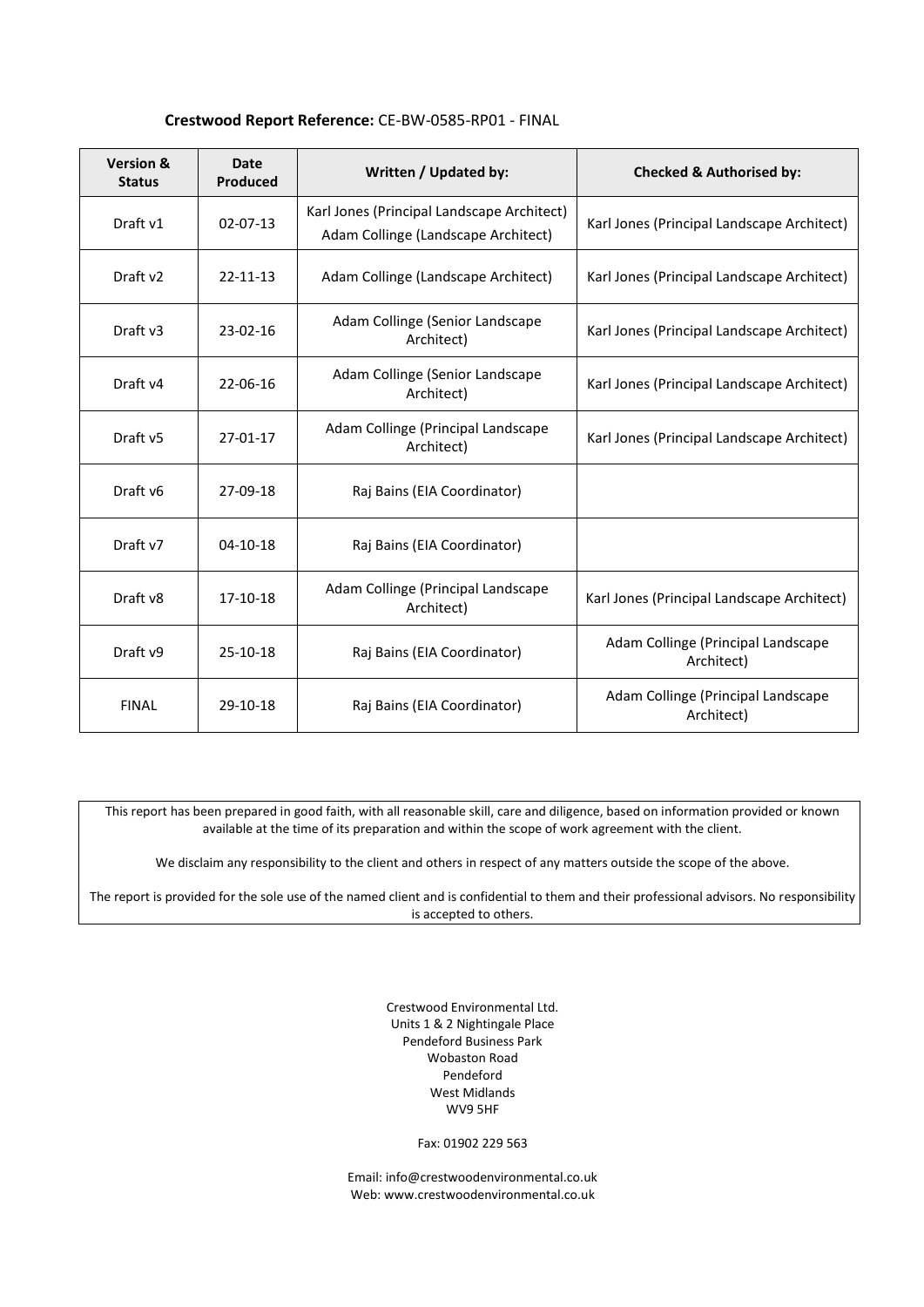# **CONTENTS**

|                         | 1.1<br>1.2<br>1.3<br>1.4<br>1.5<br>1.6 |  |
|-------------------------|----------------------------------------|--|
| $\overline{2}$          |                                        |  |
|                         | 2.1<br>2.2                             |  |
| $\overline{\mathbf{3}}$ |                                        |  |
|                         | 3.1<br>3.2<br>3.3                      |  |

# **LIST OF APPENDICES:**

| Appendix L1 | Site Assessment Sheet Pro forma                                                                      |
|-------------|------------------------------------------------------------------------------------------------------|
| Appendix L2 | Summary of Housing Assessment Results – Assessment Results Order                                     |
| Appendix L3 | Summary of Housing Assessment Results – Site Reference Order                                         |
| Appendix L4 | Detailed Site Housing Assessment Sheets                                                              |
| Appendix L5 | Figure 1 – Overall Contribution of Sites to Green Belt Purposes – Housing Assessment                 |
| Appendix L6 | Summary of Employment/Mixed Use Assessment Results – Assessment Results Order                        |
| Appendix L7 | Detailed Site Employment/Mixed Use Assessment Sheets                                                 |
| Appendix L8 | Figure 2 – Overall Contribution of Sites to Green Belt Purposes – Employment/Mixed Use<br>Assessment |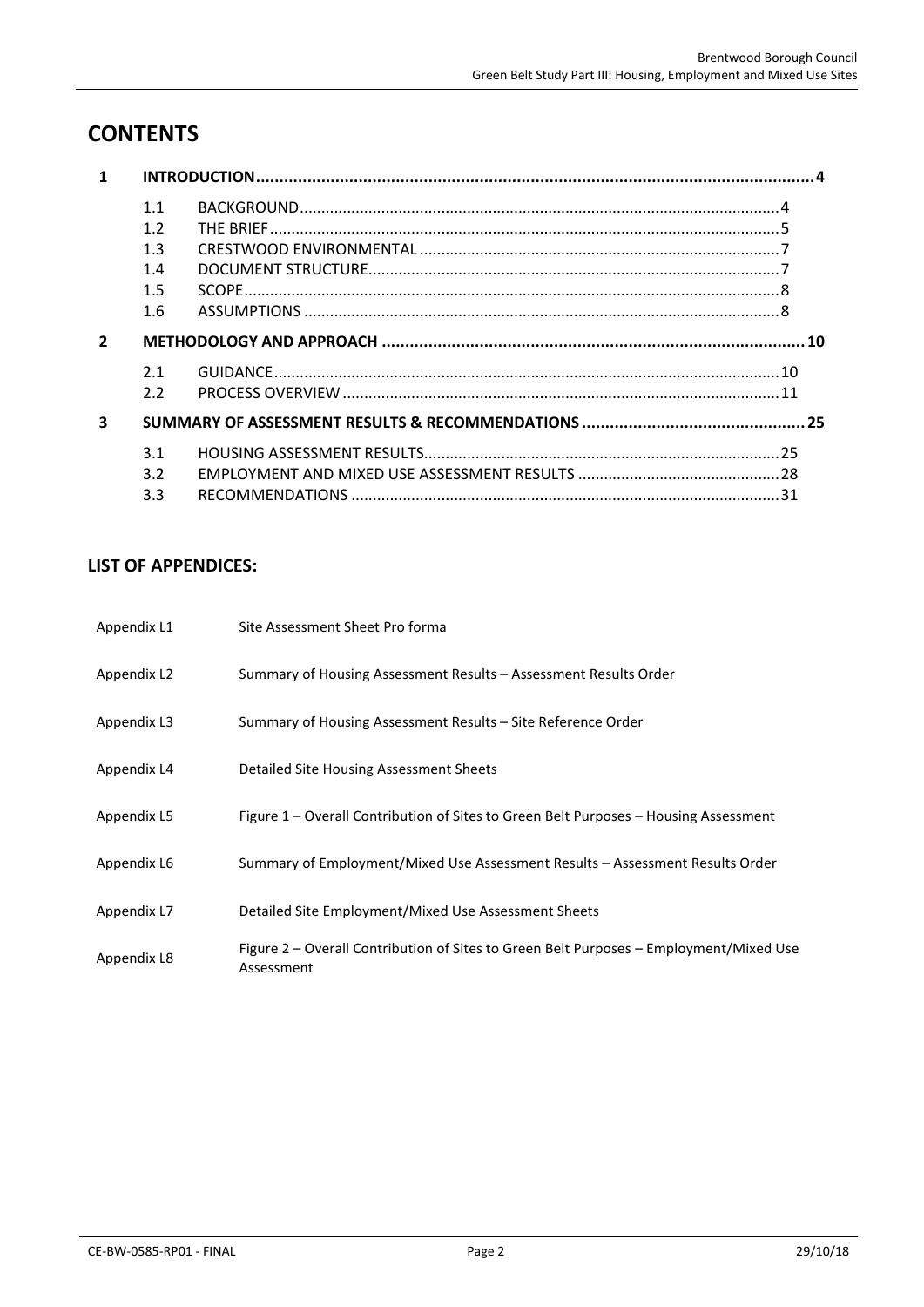| <b>LIST OF TABLES:</b> |                                                                                |  |
|------------------------|--------------------------------------------------------------------------------|--|
| Table 1                |                                                                                |  |
| Table 2                |                                                                                |  |
| Table 3                |                                                                                |  |
| Table 4                |                                                                                |  |
| Table 5                |                                                                                |  |
| Table 6                | Number of High Assessment Ratings of Individual Purposes Received Per Site  26 |  |
| Table 7                |                                                                                |  |
| Table 8                | Summary of Combined Overall and Individual Purposes Assessment Results 26      |  |
| Table 9                | Number of High Assessment Ratings of Individual Purposes Received Per Site  28 |  |
| Table 10               |                                                                                |  |
| Table 11               | Summary of Combined Overall and Individual Purposes Assessment Results 29      |  |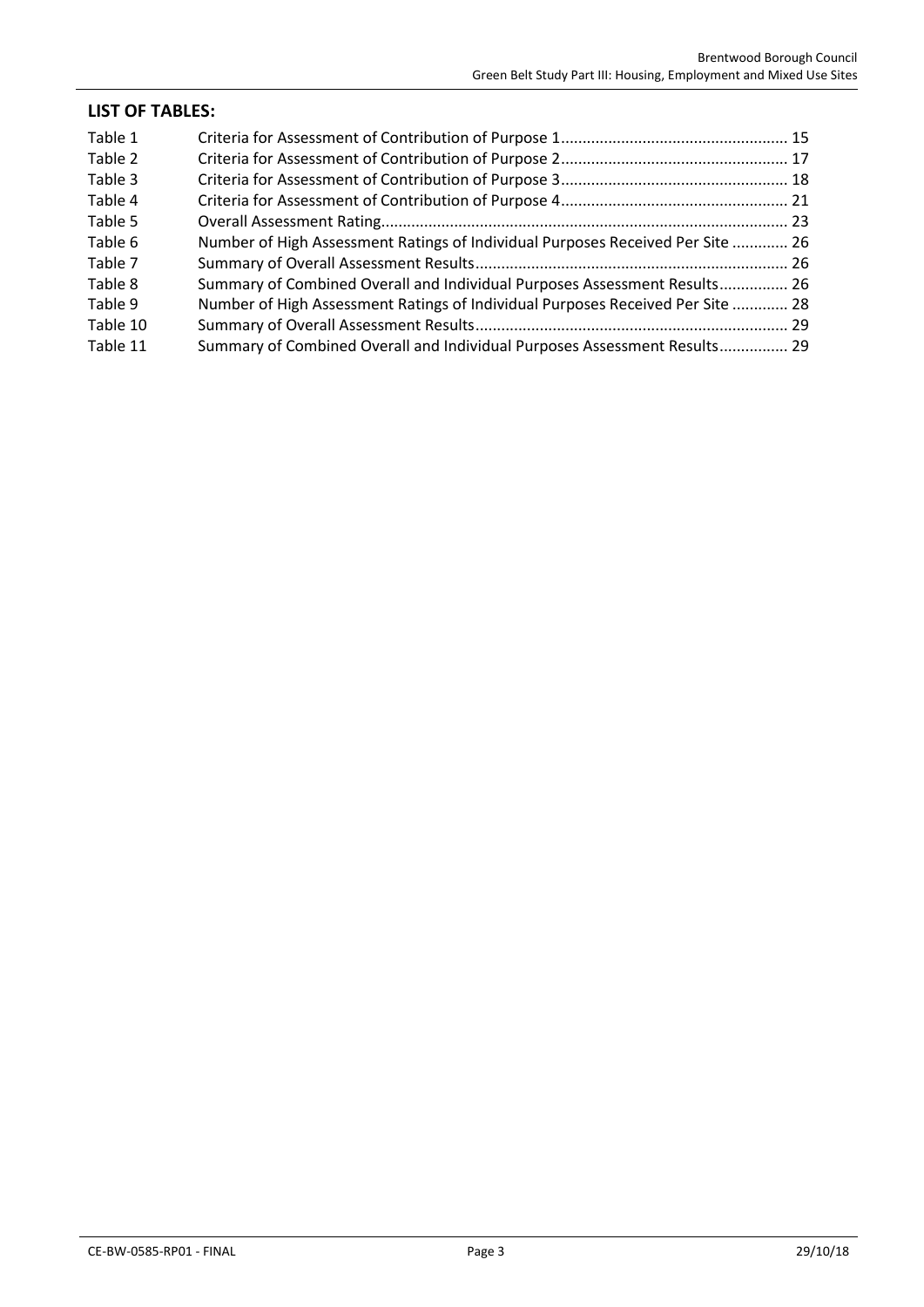# <span id="page-4-1"></span><span id="page-4-0"></span>**1 INTRODUCTION**

# **1.1 BACKGROUND**

- 1.1.1 Brentwood Borough Council (the Council) is in the process of preparing a new Local Development Plan (LDP) for the Borough which, once adopted, will supersede saved policies in the current Replacement Local Plan (Brentwood Borough Council, June 2005). The Brentwood LDP will set out strategic priorities for the Borough, including policies to deliver housing.
- 1.1.2 In 2012 the Coalition Government introduced a new planning system. Under the new system, instead of producing separate development plan documents, such as a Core Strategy, planning authorities can now produce a single local plan if they wish to. Brentwood Borough Council has chosen to do this. The Council published its preferred options document for consultation in 2013, the 'Local Plan 2015-2030: Preferred Options' set out the long term vision for how the Council proposed the Borough should develop by 2030 and the draft strategy and policies for achieving that vision.
- 1.1.3 Following the conclusion of the consultation in 2013 it became apparent to the Council that several issues needed to be reconsidered, specifically regarding meeting full objectively assessed development needs. Consequently the Council published its 'Strategic Growth Options' document for consultation in January 2015, which set out all sites suggested to the Council to meet development needs and information on some key issues to consider as part of assessing sites, such as transport infrastructure, local services, and the environment.
- <span id="page-4-2"></span>1.1.4 To inform the preparation of the new Brentwood Local Plan, an evidence base is required. In 2014 the Council published a Strategic Housing Market Assessment (SHMA) (David Couttie Associates, December 2013), to form part of the evidence base, to assess future housing need and demand and inform housing targets. An update to the 2014 SHMA is currently being undertaken by the Council in light of subsequent amendments in national policy guidance.
- 1.1.5 In 2011 the Council published a Strategic Housing Land Availability Assessment (SHLAA) (Atkins, October 2011), as part of the evidence base, to provide a preliminary assessment of sites with the potential to accommodate the housing targets. The SHLAA provided the starting point for considering sites as part of the plan making process. It aimed to identify, in a systematic manner, land likely to be suitable, available and achievable for housing development in the Borough to meet housing targets during the period 2010 to 2031.
- 1.1.6 A total of 297 areas of land were assessed in the SHLAA. These were identified from a variety of sources, including Brentwood Urban Capacity Study (Brentwood Borough Council, June 2005); records of sites with existing or previous planning consents; and land put forward through an open 'Call for Sites' exercise (November-December 2009) or other discussions with the Council.
- 1.1.7 The SHLAA indicated that there was an adequate amount of available land to meet the then proposed housing requirements on brownfield sites for the first 9.9 years (2010 – 2019/2020) and that the Council may need to release a minimal amount of Greenfield land during this period to provide 0.1 years supply. "*During the second 10 years (2020 - 2030), other than a reliance on Windfall sites, the SHLAA indicated that there would be a minimal amount of Brownfield land (89 dwellings) to deliver the required housing supply"* and that Greenfield sites would be required to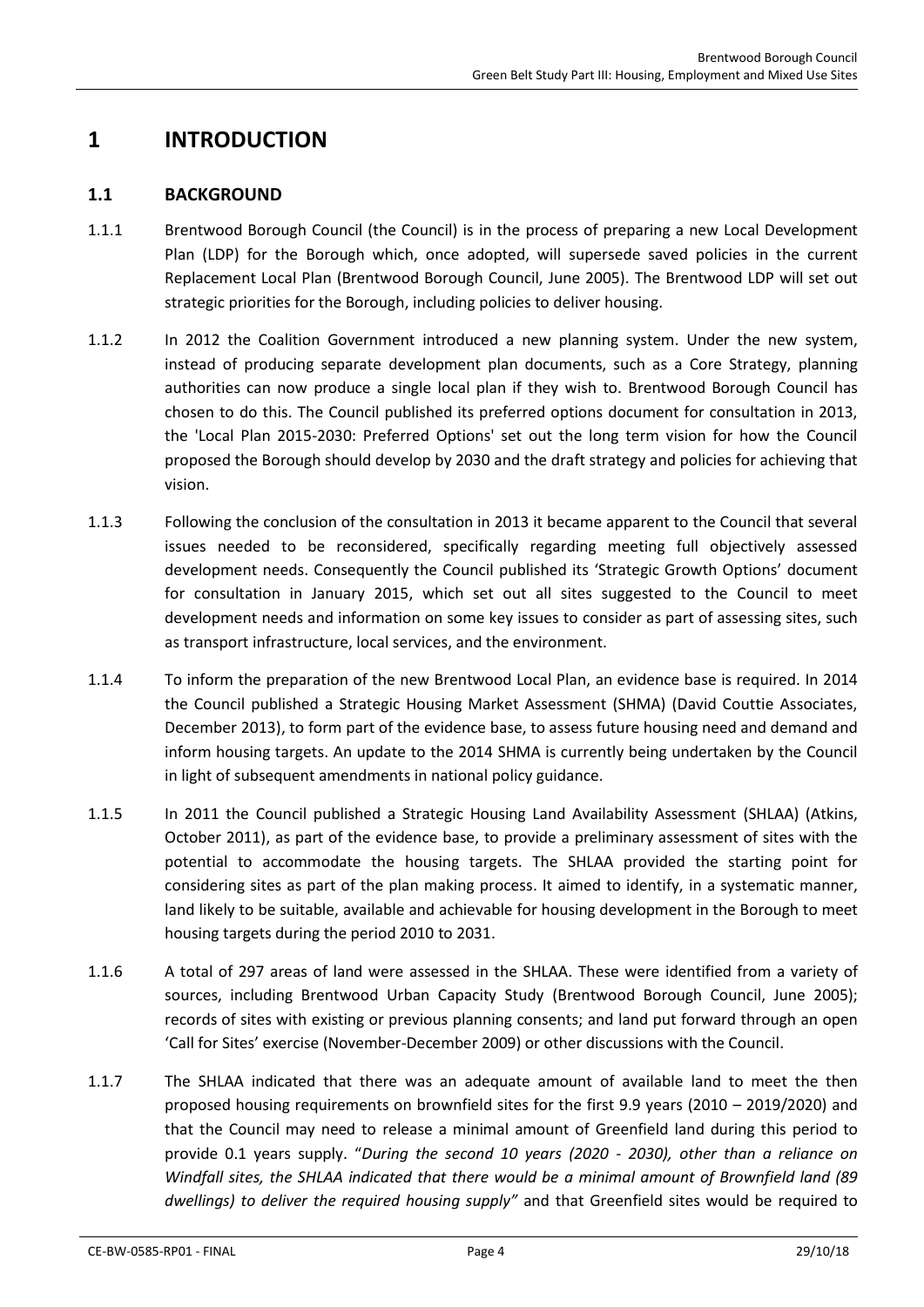meet the remaining requirement (of which there were sufficient sites available).

- 1.1.8 The SHLAA recommended that the potential Greenfield release which may be required during the assessment period should be done through a detailed assessment of potential housing sites through the Council's Site Allocations and should build upon the work done to date in the SHLAA. Subsequent to the SHLAA, a number of other Sites have been brought to the attention of Brentwood Borough Council as having potential for housing. this has resulted in the SHLAA being supplemented by other sources and more up to date information where possible, such as:
	- **•** sites submitted by landowners and developers;
	- sites proposed by parish councils and members of the public; and
	- other sites known or owned by the Council.
- 1.1.9 As part of the evidence base, an assessment of the potential effects on Green Belt land from allocation for, and development of, new residential areas (housing) within these areas has been identified as being required by the Council.
- 1.1.10 Additionally, in 2014, the assessment of potential effects on Green Belt land was broadened out to consider whether any of the sites under consideration would be assessed differently (in terms of Green Belt effects/contribution) should an allocation, or subsequent development, be made for employment or mixed-use purposes.
- 1.1.11 In 2016, following consultation on the 'Draft Local Plan 2013-2033' and consultation with neighboring authorities, the Council commissioned a Borough wide study of the strategic function of Green Belt designated land, to form part of the emerging the evidence base to inform the new Local Plan. This formed Part 2 or the Green Belt evidence base.
- 1.1.12 Whilst work on the draft Local Plan progressed, in 2017 Brentwood commissioned an updated and Housing and Economic Land Availability Assessment (HELAA) to review the previous SHLAA baseline and in accordance with requirements of the National Planning Policy Framework (NPPF). As part of this review a number of additional sites were put forward for consideration as housing and employment land.
- 1.1.13 Following publication of the Strategic borough-wide Green Belt Assessment and compilation of HELAA data throughout 2018, the scope of the site specific Green Belt evidence base has been refined to reflect the wider consideration of the Local Plan evidence base and Sustainability Appraisal considerations, as discussed below.
- 1.1.14 This document will be published in support of the new Brentwood Local Plan Regulation 19 Pre-Submission Consultation. Should this process highlight any further considerations or comments requiring clarification, this document may be subsequently amended to account for the consultation period prior to submission of the Brentwood Local Plan to the Planning Inspectorate.

### <span id="page-5-0"></span>**1.2 THE BRIEF**

1.2.1 Brentwood Borough Council (the Council) commissioned Crestwood Environmental Ltd. in March 2013 to undertake an independent, professional **assessment of Housing Sites (being considered as part of the SHLAA) within the Green Belt and their relative contribution to the purposes of the**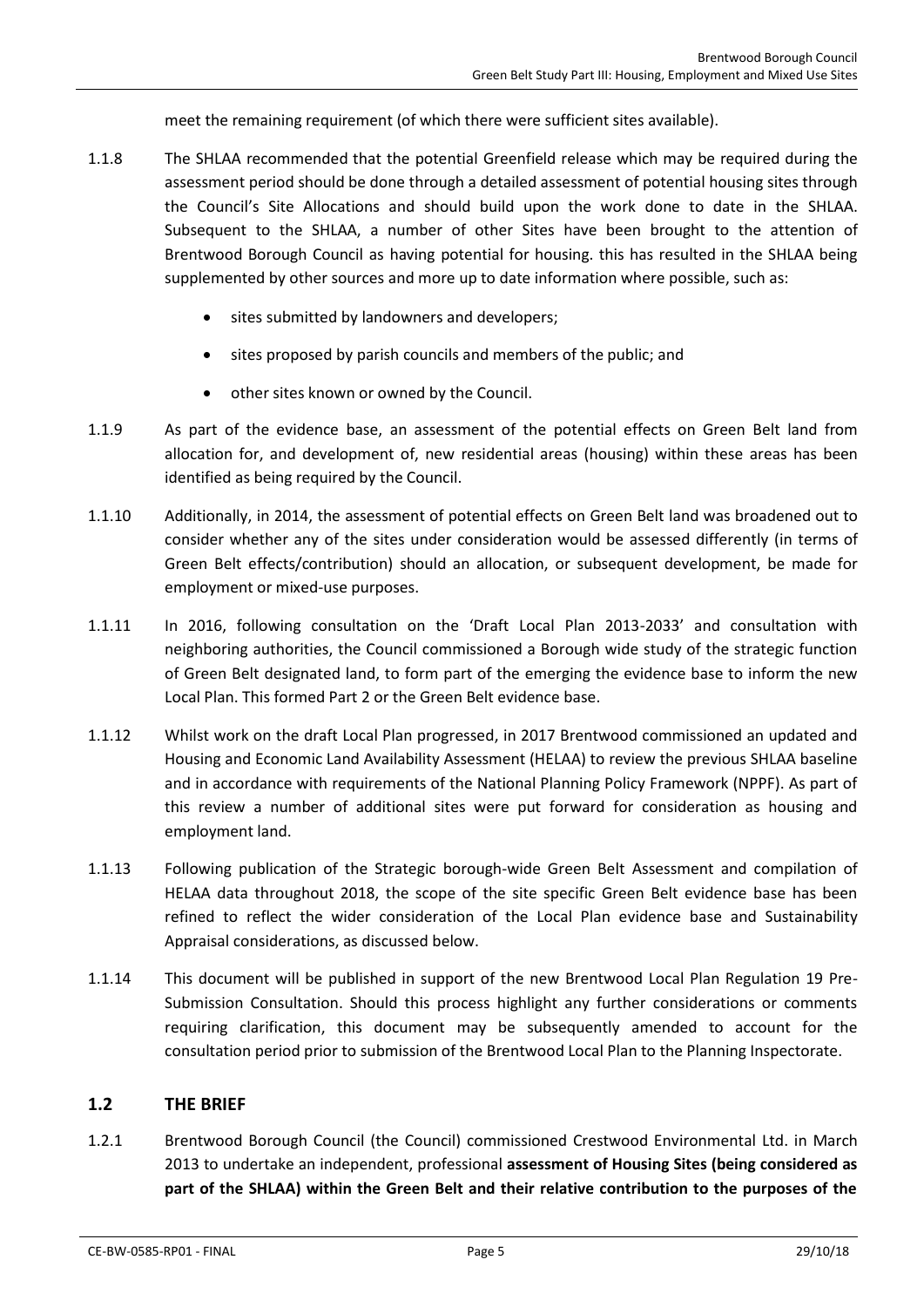### **Green Belt designation**.

- 1.2.2 Overall, Brentwood Borough Council has commissioned a series of studies and reports that will form a four part Green Belt evidence base to inform the Brentwood Local Plan 2013 – 2033. All of these studies have evolved over time and comprise:
	- **Part 1:** Brentwood Green Belt in Context High level historic and functional review of the London Metropolitan Green Belt, and the context against which the Brentwood Local Plan 2013-2033 is being developed;
	- **Part 2:** Green Belt Parcels Assessment Borough-wide definition and relative assessment of Green Belt parcels against the five purposes of the Green Belt;
	- **Part 3:** Individual Sites Assessment (from HELAA Assessment work) A relative assessment of potential Site Allocations against the purposes of the Green Belt. The assessment is focused on an individual sites basis and will be supplemented by an addendum covering cumulative aspects as appropriate.
- 1.2.3 This report forms Part 3 of the Green Belt evidence base and is a Site Specific assessment considering not only Green Belt functions, but the potential impacts from development on the purposes of the Green Belt.
- 1.2.4 In 2013, 105 'Sites' (including individual sub-components to large sites where applicable) were assessed within the Brentwood Green Belt, comprising Sites considered as part of the SHLAA and subsequently put forward in wider Council studies.
- 1.2.5 In late 2014, following consultation on the 'Local Plan 2015-2030: Preferred Options', the Council commissioned an additional 58 sites for assessment in 2015, 13 of which were to be further considered for employment use and 2 for mixed use or leisure. Additionally, 5 previously assessed sites (from 2013) were to be further assessed for employment use (3 sites) and mixed use or leisure (2 sites).
- 1.2.6 In late 2015, following consultation on the 'Strategic Growth Options' document, the Council commissioned a further 36 sites for assessment for housing purposes, with assessment to be undertaken in early 2016.
- 1.2.7 The Council undertook a further 'call for sites' in early 2017 and a full update to the current Strategic Housing Land Availability Assessment (SHLAA) (now integrating employment sites and called a 'Housing and Employment Land Availability Assessment' – HELAA). The HELAA is well progressed and will be finalised in due course. This study introduced a number of potential additional sites. Many of the sites overlapped considerably with previously assessed areas and during this time the borough wide Green Belt review has been completed (the Part II Green Belt evidence) which has further informed the selection of Sites.
- 1.2.8 At this stage, and based on the progressive findings of the HELAA and wider evidence base, a selective approach to the assessment of additional has been undertaken. Overall, Sites (located within the Green Belt) which have been discounted for other environmental or strategic reasons (i.e. too small to form a strategic allocation), were not considered for further assessment.
- 1.2.9 This is considered in compliance with NPPF and that the Green belt is permanent and in accordance with paragraph 136 *"once established, Green Belt boundaries should only be altered where*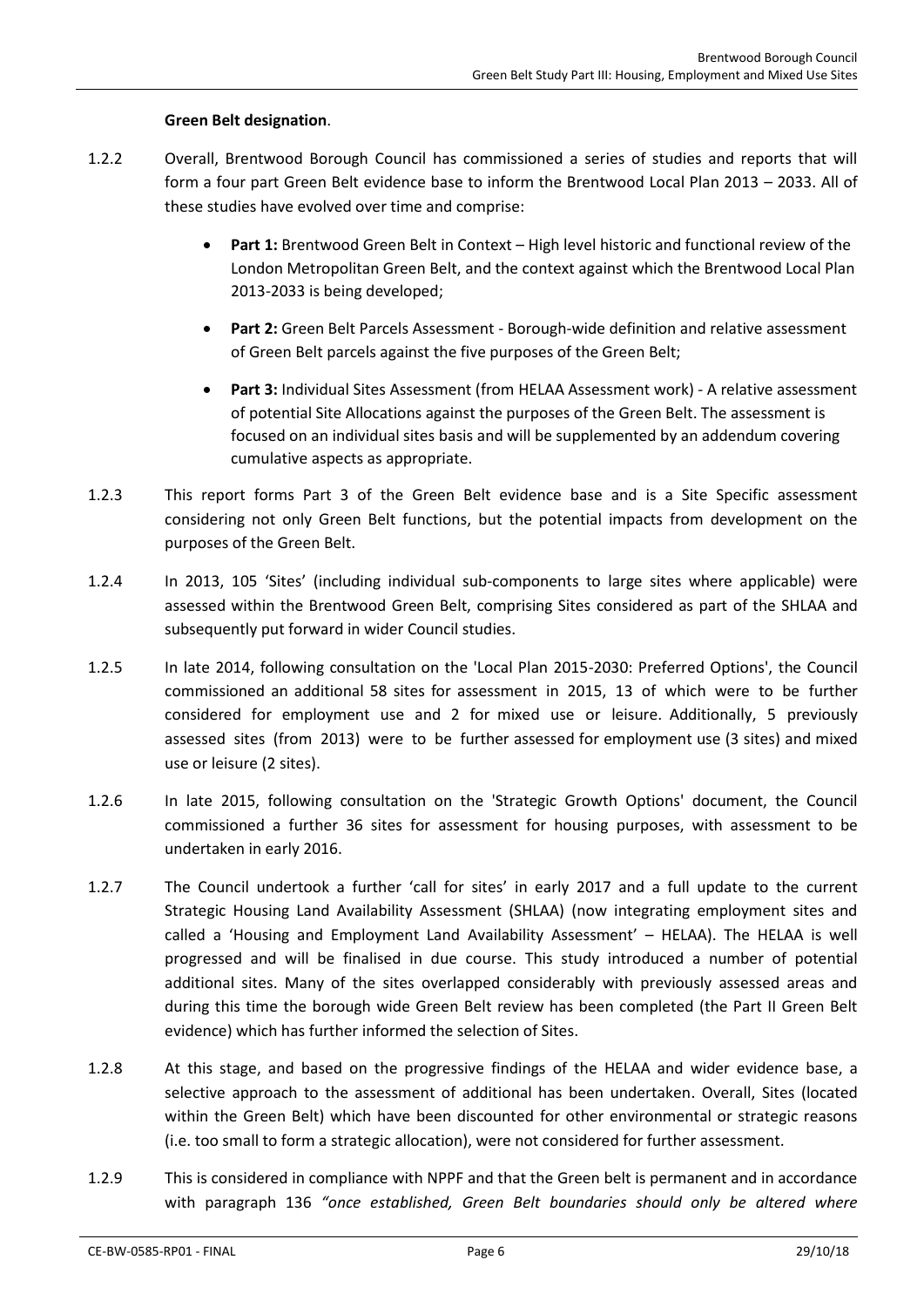*exceptional circumstances are fully evidenced and justified, through the preparation or updating of plans. Strategic policies should establish the need for any changes to Green Belt boundaries, having regard to their intended permanence in the long term, so they can endure beyond the plan period. Where a need for changes to Green Belt boundaries has been established through strategic policies, detailed amendments to those boundaries may be made through non-strategic policies, including neighbourhood plans".*

- 1.2.10 As such, any Site discounted for other material strategic planning reasons is not considered to need a Site specific Green Belt appraisal, as the Site would only be potentially suitable for development where other criteria have been met. Further to this, the Part II Green Belt Study is a material part of the evidence base and has informed spatial considerations for the developing Local Plan.
- 1.2.11 As a result, the list of sites has been refined since January 2018 to account for sites that did not pass Stage 1 of the HELAA test or have been discounted for other strategic planning or SA considerations. Duplicate or overlapping sites have also been discounted or assessed on a worstcase basis.
- 1.2.12 In total, 92 individual housing sites assessments have been undertaken. Occasionally, Sites have been assessed as separate land parcels where deemed appropriate. Of the 92 assessments, 2 3 sites have been further assessed in relation to potential allocations for employment and/or mixed use development.

# <span id="page-7-0"></span>**1.3 CRESTWOOD ENVIRONMENTAL**

- 1.3.1 Crestwood Environmental Ltd. is an independent environmental consultancy and a Registered Practice of the Landscape Institute, employing landscape architects, planners and environmental consultants with extensive experience in land use planning and impact assessments.
- 1.3.2 This study has been led by Karl Jones BSc (Dual Hons.) CMLI CEnv MIAgrM AIEMA, Director and Principal Landscape Architect and Adam Collinge BSc (Hons) PGDipLA MA CMLI AMIEnvSci, Associate Director and Principal Landscape Architect.
- 1.3.3 Karl has over 20 years' experience in landscape design, assessment and management, has acted as an Expert Witness on landscape and visual matters at Public Inquiry and has been a member of the Technical Committee of the Landscape Institute since 2011. Adam has over 10 years' experience in landscape architecture and planning in both public and private sector and has also provided evidence and acted as an Expert Witness at Public Inquiry in relation to Development Plans and planning appeals.

# <span id="page-7-1"></span>**1.4 DOCUMENT STRUCTURE**

- 1.4.1 This report is divided into further sections as described below.
	- Section 2 (Methodology and Process) describes the basis for the methods used to undertake the assessment and describes the terminology, criteria used to determine and describe the potential effects of the Sites on the purposes of Green Belt designation.
	- Section 3 (Assessment Results and Recommendations) presents the summarised results of the individual assessments (detailed site-by-site housing assessments are provided in Appendix L4, with employment/mixed use assessments provide in Appendix L7).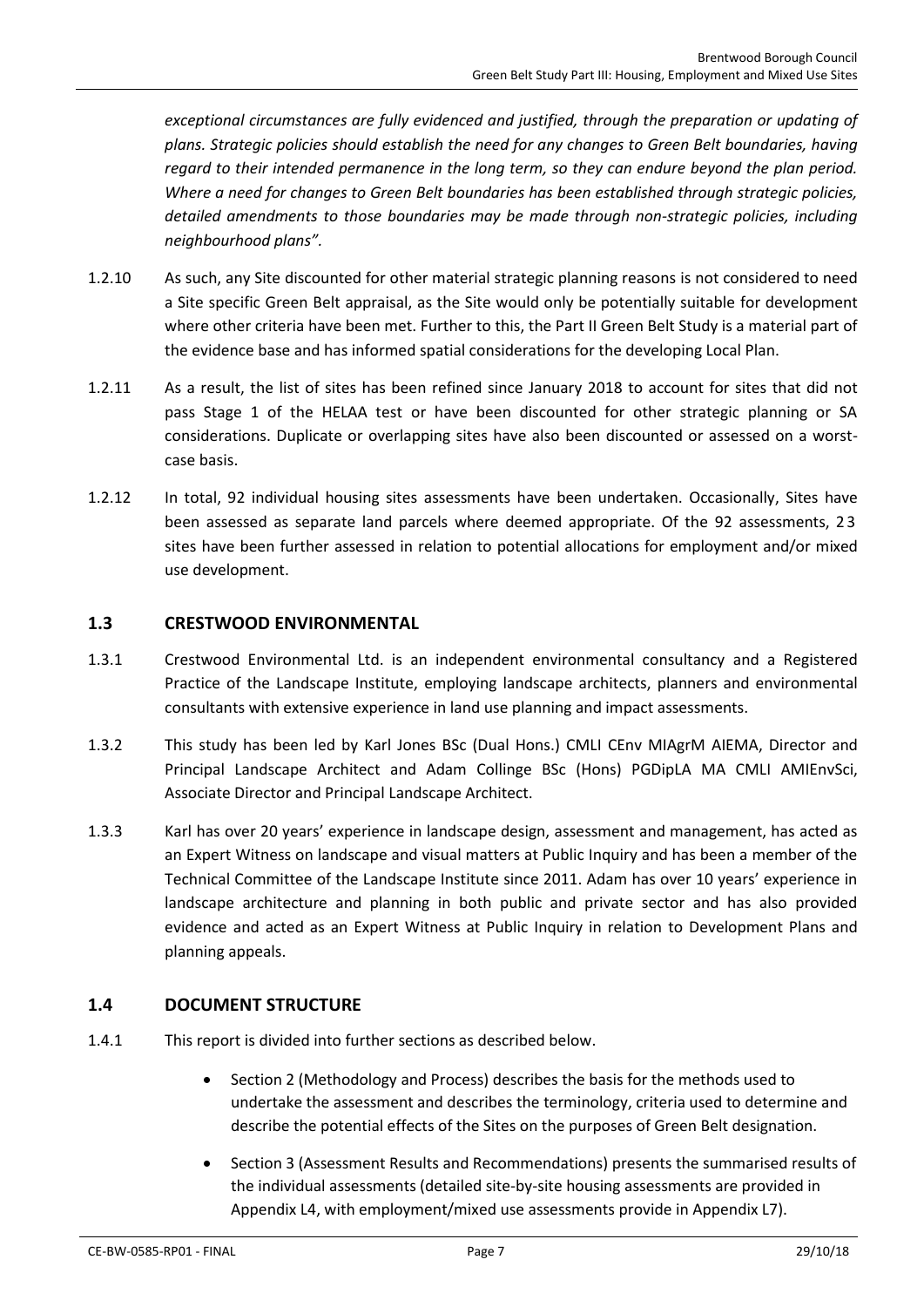Recommendations are given to prioritise Sites and to guide the direction of the future growth in housing within Brentwood Borough, in terms of effects on the purposes of the Green Belt designation only.

1.4.2 At the end of the report a Glossary (providing a description of the intended use/meaning of the terms used in this assessment) and References are provided. Figures and other documents that are referred to are located in the Appendices.

### <span id="page-8-0"></span>**1.5 SCOPE**

- 1.5.1 This study assesses Green Belt considerations primarily in relation to potential housing sites ('Sites') as considered as part of the SHLAA and as put forward during further consultation on the emerging Local Plan. As the scope of the evidence base in support of the LDP has broadened, 22 sites have been further assessed in relation to employment or mixed use/leisure development.
- 1.5.2 Whilst the Part II Green Belt Review focused primarily on the existing function of Green Belt Parcels (or broad areas), this Part III study is a hybrid assessment that considers both the relative contribution of land to the Green Belt (at a Site level) but also the potential impacts housing, employment or mixed-use development would have in relation to Green Belt purposes. This is reflected in the hybrid methodology, which has subtle differences for the Part III Study, compared to the Part II study, which is able to consider a range of Site typologies, locations and scales on a relative basis.
- 1.5.3 Only Sites situated within the Green Belt have been considered as part of this study. It is understood that a number of SHLAA sites (and others proposed during subsequent consultation) are located outside of land designated as Green Belt, and in relation to Green Belt policy, these sites (particularly those that are brownfield sites) would be prioritised over Sites located within the Green Belt.
- 1.5.4 The effect of developing the Sites on the purposes of the Green Belt is only one of many areas to be considered in preparation of the Council's LDP. The Council is under no obligation to follow this Report's findings and recommendations in preference to other planning considerations, where on balance other planning considerations outweigh Green Belt aspects. On its own, this report cannot be used to justify the granting or refusing of planning permission or allocating, or not allocating, a Site that lies within the Green Belt.
- 1.5.5 A range of other environmental considerations may need to be taken into account, such as ecology and nature conservation, heritage and archaeology, water quality and flooding potential etc. by others to determine the potential wider environmental and cumulative impacts of development on a particular Site.

### <span id="page-8-1"></span>**1.6 ASSUMPTIONS**

- 1.6.1 The following assumptions have been made in order to provide a baseline from which professional judgement and consideration can be applied to the potential or perceived effects from housing, employment and mixed use development on the 'openness' of the Green Belt and the individual purposes of the Green Belt.
- 1.6.2 The main built development forms are assumed to be: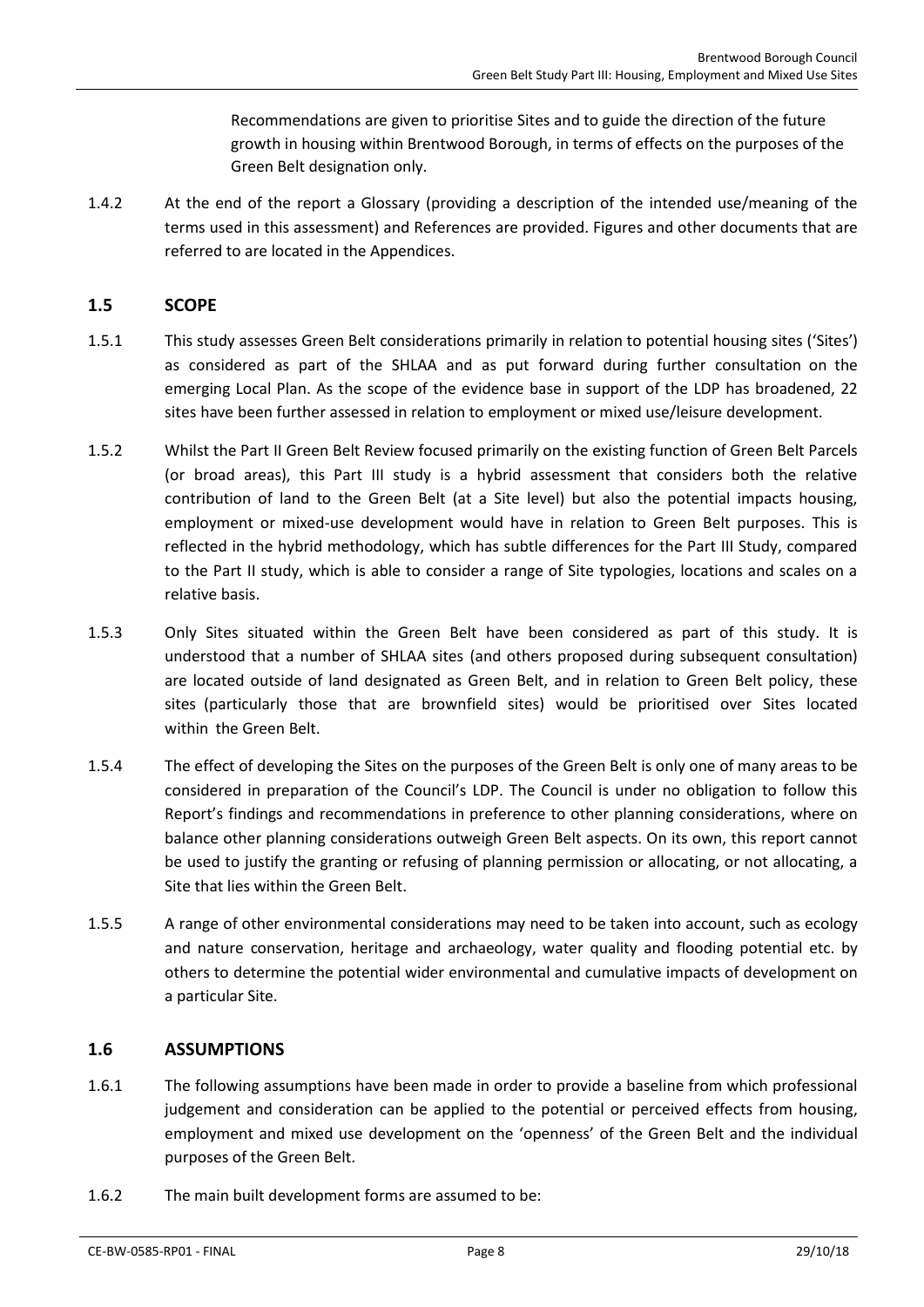- **For Housing**, predominantly 2 storey, circa 6-7m maximum height, residential buildings. This does not mean that higher buildings would be inappropriate at the Sites, only that the study for this type of development has not considered buildings of predominantly larger height than these.
- **For Employment and Mixed Use/Leisure**, predominantly 3 storey buildings, potentially comprising warehouse, industrial and/or commercial (including office, leisure, retail. etc.) style buildings, average height c. 10m-15m. This does not mean that higher buildings would be inappropriate at the Sites, only that the study for this type of development has not considered buildings of predominantly larger height than these.
- 1.6.3 It is recognised that Employment or Mixed Use allocations are likely to lead to very different landuses, however, for the purposes of this study, it is assumed that the relative heights, scale, footprint, density, etc. would be similar to one another in terms of assessing effects on Green Belt purposes. Whilst Mixed Use developments generally comprise areas of housing, relatively more appreciable effects on Green Belt are likely to relate to surrounding larger commercial, industrial or warehouse buildings as with any Employment based development.
- 1.6.4 These assumptions are important in order to understand whether potentially larger scale buildings would have a more appreciable effect within the Green Belt with regards to Employment/Mixed Use allocations compared to the Housing assessments.
- 1.6.5 It is assumed that any buildings would be well-designed and would use traditional or other appropriate building techniques, styles and materials appropriate to the buildings use and surroundings. It is also assumed that the development would include a strong framework of structural landscaping including ground modelling, where appropriate, and tree planting of appropriate scale, area, design and species composition to ensure that the development achieves a good fit in the landscape.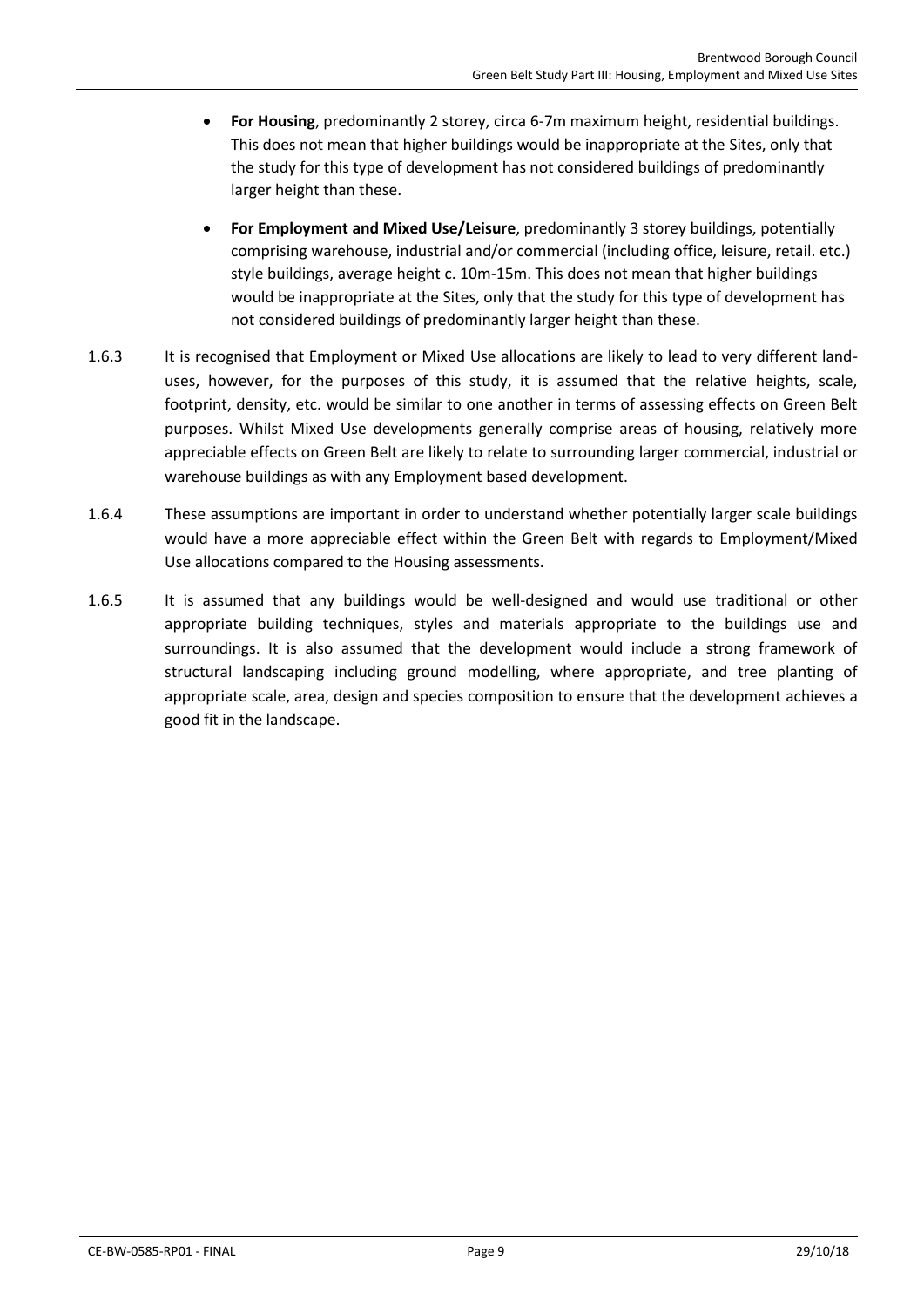# <span id="page-10-0"></span>**2 METHODOLOGY AND APPROACH**

# <span id="page-10-1"></span>**2.1 GUIDANCE**

- 2.1.1 There is no definitive method for carrying out an assessment of effects that potential development may have on the purposes of the Green Belt. As such, a methodology has been designed that is aimed at meeting the requirements of the Brief and is based on other precedent studies from across the UK.
- 2.1.2 Such precedent and background information includes (but are not limited to):
	- Planning on the Doorstep: The Big Issues Green Belt (Planning Advisory Service, February 2015);
	- Plan-Making Case Law Update Main Issue 4: Green Belt (Planning Advisory Service, November 2014);
	- Guidance for Green Belt Assessment (Planning Advisory Service, January 2014);
	- Briefing Paper Number 00934: Green Belt, (Louise Smith for House of Commons Library, January 2016);
	- A 21st Century Metropolitan Green Belt (LSE, 2016);
	- Green Belt Assessment Methodology (Sevenoaks District Council, 27 September 2016);
	- Buckinghamshire Green Belt Assessment Report: Methodology and Assessment of General Areas (Arup, 7 March 2016);
	- Joint Green Belt Study: Coventry City Council, North Warwickshire Borough Council, Nuneaton and Bedworth Borough Council, Rugby Borough Council, Stratford-on-Avon District Council and Warwick District Council (Stage 1 Report Prepared by LUC, June 2015); and
	- Staffordshire Moorlands District Council Green Belt Review Study (Amec Foster Wheeler, November 2015).
- 2.1.3 The current context of Green Belt Policy and Government Guidance is set out in the preceding Part 1 Study. The Bespoke methodology designed for this assessment has evolved over time to account for not only national and regional guidance and precedent studies, but also the local context within Brentwood Borough.
- 2.1.4 As far as practical, the process is periodically reviewed in light of other published methodologies and the outcomes of other local plan reviews and 'Examinations' and will be fed in to the final submission reports.
- 2.1.5 A number of Local Plan Reviews and Examinations provide useful reference points and guidance in relation to the consideration of Green Belt policy, assessments and strategic development planning:
	- *Green Belt studies should be "fair, comprehensive and consistent with the Core Strategy's aim of directing development to the most sustainable locations" and should be comprehensive rather than selective (Inspectors Report (A Thickett) to Leeds Council, September 2014);*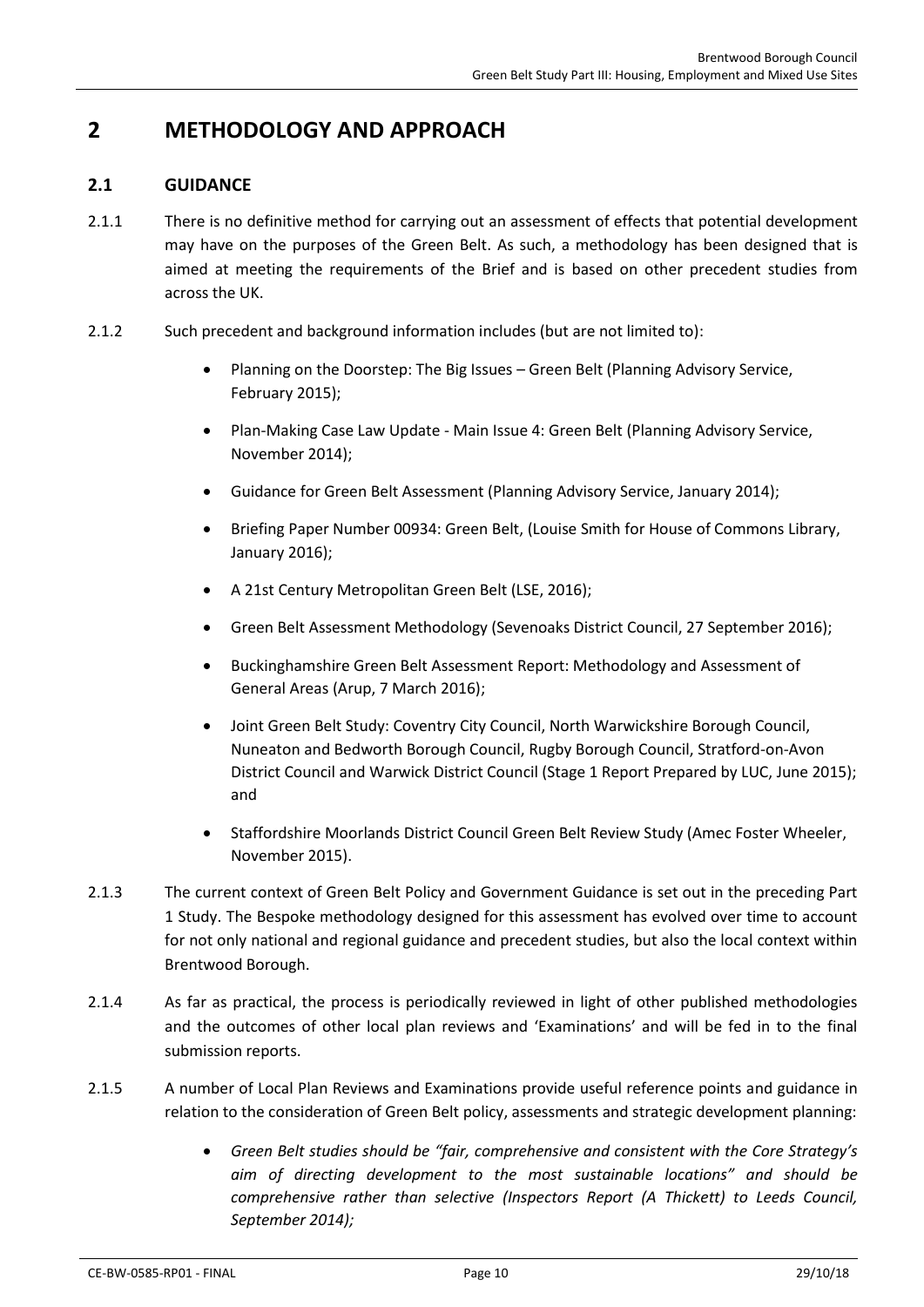- *Green Belt studies should be clear "how the assessment of 'importance to Green Belt' has been derived" as part of the assessment process and in relation to the individual purposes of Green Belt. This should form the basis in relation to any justification for the release of land from Green Belt. (Inspectors Interim Findings (H Stephens) to Durham City Council, November 2014); and*
- *Green Belt studies should "take account of the need to promote sustainable patterns of development, as required by paragraph 84 of the NPPF [even if] such an exercise would be carried out through the SEA/SA process." (Inspectors Letter (L Graham to Cambridge City and South Cambridgeshire Councils, May 2015).*
- 2.1.6 The above list is not exhaustive but provides a context for key principles in the assessment process.

### <span id="page-11-0"></span>**2.2 PROCESS OVERVIEW**

- 2.2.1 A systematic process was undertaken, using the stages shown below, in order to complete the assessment:
	- 1. Define the Brief and Scope of the Assessment;
	- 2. Determine the Assessment Method;
	- 3. Determine the Assessment Criteria;
	- 4. Desk Study;
	- 5. Fieldwork;
	- 6. Undertake the Assessment of the Sites in relation to Green Belt purposes;
	- 7. Produce recommendations; and
	- 8. Present the Assessment.

### **Define the Brief and Scope of the Assessment**

- 2.2.2 A request from the Council for an initial scope of works was requested and provided in January 2013.
- 2.2.3 An Inception Meeting was held on  $5<sup>th</sup>$  March 2013 at Crestwood Environmental Ltd.'s offices, attended by Bill Newman (Interim Planning Policy Manager for Brentwood Borough Council), Philip Drane (Planning Officer for Brentwood Borough Council), Karl Jones (Direct and Principal Landscape Architect for Crestwood Environmental Ltd.) and Adam Collinge (Senior Landscape Architect for Crestwood Environmental Ltd.).
- 2.2.4 At the Inception Meeting the requirements of the work was discussed in more detail and the scope of works refined and agreed. Various documents were passed to Crestwood Environmental Ltd. providing further information about the Housing Sites. Further meetings and conference calls have been held at regular intervals in the subsequent years, particularly where the number of Sites or scope of the assessments has changed.
- 2.2.5 The Brief and Scope of the assessment are clearly set out in the project brief as described in Sections [1.1.4](#page-4-2) and [1.5](#page-8-0) above.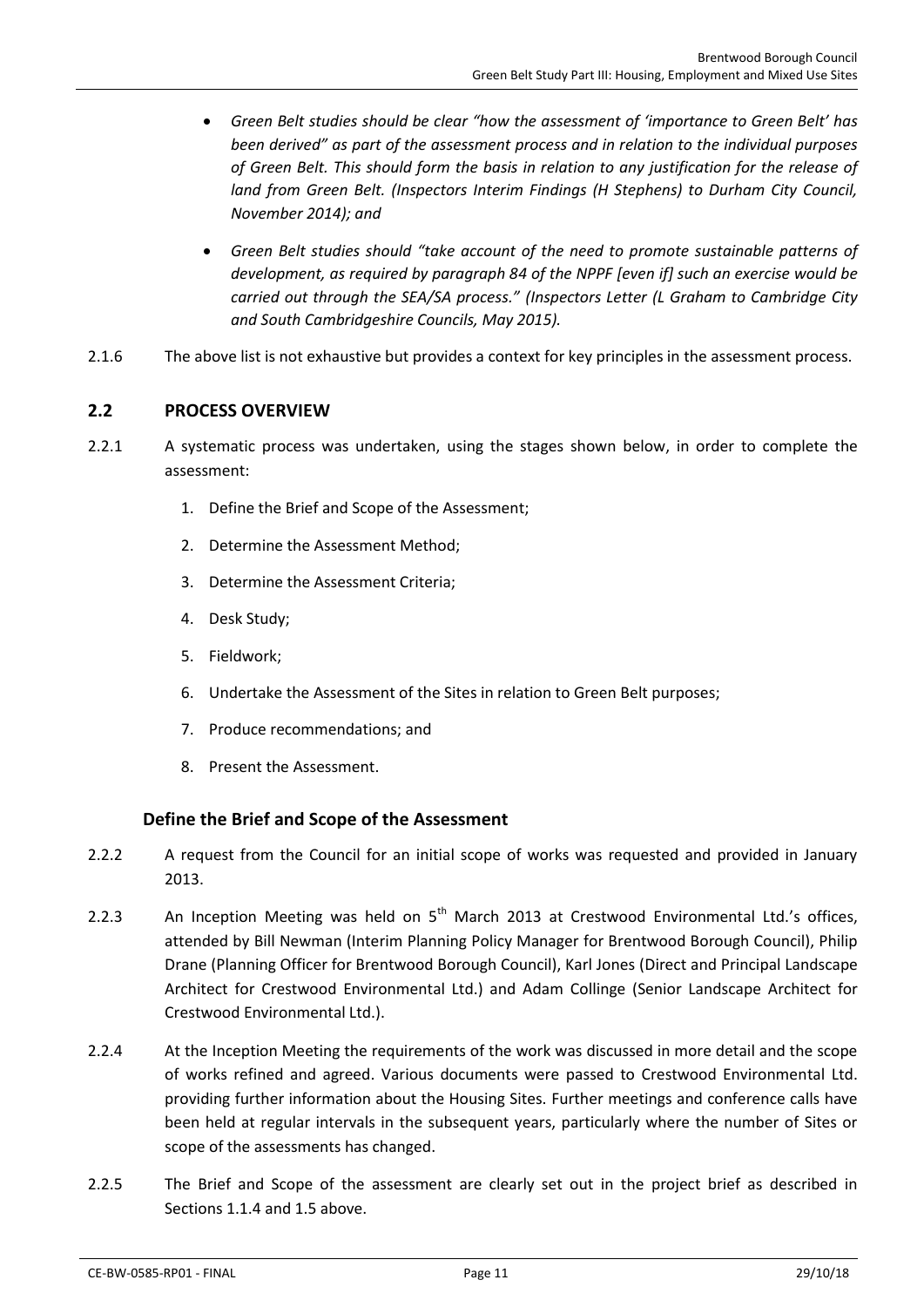- 2.2.6 In absolute policy terms, new housing, employment or mixed use development would generally be considered to be inappropriate in the Green Belt. This was acknowledged at the Brief stage and made clear that the Study was not to assess the appropriateness of the location of the Green Belt boundary or suitability of the land within. The emphasis of the Brief and Scope was on assessing the potential effects of developing the Sites on the purposes of the Green Belt.
- 2.2.7 It is also acknowledged that the vast majority of Sites, if not all, will fulfil the purposes of the Green Belt to some degree. This assessment is being undertaken to establish the relative scale of the contribution of the Sites to the purposes of the Green Belt, thereby allowing for a comparison of Sites to be made in relation to this whilst contributing to a wider evidence base which, overall, will advise on the preferential location of new housing, employment and/or mixed use development.
- 2.2.8 This assessment is not a boundary review of the Green Belt in Brentwood, which is considered to be functional and forms a critical component of the 'character' of Brentwood.

### **Determine the Assessment Method**

2.2.9 The information given in Section [2.1](#page-10-1) forms the basis for the methodology and has been used to design a bespoke assessment methodology that applies to Brentwood borough.

### **Determination of the Assessment Criteria**

- 2.2.10 Definition of appropriate criteria is required such that these can be applied in a systematic way with impartial and transparent judgement and such that the conclusions of the assessment can be summarised into meaningful recommendations.
- 2.2.11 In order to identify the criteria for assessment, the primary reference point for understanding and interpreting the aims, essential characteristics and purposes of the Green Belt are contained within the National Planning Policy Framework (NPPF) (Department for Communities and Local Government, 2018) and the Replacement Local Plan (Brentwood Borough Council, 25 August 2005 (Adopted)).
- 2.2.12 The NPPF states that '*The fundamental aim of Green Belt policy is to prevent urban sprawl by keeping land permanently open*'.
- 2.2.13 It also states that '*the essential characteristics of Green Belts are their openness and their permanence*'.
- 2.2.14 The NPPF states that the "*Green Belt serves five purposes:*
	- *1. to check the unrestricted sprawl of large built-up areas;*
	- *2. to prevent neighbouring towns merging into one another;*
	- *3. to assist in safeguarding the countryside from encroachment;*
	- *4. to preserve the setting and special character of historic towns; and*
	- 5. *to assist in urban regeneration, by encouraging the recycling of derelict and other urban land.*"
- 2.2.15 The NPPF does not state whether one purpose is more important than another.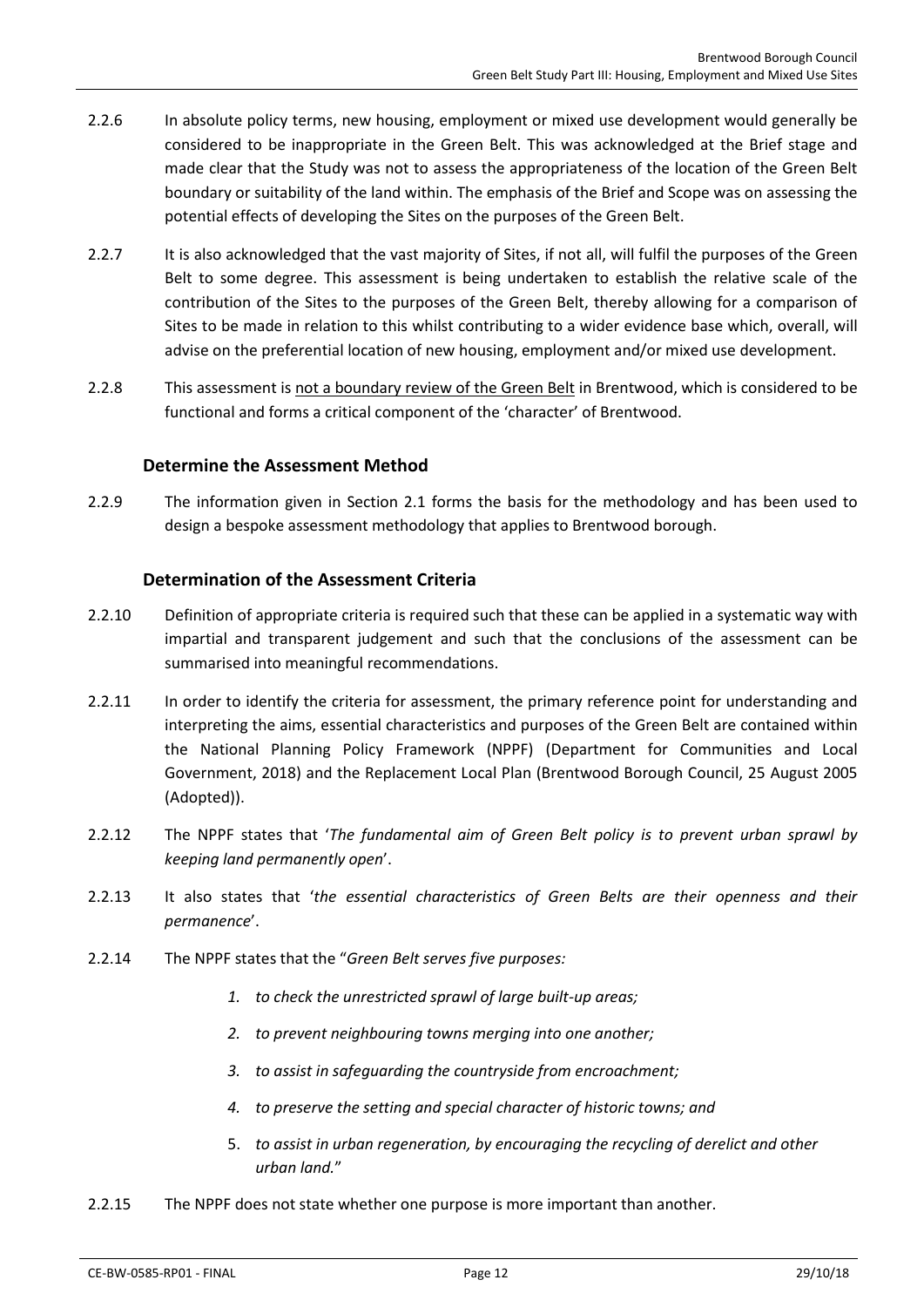- 2.2.16 Paragraph 141 of the NPPF states that *"local planning authorities should plan positively to enhance the beneficial use of the Green Belt, such as looking for opportunities to provide access; to provide opportunities for outdoor sport and recreation; to retain and enhance landscapes, visual amenity and biodiversity; or to improve damaged and derelict land."*
- 2.2.17 Paragraph 138 of the NPPF states that *"*When drawing up or reviewing Green Belt boundaries, the need to promote sustainable patterns of development should be taken into account. Strategic policymaking authorities should consider the consequences for sustainable development of channelling development towards urban areas inside the Green Belt boundary, towards towns and villages inset within the Green Belt or towards locations beyond the outer Green Belt boundary. Where it has been concluded that it is necessary to release Green Belt land for development, plans should give first consideration to land which has been previously-developed and/or is well-served by public transport. They should also set out ways in which the impact of removing land from the Green Belt can be offset through compensatory improvements to the environmental quality and accessibility of remaining Green Belt land*".*
- 2.2.18 Whilst it is not the purpose of this study to assess the sustainability of land to accommodate development, it is an important strategic consideration that when promoting patterns of development, any review of the Green Belt does not impinge on the sustainability and vitality of existing settled areas by either unduly constraining sustainable growth (either directly or indirectly) or by placing undue pressure on existing settled areas through over-development.
- <span id="page-13-1"></span>2.2.19 'Purpose 5' has not been assessed in detail as it has already been outlined, through the Local Plan, that development will be maximised and directed towards land not contained within the Green Belt in the first instance, as an integral part of the plan-making process for Brentwood. Development on Green Belt land will only be considered where the strategic priorities of the Borough to accommodate new housing, employment and/or mixed use development land necessitates its release from Green Belt, accounting for all other planning, environmental and strategic considerations.
- 2.2.20 Based on the objectives of and the opportunities provided by the Green Belt, each *purpose* was considered in turn with regard to relevant assessment criteria to establish how well the Sites being considered as part of the assessment fulfilled the role of the Green Belt. These criteria are set out below.

# <span id="page-13-2"></span>**Purpose 1:** To check the unrestricted sprawl of large built-up areas

- <span id="page-13-0"></span>2.2.21 Compared to the Part II Green Belt Review, Purpose 1 has been adapted to apply at Site specific level. As with the Part II study, large built-up areas, for the purposes of this assessment, are taken to include important settled areas, including significant villages, such as Doddinghurst/Hook End, Wyatt's Green, Blackmore, Mountnessing, Stondon Massey, Ingrave, Herongate and Kelvedon Hatch, as well as the larger town settlements such as Brentwood, Pilgrims Hatch, Shenfield/Hutton, West Horndon and Ingatestone. Small hamlets, ribbon development and sparse housing, e.g. small numbers of dwellings along a rural road, are not considered to be part of a large built-up area.
- 2.2.22 In general terms, a measure for this purpose would be the degree to which a Site is already developed and is comprised of buildings. Whilst directing development to previously developed Sites, i.e. Brownfield land, would be broadly in accordance with Green Belt policy, determining how well a Site meets the objectives of Purpose 1 based on this was deemed too simplistic for the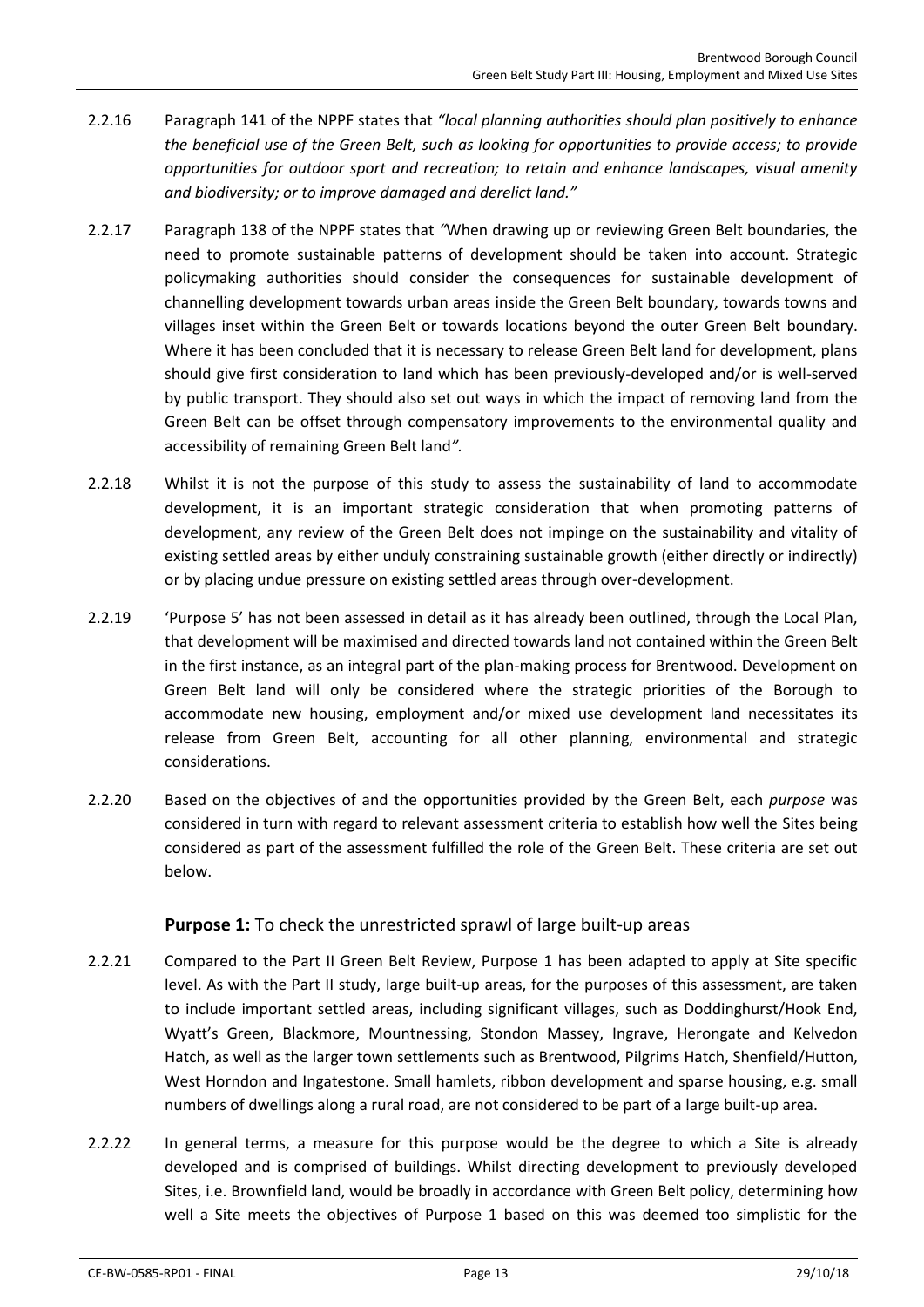following reasons:

- The majority of Sites contained no built development;
- Built development such as agricultural buildings may be an integral part of the character of the area and Green Belt in the locality;
- Some Sites had elements of built development but were separated from large built-up areas; and
- There would be no measure of containment of the development and its relationship to the wider setting and large built-up areas.
- 2.2.23 It was decided that a more appropriate measure was to consider whether development of the Site could be 'contained'. This would measure whether the presence of strong physical and / or visual features would act as a logical boundary to use to restrict development and not lead to 'unrestricted sprawl of large built-up areas' into adjoining parcels of land.
- 2.2.24 The Sites were therefore assessed in terms of how 'contained' each was, by one or more large builtup areas. This could apply wholly or partially to a Site. As with the Part II Green Belt Reviews, Sites that were not adjacent to any large built-up areas were generally considered to be 'not contained' (i.e. not within the confines of existing settlement limits), in accordance with the principles of para 133 of the NPPF that 't*he fundamental aim of Green Belt policy is to prevent urban sprawl by keeping land permanently open*' (refer to Part II report for further information).
- 2.2.25 In terms of containment, relevant consideration was also given to the scale of the Site and if wholly developed, the scale of countryside encroachment (i.e. the extent to which a large built up area would sprawl outwards beyond the existing settlement limits). Consideration and professional judgement has been applied in deciding the scale of countryside encroachment, which will also relate to the relative scale of the Site in relation to existing adjacent settlements.
- 2.2.26 Four criteria have been considered in term of assessing the relative contribution of the Site to Purpose 1:
	- **Containment** How well the Site relates to an existing large built-up area;
	- **Development Type** Either constitutes 'infilling', an extension to a large built-up areas or a separate housing area with limited relationship to an existing large built-up area;
	- **Boundary** The 'strength' of the existing 'settlement boundary' adjacent to the Site.
		- ∙ A 'Strong boundary' would have a strong physical presence and may be relatively permanent and immovable and could consist of housing (or similar built development) or existing significant civil infrastructure (e.g. Motorway, A-road or railway).
		- ∙ A 'Weak boundary' would have less physical presence and may be considered less permanent/immovable (e.g. fencing, hedges, tree lines or minor roads).
		- ∙ 'No boundary' would be where the Site is open with no distinct boundaries and or does not abut any existing settlement.
	- **Effects on Openness** This relates to the scale of countryside encroachment if developed, both in terms of the scale of the Site and in the context of the existing built up area.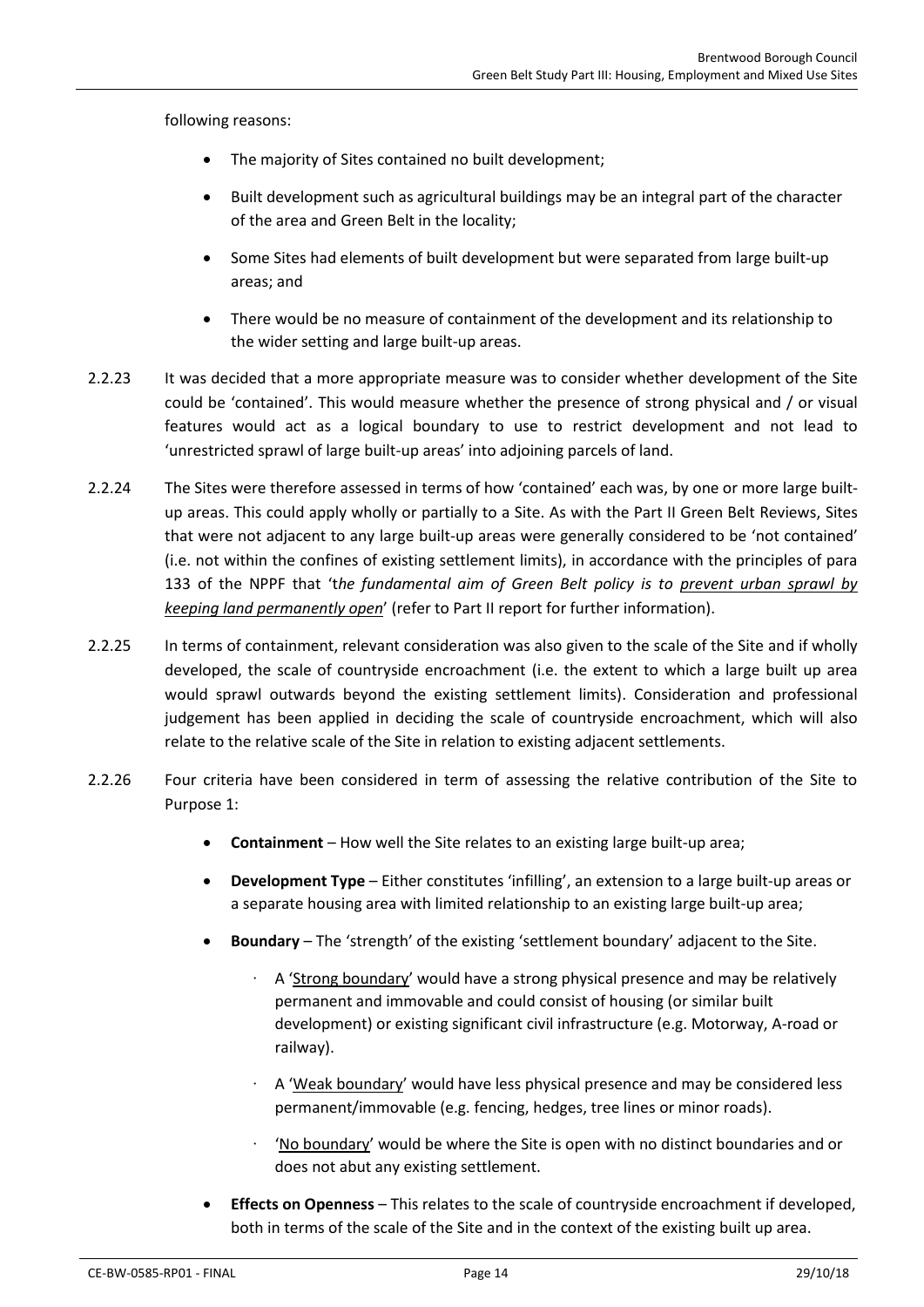<span id="page-15-0"></span>2.2.27 Based on the above, Sites were categorised as pe[r Table 1.](#page-15-0)

| <b>Definition</b>                      | <b>Description</b>                                                                                                                                                                                                                                                                                                                                                                                                                                                                                                                                                                         |
|----------------------------------------|--------------------------------------------------------------------------------------------------------------------------------------------------------------------------------------------------------------------------------------------------------------------------------------------------------------------------------------------------------------------------------------------------------------------------------------------------------------------------------------------------------------------------------------------------------------------------------------------|
| Well-<br><b>Contained</b><br>(WC)      | Within a large built-up area.<br>Would constitute 'Infilling'.<br>Strong boundaries on most sides of the Site.<br>Limited or no countryside encroachment. Limited effects on the perception of openness around a large<br>built up area.                                                                                                                                                                                                                                                                                                                                                   |
| Partly-<br><b>Contained</b><br>(PC)    | At least two boundaries abut a large built-up area without containment.<br>Would form an extension rather than 'infilling'.<br>Weak boundaries on remaining sides of the Site.<br>Some countryside encroachment may occur or where the perception of openness around a large built<br>up area may be adversely affected.                                                                                                                                                                                                                                                                   |
| <b>Not</b><br><b>Contained</b><br>(NC) | Not adjacent to, or would be weakly associated with, existing large built-up area.<br>Substantial physical separation of new settlement/housing/employment/mixed use development from<br>large built up area. Areas separated from the natural edge of a large built-up area by Strong boundary –<br>i.e. would be beyond the pre-existing natural development limits of the large built-up area.<br>Significant countryside encroachment, both in terms of the physical area and relative to the existing<br>settlement may occur. Significant reduction in the perception of 'openness'. |

| Table 1 | <b>Criteria for Assessment of Contribution of Purpose 1</b> |
|---------|-------------------------------------------------------------|
|---------|-------------------------------------------------------------|

N.B. Site may be 'Not Contained' but if it is Brownfield there may be no countryside encroachment

2.2.28 Where there is some overlap in terms of the criteria whereby a Site does not wholly fall within one criteria definition, multiple criteria may be selected and sound professional judgement used to most appropriately categorise the Site in relation to Purpose 1.

**Purpose 2:** To prevent neighbouring towns merging in to one another

- 2.2.29 The Part II assessment primarily considered the degree to which a Green Belt parcel formed part of a strategic countryside gap separating towns. This is considered too simplistic an approach at a Site level as the perception of and scale development could be considered to have lesser or greater effects at reducing the perceived gap between towns in comparison to the scale of the Site or countryside area considered on a standalone basis. Additionally, the Part II study primarily considered large expansive areas of countryside, whereas the majority of potential development Sites are generally of a much smaller scale.
- <span id="page-15-1"></span>2.2.30 As with the Part II study, 'towns', for the purposes of this assessment, are taken to include important settled areas, including significant villages, such as Doddinghurst/Hook End, Wyatt's Green, Blackmore, Mountnessing, Stondon Massey, Ingrave, Herongate and Kelvedon Hatch, as well as the larger town settlements such as Brentwood, Pilgrims Hatch, Shenfield/Hutton, West Horndon and Ingatestone.
- 2.2.31 Building on the Part II study, a key consideration at a Site specific level is the degree to which development would encroach in to an intervening gap between towns. Therefore, the main method of assessing the contribution that a Site makes with regard to fulfilling this purpose relates to the distance between towns. The shorter the distance between towns the more susceptible the settlement pattern will be to coalescence through development.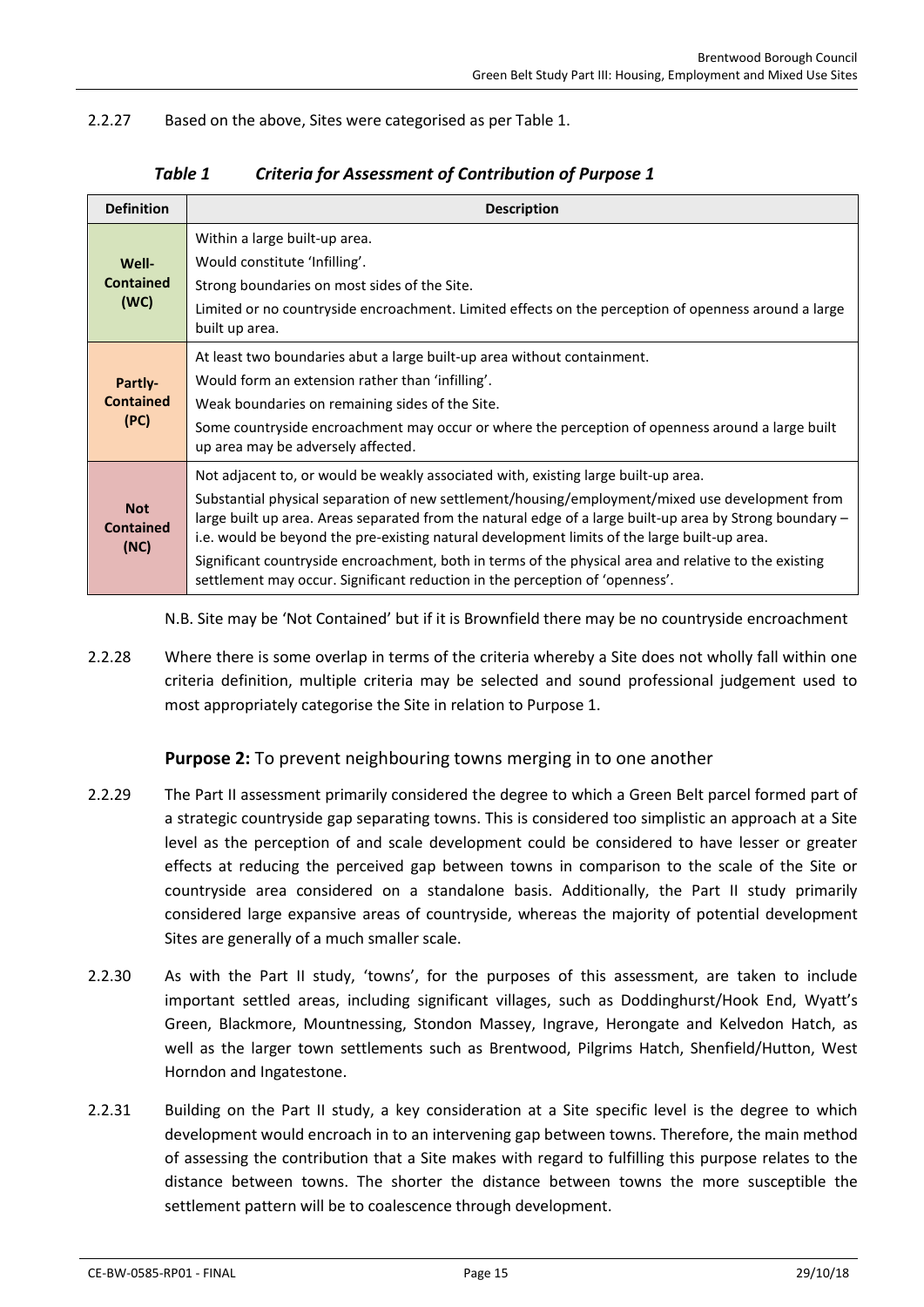- 2.2.32 Included in this are perceptual and visual elements in terms of how settlements spatially relate to one another. A Site may be Well-Contained (see [Table 1\)](#page-15-0) but only a few hundred metres from another town, meaning its development may visually (if not physically) result in the merging of two towns. Additionally, over a short distance the same Site may be separated from another town or contained by a large wooded area, a railway/major road embankment, interlying topography etc. such that, visually, the towns would still be distinct and separately defined.
- 2.2.33 Equally, a small Site, perhaps a potential extension to a town, is on a slope facing towards another town that is over 1km away. There may be no interlying features with expansive views offered between the settlements. Visually, any development could be perceived as large-scale encroachment in to the countryside and the perceived distance between the towns could be diminished beyond what the actual geographical separation may be. Whilst not resulting in the physical merging of two towns, this gradual degradation of the desirable characteristics of separation may degrade the reasoning for retention of the separation into the future.
- 2.2.34 The size of the Site is also a factor, with larger Sites potentially more visually intrusive than smaller Sites. As such, interlying distance between towns alone is considered too simplistic a measure, but is a relevant consideration (along with overall size of the Site) in the assessment of the selected criteria, as follows:
	- **Interlying physical barriers** The 'strength' of existing interlying physical barriers:
		- ∙ A 'Strong barrier' would have a strong physical presence and may be relatively permanent and immovable and could consist of housing (or similar built development) or existing significant civil infrastructure (e.g. Motorway, A-road or railway). Large significant protected woodlands and large topographic features (hills/rolling landform) may also be considered a Strong barrier.
		- ∙ 'Moderate barriers' would have less physical presence and may be considered less permanent/immovable (e.g. minor roads, small, plantation and/or commercial woodlands or multiple intervening tree belts/hedgerows). Semi-permanent or well vegetated mounds, bunds or levees may also be considered Moderate barriers.
		- ∙ A 'Weak barrier' would have even less physical presence and may be considered at risk, removable or subject to change (e.g. fencing, hedges, tree lines, minor copses or access tracks). Temporary mounding or bunds may also be considered a Weak barrier.
		- ∙ 'Absent barriers' would be relatively open intervening land with no distinct barriers or landscape features that would prevent physical and/or perceptions of encroachment or settlement coalescence.
	- **Views between towns** This is the consideration of views between settlements and whether development would encroach in to these views.
	- **•** Distance between towns / relative size of Site / town coalescence This is consideration of whether development would lead to towns physically or visually merging or the degree to which the interlying countryside gap would be reduced by development.
- 2.2.35 Based on the above, Sites were categorised as indicated i[n Table 2.](#page-17-0)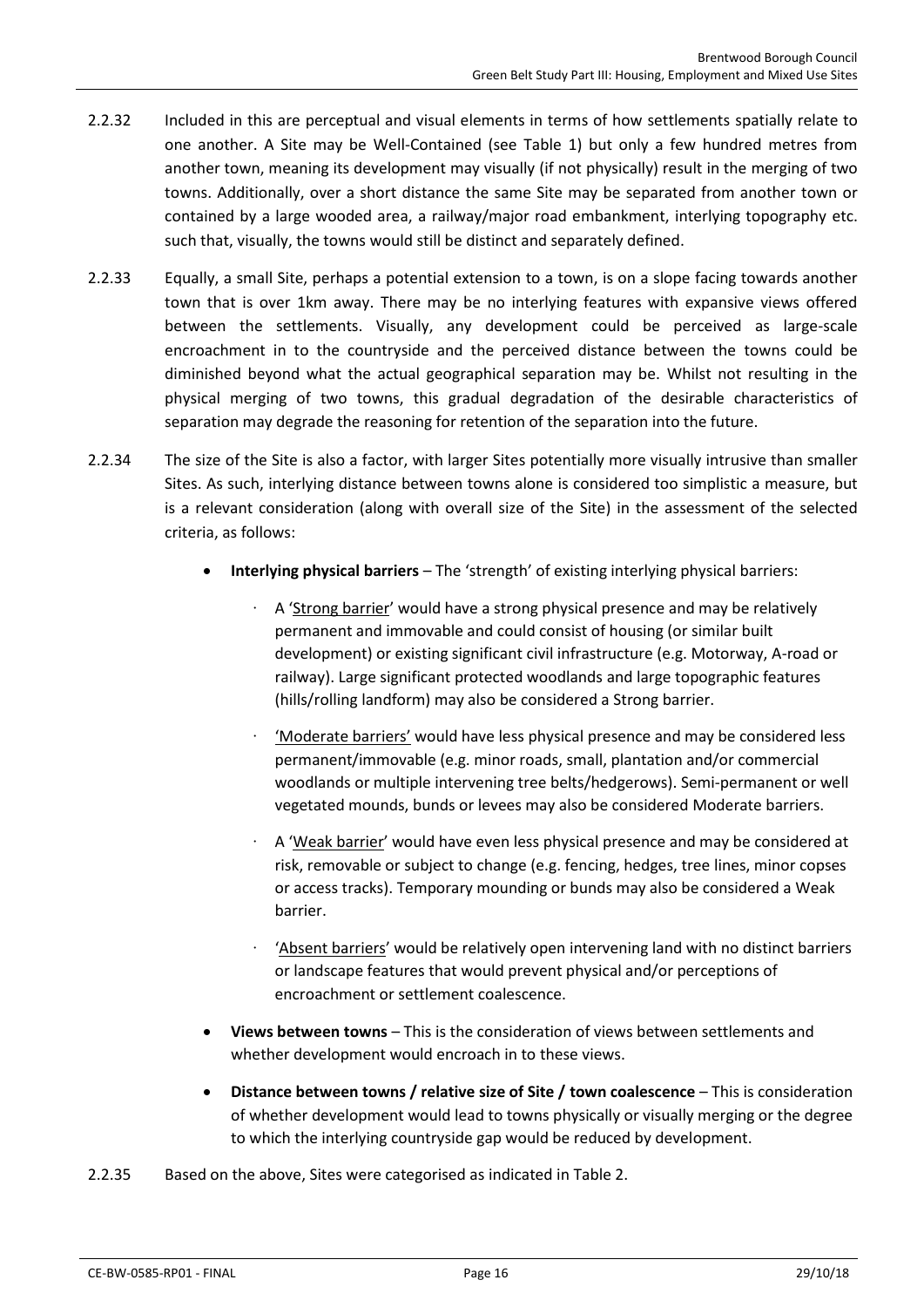<span id="page-17-0"></span>

| <b>Definition</b>                                                   | <b>Description</b>                                                                                                                                                                                                                                                                                                                                                          |
|---------------------------------------------------------------------|-----------------------------------------------------------------------------------------------------------------------------------------------------------------------------------------------------------------------------------------------------------------------------------------------------------------------------------------------------------------------------|
| Separation<br><b>Retained (SR)</b>                                  | Where very large countryside gaps exist between towns; no intervisibility.<br>Large number of significant interlying features visually restrict perceived impacts from development.<br>Development will not lead to merging of towns or significantly reduce the countryside 'gap'.<br>NB: Development may lead to isolated houses becoming part of or closer to the town.  |
| <b>Separation</b><br><b>Reduced, but</b><br><b>Functional (SRF)</b> | Significant countryside gaps exist between towns, risk of reduction not significant.<br>Site development would narrow gap between towns without (visual or physical) merging.<br>Existing interlying barriers can be maintained; scope to mitigate perceived merging of settlements.<br>NB: Development may lead to isolated houses becoming part of or closer to the town. |
| <b>Significant</b><br><b>Separation</b><br><b>Reduction (SSR)</b>   | Moderate-sized but important gap between towns, significant reduction of countryside gap.<br>Gap reduction such that potential risk for future town coalescence high.<br>Potential increased visibility between towns.<br>Scope for some limited partial development of the Site where visual barriers exist without risk of<br>towns merging.                              |
| <b>Negligible or No</b><br><b>Separation</b><br>(NNS)               | Site entirely (or almost) is the gap between two or more towns.<br>Unacceptable physical merging of towns or distance between towns decreased to a very short<br>distance.<br>No or few visual barriers between towns such that development would visually merge settlements.                                                                                               |
| <b>Not Applicable</b><br>(N/A)                                      | Site (likely to be small), is contained within an existing town (e.g. infilling) and would not lead to a<br>reduction in the distance between two or more distinct towns.                                                                                                                                                                                                   |

# *Table 2 Criteria for Assessment of Contribution of Purpose 2*

- 2.2.36 For the purposes of this assessment, Purpose 2 of the Green Belt states that it is to '*prevent neighbouring towns from merging*'. Based on this, the assessment has not considered the effects of ribbon development or hamlets merging, for example, with the large built-up area, as this would not be considered to be the merging of towns. The assessment has, however, considered significant villages, as outlined in paragraph [2.2.30](#page-15-1) above, as these are discreet settled areas. Where isolated houses, ribbon development or hamlets are at risking of merging with towns or villages, this has been highlighted in the comments in the individual assessment and justification.
- 2.2.37 Where effects of existing smaller settlements merging with new development would create a larger cumulative effect overall, e.g. where development of a Site would merge with interlying ribbon development and would further reduce the countryside gap, then this has been noted.
- 2.2.38 This assessment has not fully considered the impact from developing one Site alongside another and this would require further consideration in the individual Site allocations.
- 2.2.39 Where there is some overlap in terms of the criteria whereby a Site does not wholly fall within one criteria definition, multiple criteria may be selected and sound professional judgement used to most appropriately categorise the Site in relation to Purpose 2.

# **Purpose 3:** To assist in safeguarding the countryside from encroachment

- 2.2.40 The primary assessment in relation to Purpose 3 relates to the appropriateness of the land use in relation to what would be considered to be countryside.
- 2.2.41 Whilst the NPPF does not outline what appropriate land uses should be within the countryside and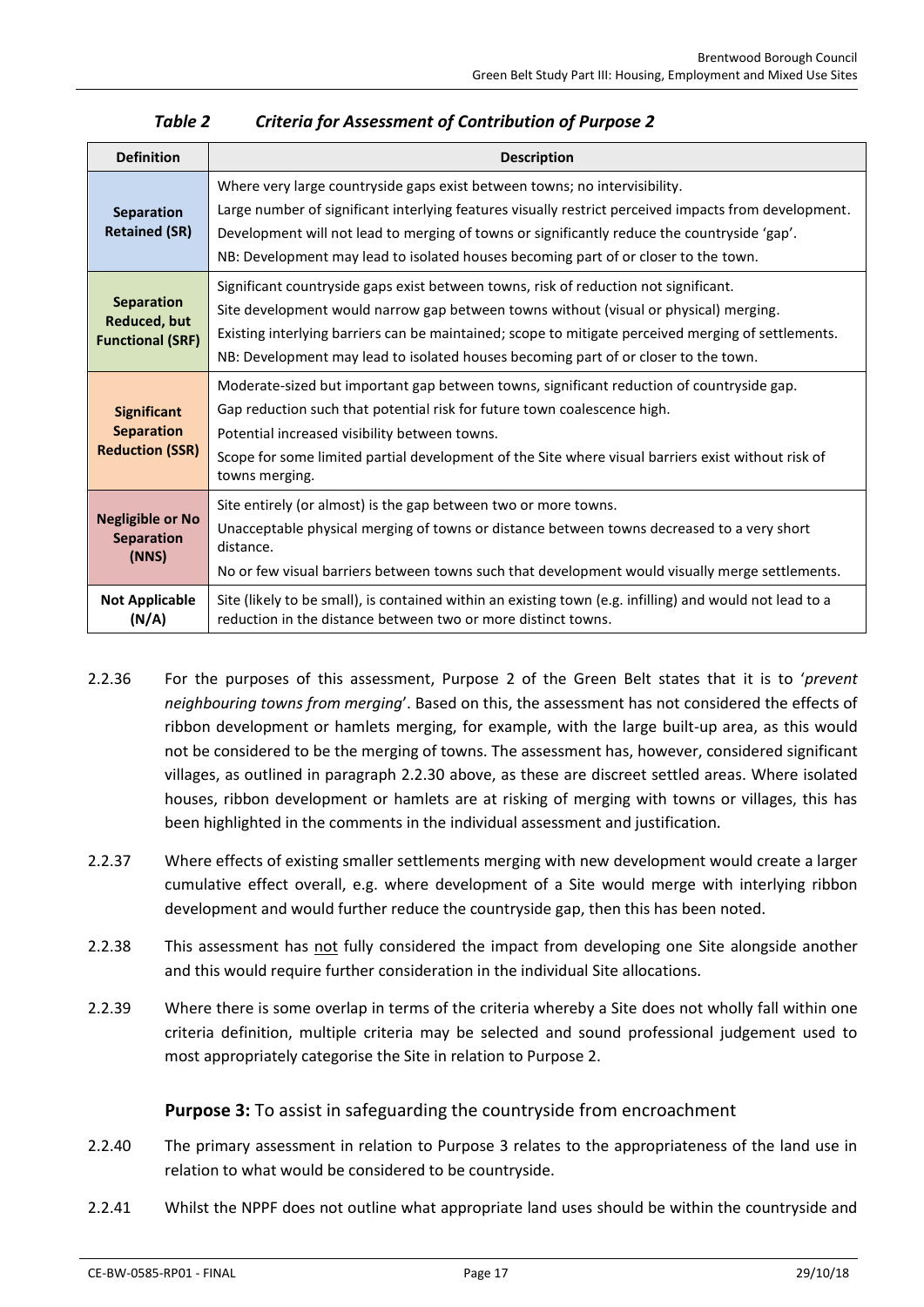Green Belt, appropriate land uses are considered to be ones which promote access, outdoor sports and recreation and retention and enhancement of the landscape, visual amenity and biodiversity in accordance with the five purposes of the Green Belt. For the purposes of this report, the following land uses, activities or functions are considered to be suitable for the countryside and so loss of these to other development in areas of countryside would be considered to be encroachment:

- Agriculture.
- Forestry/Woodland.
- Dunes.

- Access (Access land, land with PRoW's, permissive and informal access).

- Cemeteries.
- Equine Uses.
- Parkland.

- Former landfill/mineral sites where used for agriculture, nature and/or recreational uses.

- Nature (nationally/locally designated Sites and nondesignated 'wild' sites).

- Outdoor Sport/Recreation/Amenity Space (taken to be open air activities without the need for large build development).

- Open Land occupied by the MoD, e.g. airfields.
- 2.2.42 To consider these aspect, three main criteria have been considered:
	- **Land-use** Is the Site developed or is it typical countryside use as outlined above?
	- **Land Cover** Does the Site consist of buildings, hard landscaping etc. or natural features, landscaping and countryside (inclusive of agricultural land)?
	- **Access** What level of public access is available within the Site, e.g. number of public rights of way (PRoW), open recreational space, permissive access and important routes such as National Trails?
- 2.2.43 It is noted that Private gardens (attached to residences) are generally not considered to be a countryside use. In the assessment, only very large established gardens are considered potentially an appropriate part of the countryside.
- <span id="page-18-0"></span>2.2.44 Based on the above, Sites were categorised as pe[r Table 3.](#page-18-0)

| <b>Definition</b>                                     | <b>Description</b>                                                                                                                                                                                                                  |
|-------------------------------------------------------|-------------------------------------------------------------------------------------------------------------------------------------------------------------------------------------------------------------------------------------|
| <b>Limited Countryside</b><br><b>Functions (LCF)</b>  | Sites where the majority of the existing land use is considered an <b>inappropriate</b> land use with<br>regard to Green Belt policy and which do not contribute to the functional countryside.<br>Limited or no public access.     |
| <b>Mixed Functions</b><br>within Countryside<br>(MFC) | Where the Site contains some appropriate land uses but also some inappropriate elements,<br>land use or development and where countryside functions are provided alongside other land-<br>uses.<br>Some public access afforded.     |
| <b>Functional</b><br>Countryside (FC)                 | Sites where the majority of the existing land use is considered an appropriate land use with<br>regard to Green Belt policy and which contribute strongly to the functional countryside.<br>High degree or important public access. |

*Table 3 Criteria for Assessment of Contribution of Purpose 3*

2.2.45 In general terms, Sites with appropriate countryside land uses may be desirable to be protected from development in order to fulfil the objective of Purpose 3. The purpose of this element of the assessment has not been to rate the quality of the individual landscape elements, just to define whether the land-use and character would change from that considered consistent with functional countryside.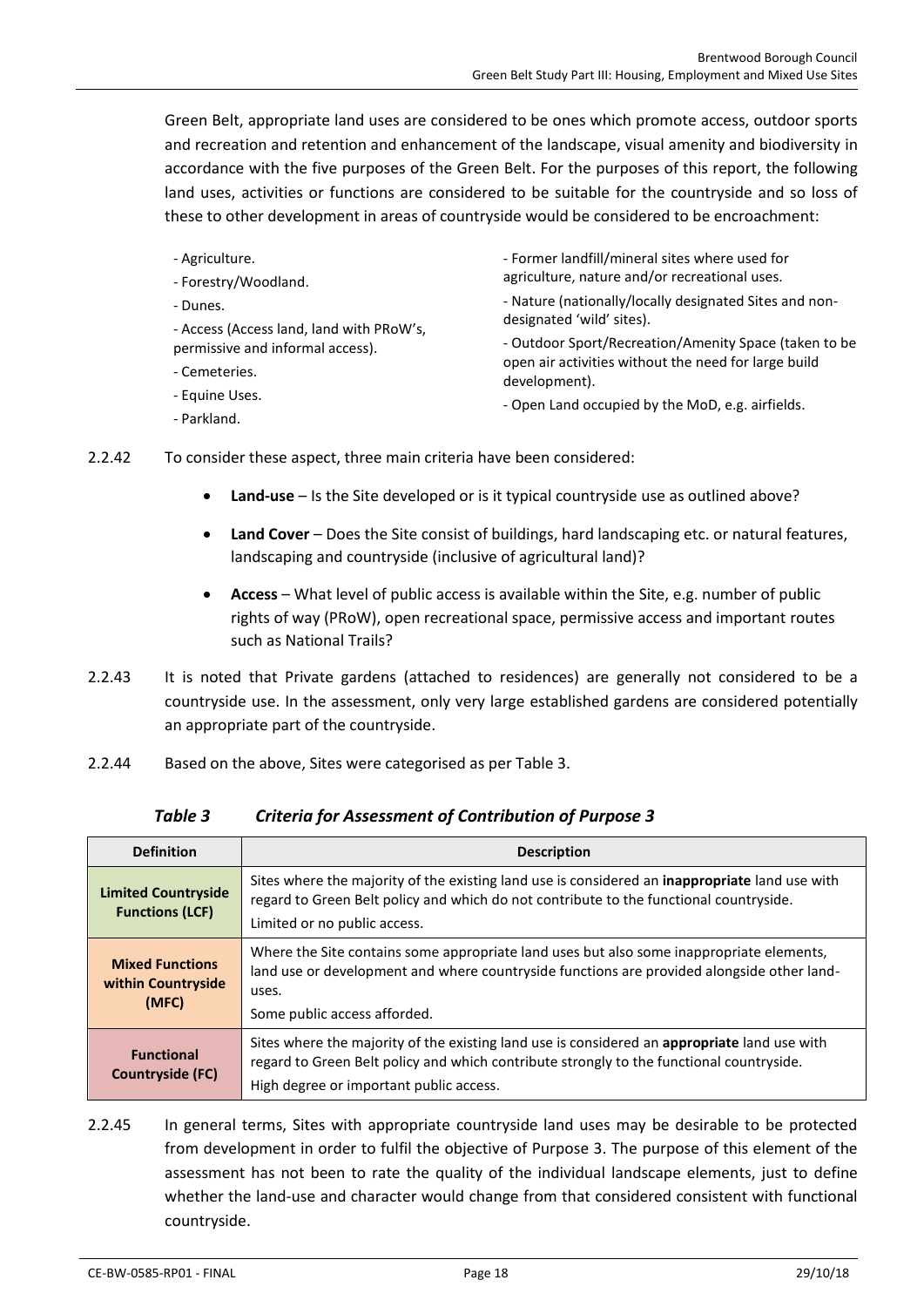# **Purpose 4:** To preserve the setting and special character of historic towns

- 2.2.46 Again the assessment of this purpose builds on the assessment undertaken in the Part II Green Belt Review, yet has been refined to be more Site specific.
- 2.2.47 There is no strict legal or planning definition of a 'historic town' in reference to Green Belt Purpose 4. Brentwood Borough is not considered to contain any nationally recognised 'Historic Towns'; however, this does not mean the individual settlements within Brentwood borough do not have an historic character with important aspects that have defined settlement patterns and the overall landscape character of the area. Clearly at a local level there may be important aspects that relate to the historic character of a settled area.
- 2.2.48 This requires a more 'localised' approach to ensure that the Green Belt study accounts for the historic settlement relationship of settled areas across the borough and respects the way in which areas have developed. For the purposes of assessment, 'towns' or large built up areas were considered as defined at para [2.2.21](#page-13-0) (i.e. significant villages, such as Doddinghurst/Hook End, Wyatt's Green, Blackmore, Mountnessing, Stondon Massey, Ingrave, Herongate and Kelvedon Hatch, as well as the larger town settlements such as Brentwood, Pilgrims Hatch, Shenfield/Hutton, West Horndon and Ingatestone.)
- 2.2.49 As a starting point, Brentwood itself was included in the regional Historic Towns in Essex Report (Historic Towns Assessment Report 1999, commissioned by Essex County Council and English Heritage). The report is an "archaeological and historical assessment of Brentwood and forms part of the Essex Historic Towns Survey". The report defined the Brentwood 'Historic Town Extent' as shown at Appendix L12 of the Part II Green Belt Review.
- 2.2.50 Whilst the historic town extent was identified, this relates to various ages of development. Equally, there are caveats highlighted in the report as to the potential physical survival of historic features. The 'Historic Town Extents' as identified have also been heavily influenced or directly affected by more modern development.
- 2.2.51 As such, only the Brentwood Town High Street coincides with a locally designated Conservation Area as highlighted in the report *"Most of the medieval town and some of the post-medieval town is located within the current Conservation Area".* All other areas are not covered by a Conservation Area designation with only the Chapel of St Thomas of Becket designated as a Scheduled Monument. It is noted that the 1999 report is fairly old and does not reflect more up to date heritage information that provides the context for Brentwood.
- 2.2.52 Whilst the Green Belt Study should recognise the relationship of land to historic areas of Brentwood as highlighted in the 1999 report, in the absence of further protections and designations, it is not considered significant weight can be added to this aspect in Green Belt terms, with the presence of existing heritage features better considered by a specific heritage study and separate planning policy considerations.
- *2.2.53* In the NPPF, Chapter 16: Conserving and enhancing the historic environment states that *"plans should set out a positive strategy for the conservation and enjoyment of the historic environment, including heritage assets most at risk through neglect, decay or other threats. This strategy should take into account:*
	- *The desirability of sustaining and enhancing the significance of heritage assets and putting them to viable uses consistent with their conservation;*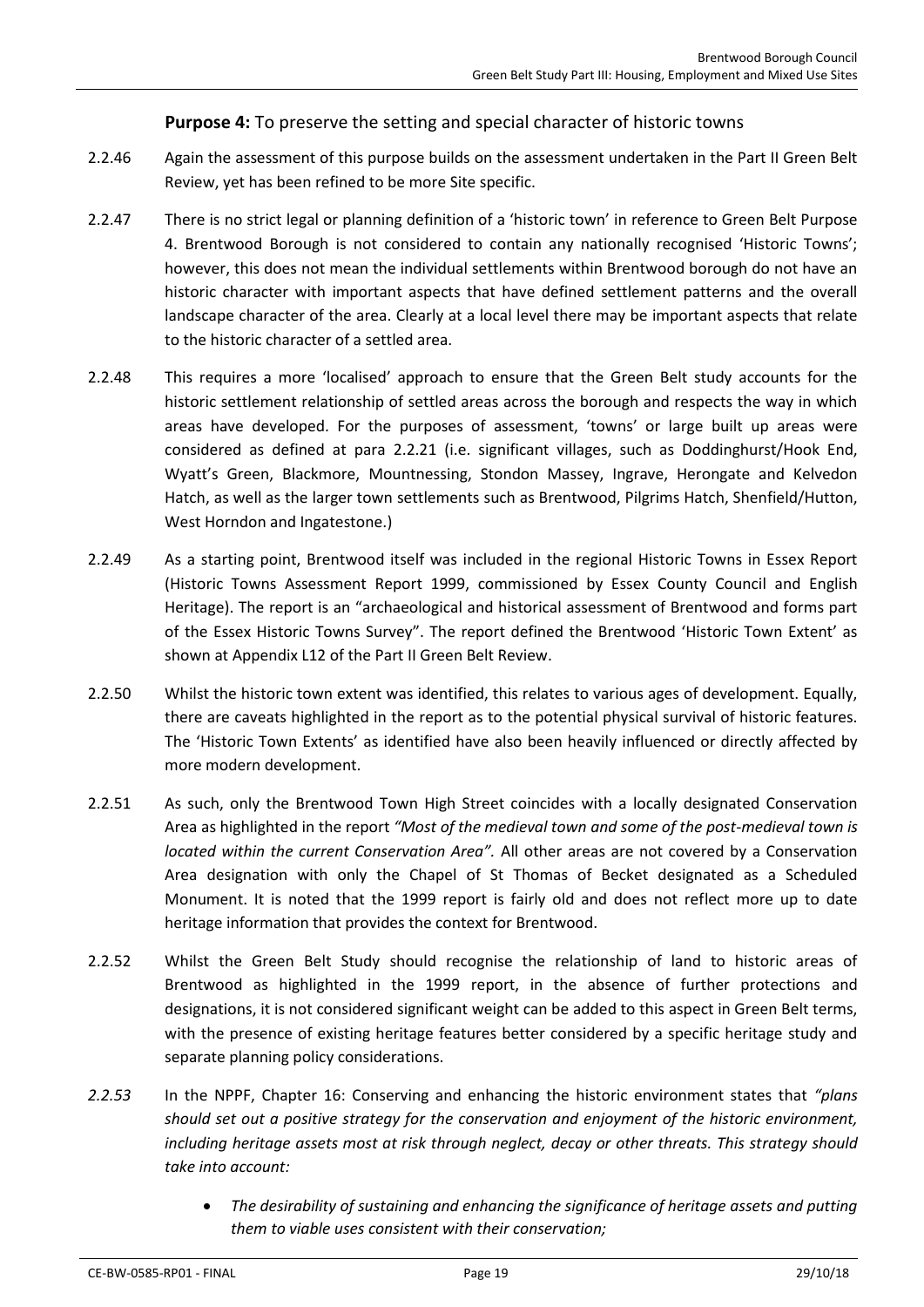- *The wider social, cultural, economic and environmental benefits that conservation of the historic environment can bring;*
- *The desirability of new development making a positive contribution to local character and distinctiveness; and*
- *Opportunities to draw on the contribution made by the historic environment to the character of a place."*
- 2.2.54 It is beyond the scope of this assessment to individually assess the historic and cultural value of various aspects in relation to the Green Belt and how these may affect the setting of a settlement. This study does not establish the importance or heritage value of the existing settlement pattern.
- 2.2.55 However, this assessment has aimed to clarify if a Site has any relationship with a nationally recognised Historic Town or, if by virtue of a land-based conservation (heritage) designation within the locality, it may have an increased sensitivity to development that may require further assessment, particularly with regard to whether housing development would potentially affect the Green Belt Parcel's contribution towards Purpose 4 of the Green Belt.
- 2.2.56 For Brentwood borough, the primary consideration here is whether the Site falls within a Conservation Area or a Registered Park and Garden i.e. land based heritage or conservation designations. It is noted that all Registered Parks and Gardens as outlined in the current Brentwood Local Plan are designated Conservation Areas. At a local level, these specific land based designations are useful in determining where historic land uses or the built environment have influenced the overall historic development pattern across Brentwood borough.
- 2.2.57 These land based designations may indicate that an area has enhanced historical significance that has helped to determine not only how an individual settlement has developed, but also how land use and the overall settlement character and distribution of settlements within Brentwood Borough has been influenced by past activities. Further to this, these areas also have a high proportion of other Heritage Assets (e.g. Listed Buildings, Scheduled Monuments) that may be a pertinent consideration in relation to any development, but heritage assets in themselves will not necessarily indicate in their own right the influence a parcel may have in relation to Green Belt policy and the historic settlement character or setting of a specific area. For reference the extent of Conservation Areas within Brentwood Borough are included at Appendix L12 of the Part II Green Belt Review.
- 2.2.58 For completeness, the relationship of a Site to the Historic Town Extents identified in the 1999 report above have also been referenced in the assessment (also refer to Appendix L12 of the Part II Green Belt Review).
- 2.2.59 Sites were categorised as indicated in [Table 4.](#page-21-0)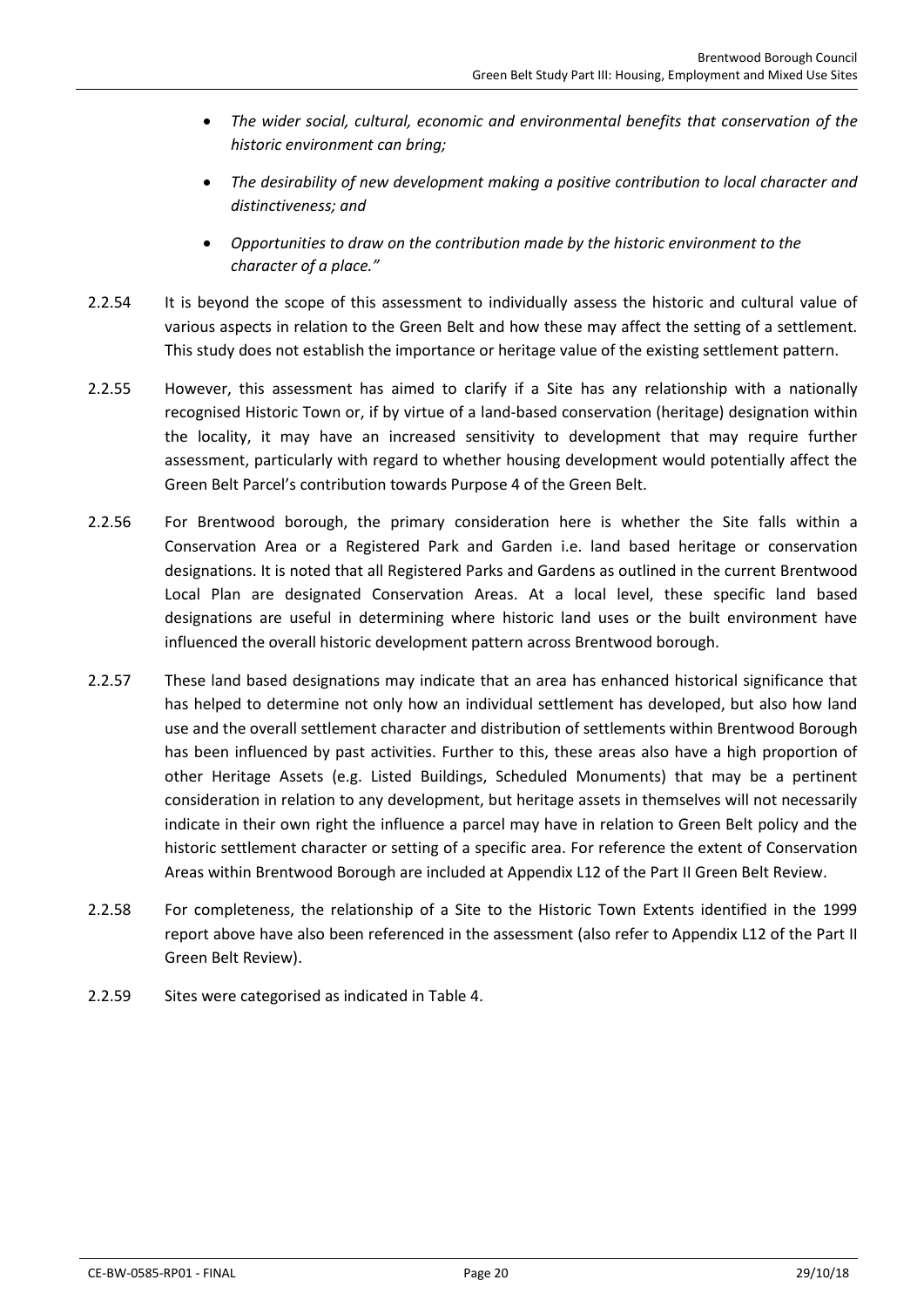<span id="page-21-0"></span>

| <b>Definition</b>                                                          | <b>Description</b>                                                                                                                                                                                                                                                                                                                                                                                                                                                                                                                                                                                                           |  |
|----------------------------------------------------------------------------|------------------------------------------------------------------------------------------------------------------------------------------------------------------------------------------------------------------------------------------------------------------------------------------------------------------------------------------------------------------------------------------------------------------------------------------------------------------------------------------------------------------------------------------------------------------------------------------------------------------------------|--|
| <b>Limited Relationship</b><br>with Historic Town<br>(LRHT)                | The Site is not adjacent to or is unlikely to affect the setting of a Historic Town.<br>There is limited potential for other land based Conservation (Heritage) Designations to be<br>adversely affected by development.<br>A Site abuts a Conservation Area, but the juxtaposition is not considered important to the<br>setting of a town or settled area or to influenced pre-existing settlement pattern.                                                                                                                                                                                                                |  |
| <b>Moderate</b><br><b>Relationship with</b><br><b>Historic Town (MRHT)</b> | Development of the Site is close to or could affect the setting of a Historic Town.<br>Site abuts or surrounds a significant proportion of an area containing a land based<br>Conservation (Heritage) Designation that could be adversely affected by development; or<br>Site contains a relatively small area of land designated for Conservation (Heritage) purposes,<br>which may be considered important to protecting the historic character of a town or pre-<br>existing settlement pattern (e.g. a Conservation Area or Registered Park and Garden) and/or<br>abuts or overlaps the Brentwood Historic Town Extents. |  |
| <b>Strong Relationship</b><br>with Historic Town<br>(SRHT)                 | The Site is adjacent to or influences the setting of a nationally recognised Historic Town.<br>Site falls entirely within a land based Conservation (Heritage) Designation, e.g. Conservation<br>Area or Registered Park and Garden, where the Site is potentially important to preserving the<br>historic character of a settlement or the historic settlement character of the borough.                                                                                                                                                                                                                                    |  |

| Table 4 | <b>Criteria for Assessment of Contribution of Purpose 4</b> |
|---------|-------------------------------------------------------------|
|---------|-------------------------------------------------------------|

### **Desk Study**

- 2.2.60 Requested background information and other documents required to assist in the carrying out of the study was provided by the Council; other material was obtained from the Council's website. This enabled a desk study of published and unpublished material to begin immediately.
- 2.2.61 Other data was provided, including information held on the Council's GIS system, such as OS base tiles, to enable study mapping to be provided in compatible electronic format. Satellite mapping from Google (including Street View) and Bing Maps (Birds Eye View) was used to gain an appreciation of landscape and settlement character prior to the fieldwork and where access to the Housing Sites was restricted.
- 2.2.62 Access availability within and adjacent to the Sites was determined through checking of 1:25,000 OS Explorer mapping (showing public rights of way and access land) and on websites such as MAGIC (Natural England, n.d.) and checked in the field.

### **Fieldwork**

2.2.63 Surveys of the Sites and their immediate surroundings were initially undertaken in April and May 2013 and, following further instruction, in January and March 2015. Further fieldwork visits were undertaken in January 2016. The work has been led and undertaken by experienced Landscape Architects. Field notes were made and digital photographs were taken to record elements of relevance to the assessment criteria. Public footpaths across the Sites were walked; otherwise the assessment was carried out from surrounding paths or other routes.

# **Presentation of Assessment**

2.2.64 For each Site, a detailed assessment sheet pro forma (See Appendix L1) was used to illustrate the key findings from the Desk Study and Fieldwork and the assessment of how far the Site meets the purposes of the Green Belt.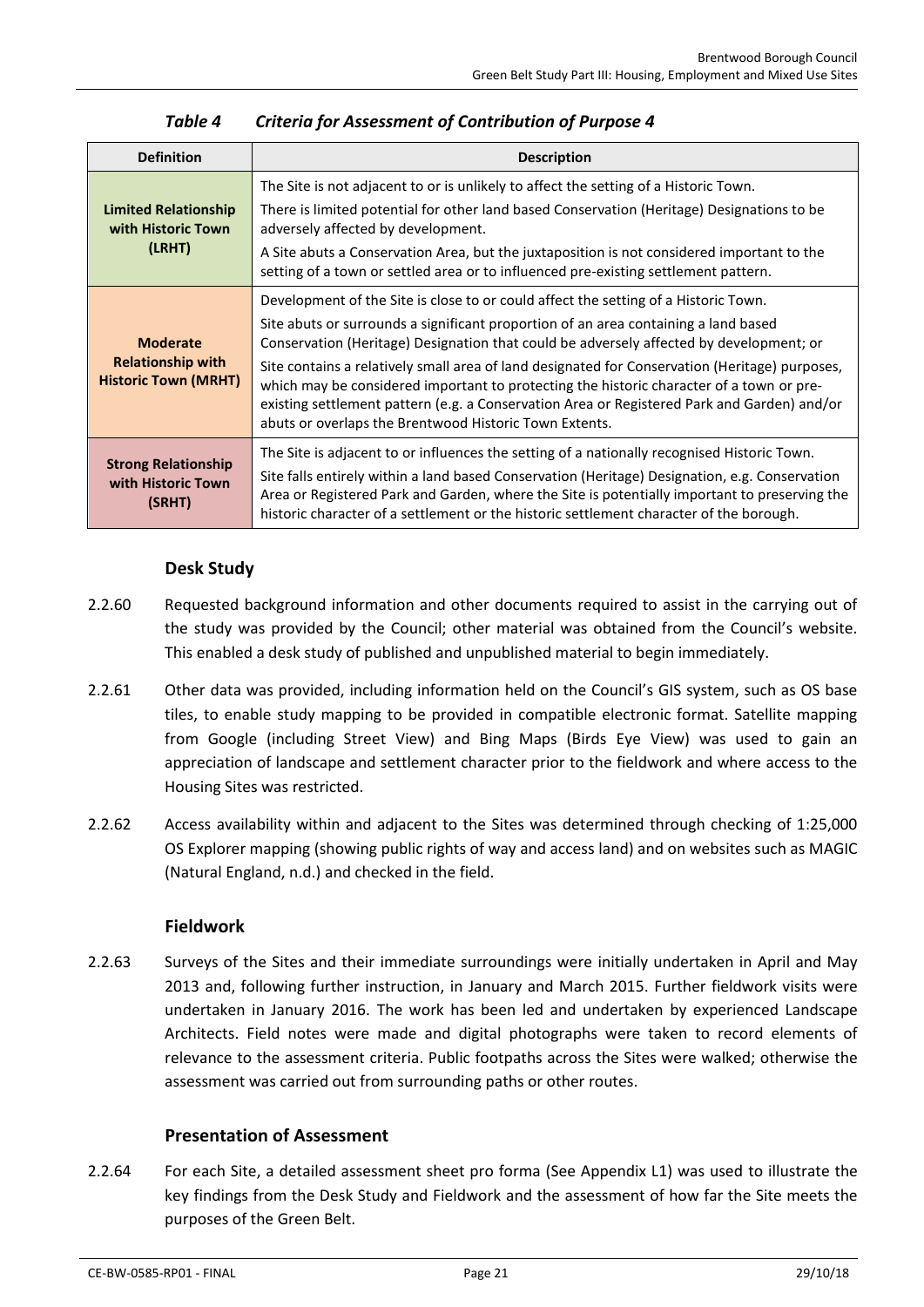- 2.2.65 Key characteristics of each Site, including size, land use, access, are recorded on the sheet. The four purposes of the Green Belt are raised as questions, with a description of the judgement made in relation to the relevant criteria, as outlined above, alongside the record of the assessment rating for the Site in relation to categorisation process. These are provided in Appendix L4 (Housing assessments) and Appendix L7 (Employment/Mixed Use assessments).
- 2.2.66 Appendices L2 and L3 contain summary tables outlining the housing assessment results for each Site in relation to the four purposes examined (Appendix L2 is arranged in assessment results order and Appendix L3 is arranged in Site reference order). A further summary table is found at Appendix L6 with regards to Employment/Mixed Use assessment (arranged in results order).
- 2.2.67 Colour coding, as shown on the individual Site Assessment Sheets, has been used to help indicate how far each Site currently meets the individual objectives of the Green Belt in relation to the four Purposes and how significantly development would potentially change this.
- 2.2.68 Overall, every Site has been assessed with regards to housing. The purposes of the additional 22 employment or mixed use assessments was to confirm if any of the assessment ratings were considered different from those assessed during the wider housing assessments.
- 2.2.69 It is noted that some Sites will highly fulfil one purpose but other purposes may not be fulfilled to the same level. Each purpose is considered to be equally important in terms of the functions of the Green Belt. The assessment rating for each purpose assesses the relative importance or 'contribution' of the Site to fulfilling a specific purpose of the Green Belt according to the assessment criteria. For example, a large site may be situated in the middle of the countryside separated from any 'town' meaning that development would constitute new development and potentially unrestricted sprawl in to the countryside and the Green Belt – meaning the site would contribute to or fulfil Purpose 1 to a High level. Equally, due to the Site's location away from towns, development may not lead to towns coalescing physically or visually and based on these assessment criteria, the Site would contribute to, or fulfil Purpose 2 of the Green Belt to a lower level.
- 2.2.70 An overall contribution of the Site to the Purposes of the Green Belt is given at the bottom of each summary sheet, rated Low through to High – where the higher the rating the greater the contribution of the Site in terms of fulfilling the Purposes of the Green Belt. The overall rating is not intended to convey whether the land is valuable Green Belt land or not, it is an overall rating to indicate to what relative extent each Site fulfils the assessed four Purposes of the Green Belt, to allow a comparison between the Housing Sites to be made. In terms of assessing the suitability of housing, employment or mixed use development at a Site, further consideration would need to be given to the strength of each individual Green Belt purpose to the particular locality. [Table 5](#page-23-0) (overleaf) outlines the overall rating criteria used.
- 2.2.71 It has not been the objective of this assessment to make an overall judgement in relation to Green Belt policy, nor assess the relative importance of each purpose. Each purpose is assumed to be as important as each other. The assessment is to guide the housing strategy of the developing Brentwood LDP in relation to potential effects on the purposes of the Green Belt.
- 2.2.72 For a small number of specific Sites, sound professional judgement may be used to establish the overall assessment rating of a Site. This is used where various criteria results may be borderline or arguable to a higher or lower level, or where the Site cannot wholly be categorized under any one definition or criteria. Equally, depending on the scale, locality and existing function of a Site, a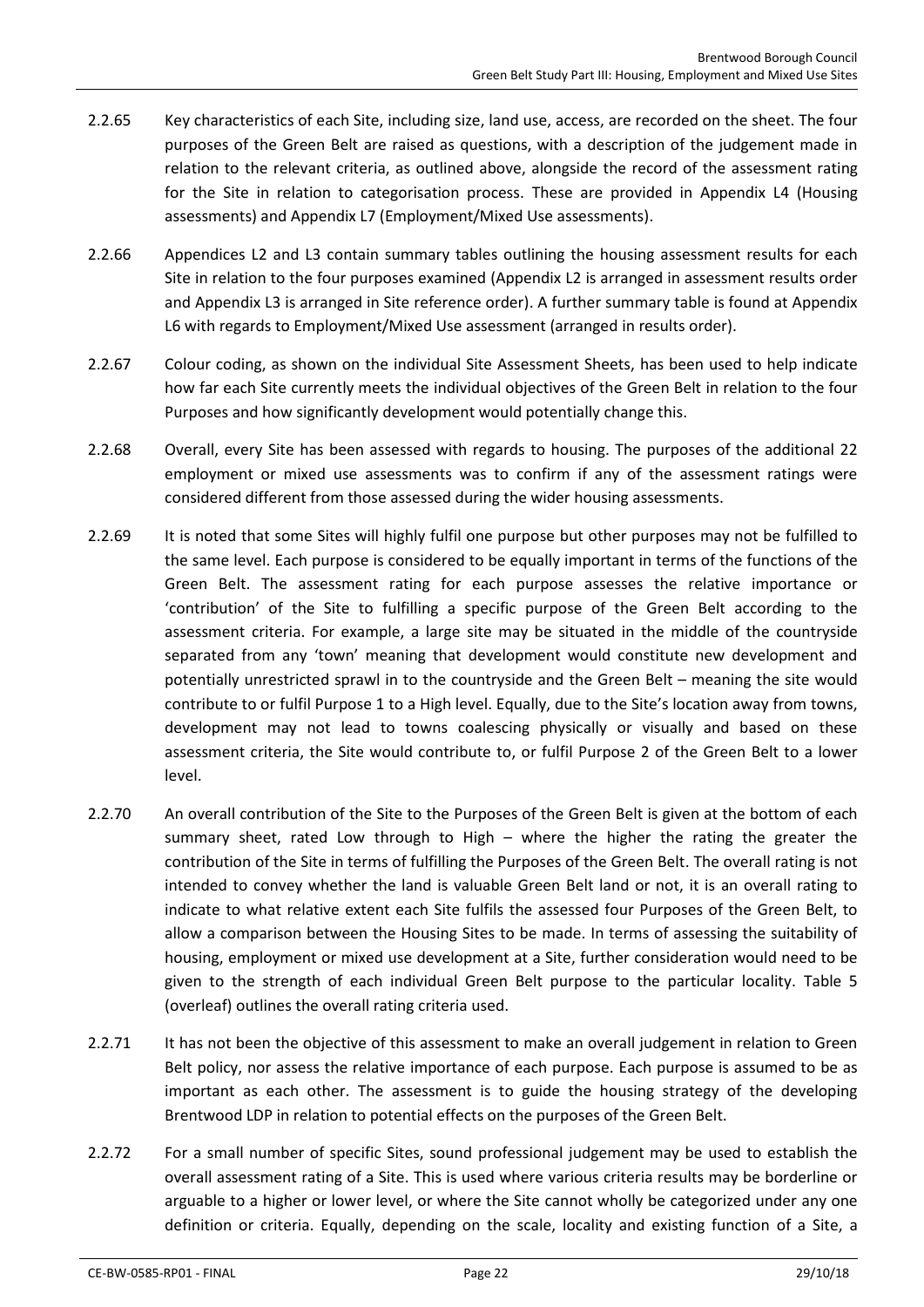number of unique Sites may be judged to have been marginally under or over assessed in terms of overall Green Belt contribution. Any professional judgement can only vary the overall assessment rating to an adjacent assessment level i.e. from Moderate – High to High. A Moderate assessment level cannot by professional judgement be adapted to a Low overall assessment level.

2.2.73 Where there is any ambiguity in the assessment levels, a precautionary or 'worst-case' approach has been adopted.

<span id="page-23-0"></span>

| <b>Assessment Rating</b> | <b>Overall Assessment Description</b>                                                                                                                                                                                                                                                                                                          |
|--------------------------|------------------------------------------------------------------------------------------------------------------------------------------------------------------------------------------------------------------------------------------------------------------------------------------------------------------------------------------------|
|                          | Site currently fulfils few Purposes of the Green Belt or fulfils a number of Purposes to a<br>limited level and development of the Site will not significantly affect its contribution to Green<br><b>Belt Purposes.</b>                                                                                                                       |
| Low                      | No more than one High assessment level received, where Purpose 2 is not currently fulfilled at<br>all (e.g. development would constitute infilling within a town) and other Purposes limited to a<br>Low level; or                                                                                                                             |
|                          | One Purpose is assessed to Moderate level and all other Purposes are limited to a Low level.                                                                                                                                                                                                                                                   |
|                          | Intermediate/borderline assessment between Low and Moderate.                                                                                                                                                                                                                                                                                   |
| Low - Moderate           | Generally, no more than one Green Belt Purpose is assessed to a High level, with all other<br>Purposes limited to a Low level; or                                                                                                                                                                                                              |
|                          | Up to two Purposes assessed to a Moderate level and two Purposes to a Low Level.                                                                                                                                                                                                                                                               |
|                          | Development of the Site will Moderately affect the Site's contributions to the Purposes of the<br>Green Belt.                                                                                                                                                                                                                                  |
| <b>Moderate</b>          | Three, or all, Green Belt Purposes assessed to a Moderate level; or                                                                                                                                                                                                                                                                            |
|                          | One Purpose of the Green Belt is assessed to a High level and at least two Purposes are assessed<br>to a Moderate Level; or                                                                                                                                                                                                                    |
|                          | Two Purposes are assessed to a High level and the other two Purposes limited to a Low level.                                                                                                                                                                                                                                                   |
|                          | Intermediate/borderline assessment between Moderate and High.                                                                                                                                                                                                                                                                                  |
| <b>Moderate - High</b>   | Where two Purposes of the Green Belt are assessed to a High level and no more than one<br>Purpose is assessed to a Moderate level (with the other Purpose being limited to a Low level).                                                                                                                                                       |
| <b>High</b>              | Generally, development of the Site will significantly affect the Site's contribution to the<br>Purposes of the Green Belt.                                                                                                                                                                                                                     |
|                          | At least three Purposes of the Green Belt have been assessed to a High level, or where two<br>purposes are assessed at a High level (with another purpose assessed at a Moderate level) and<br>professional judgement has been used in the overall assessment rating by virtue of Site scale,<br>locality and 'borderline' assessment results. |

NB: Sound professional judgement may be applied in specific cases where it is deemed the assessments may have marginally under or over assessed the overall rating when accounting for Site specific details or criteria.

2.2.74 The information has been used to produce plans of the 'Overall Contribution of Sites to Green Belt Purposes' in relation to both Housing and Employment/Mixed-Use Development Sites (see Figures 1 and 2, Appendix G5 and G8).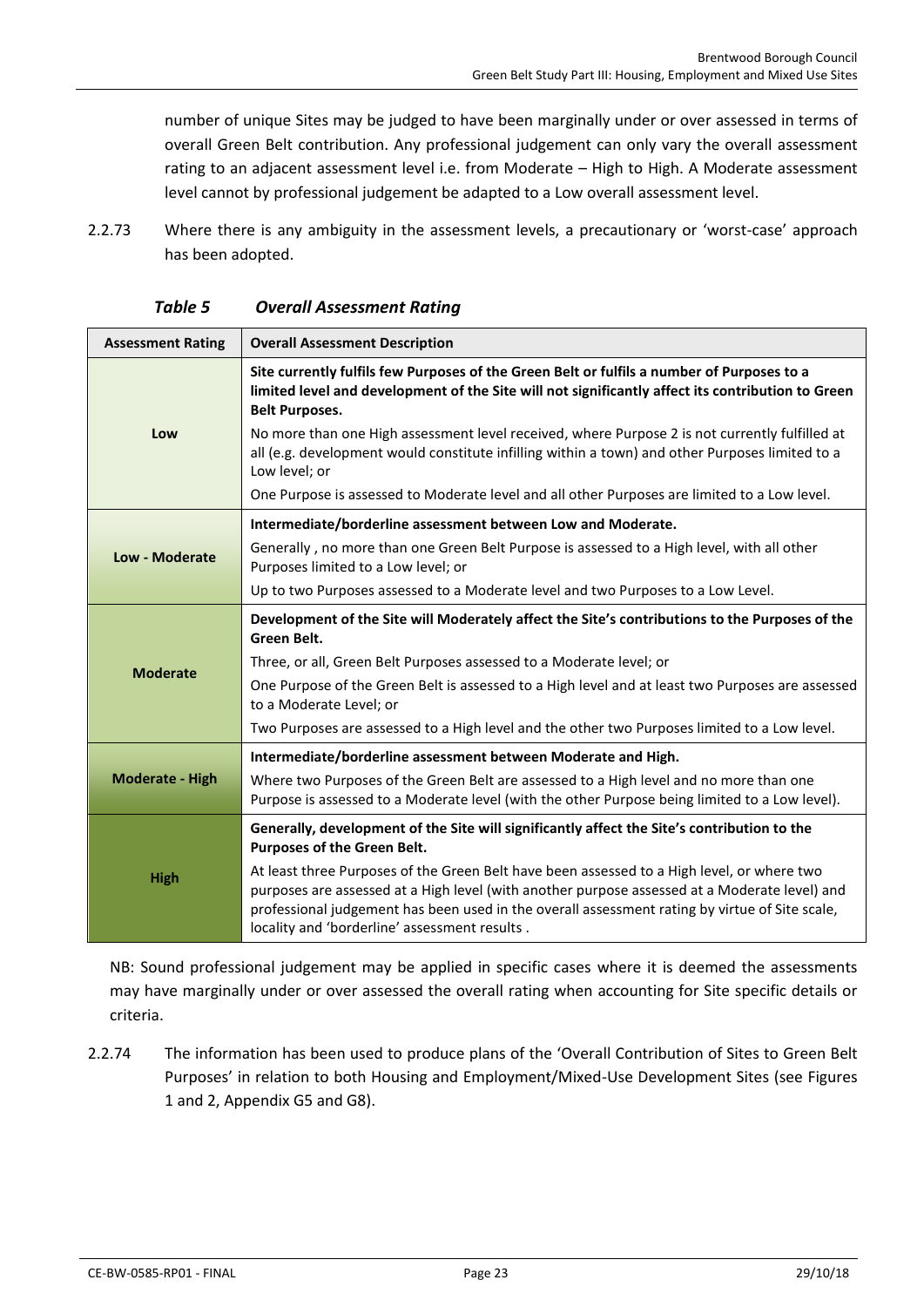

# *Plate 1 Illustrative Colour Coding for Overall Assessment Rating*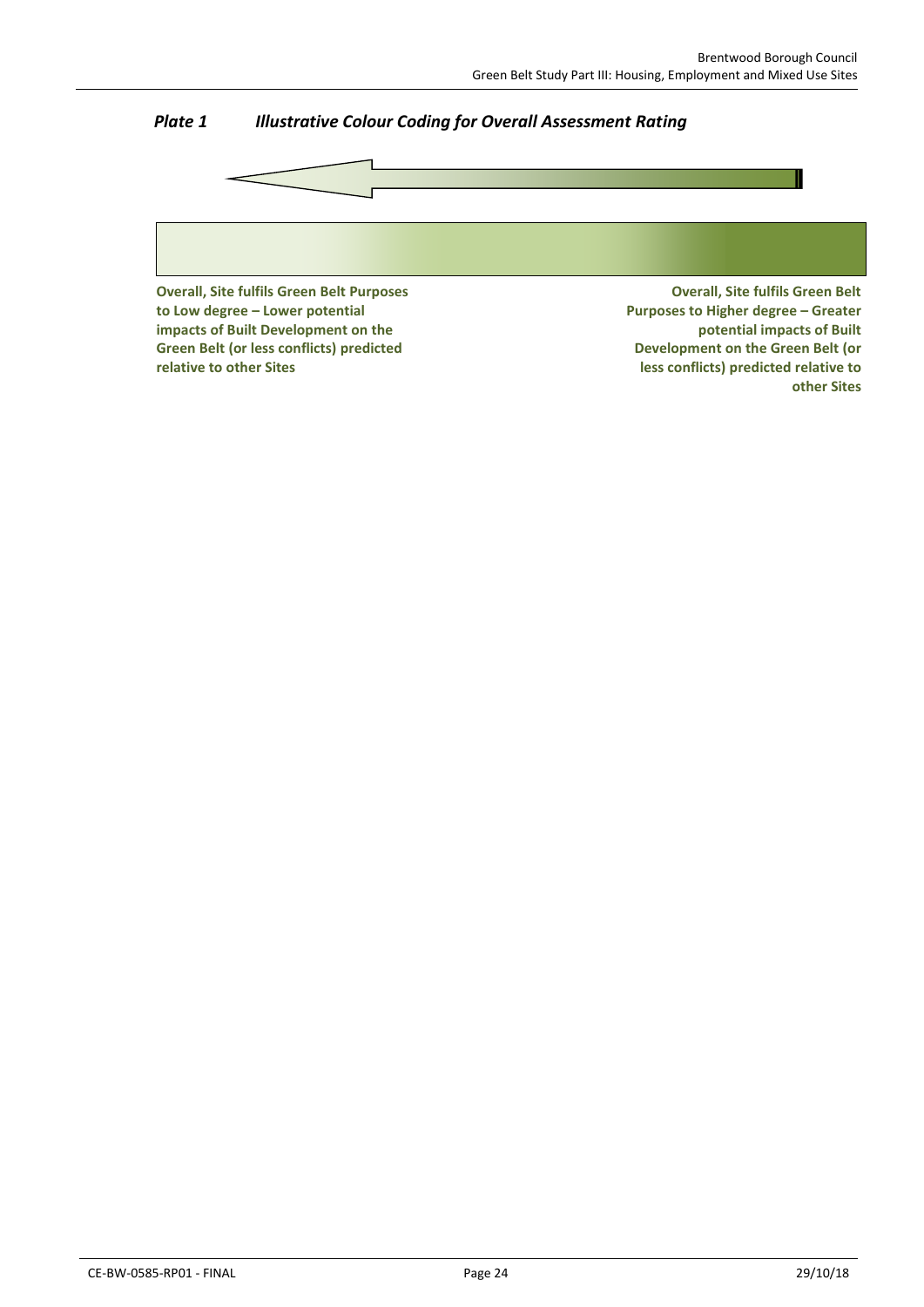# <span id="page-25-1"></span><span id="page-25-0"></span>**3 SUMMARY OF ASSESSMENT RESULTS & RECOMMENDATIONS**

### **3.1 HOUSING ASSESSMENT RESULTS**

#### **Summary**

- 3.1.1 Using the methods described in Section [2,](#page-10-0) and the colour-coded tables within, for ease of reference, the results for the 170 individual Site assessment are given:
	- In detail in **Appendix L4**;
	- Summarised in **Appendices L2 and L3**; and
	- Shown on plan at **Appendix L5**.
- 3.1.2 The results are further summarised below.
- 3.1.3 In interpreting the results below it should be remembered that all of the Sites assessed fall within the Green Belt and the policy relating to this applies equally, irrespective of the assessed level of contribution to the purposes of the Green Belt shown below. Also, the NPPF (Department for Communities and Local Government, 2018) does not require Green Belt land to fulfil all the purposes listed.
- 3.1.4 It is noted that all of the Sites assessed provided at least some degree of contribution to the purposes of the Green Belt. This study provides an indication of comparative contribution of each Site to the purposes of the Green Belt and the likely degree to which this would change were each Site to be developed with new housing.
- 3.1.5 Generally, the higher the number of High assessment ratings received for individual purposes by a Site, the higher the overall assessment rating. Higher overall assessment ratings can also be achieved through combinations of intermediate assessment levels of individual purposes, with fewer individual High assessment ratings. **The results for assessment of individual purposes should therefore be read in conjunction with the overall assessment results.**
- 3.1.6 [Table 6](#page-26-0) summarises the results of the assessment of Sites in terms of contribution to the four individual assessed purposes of the Green Belt to a **High** assessment rating, i.e. how many purposes of the Green Belt were fulfilled to a High assessment rating by how many Sites. The greater the number of Green Belt purposes fulfilled to a High assessment rating, the greater the contribution of the Site to the purposes of the Green Belt and the greater the likely impacts of housing development on the purposes of the Green Belt can be considered to be, making the Site less appropriate as a Housing Site allocation.
- 3.1.7 Note that the 'fifth' purpose of the Green Belt has not been assessed as part of this report (see paragrap[h 2.2.19\)](#page-13-1).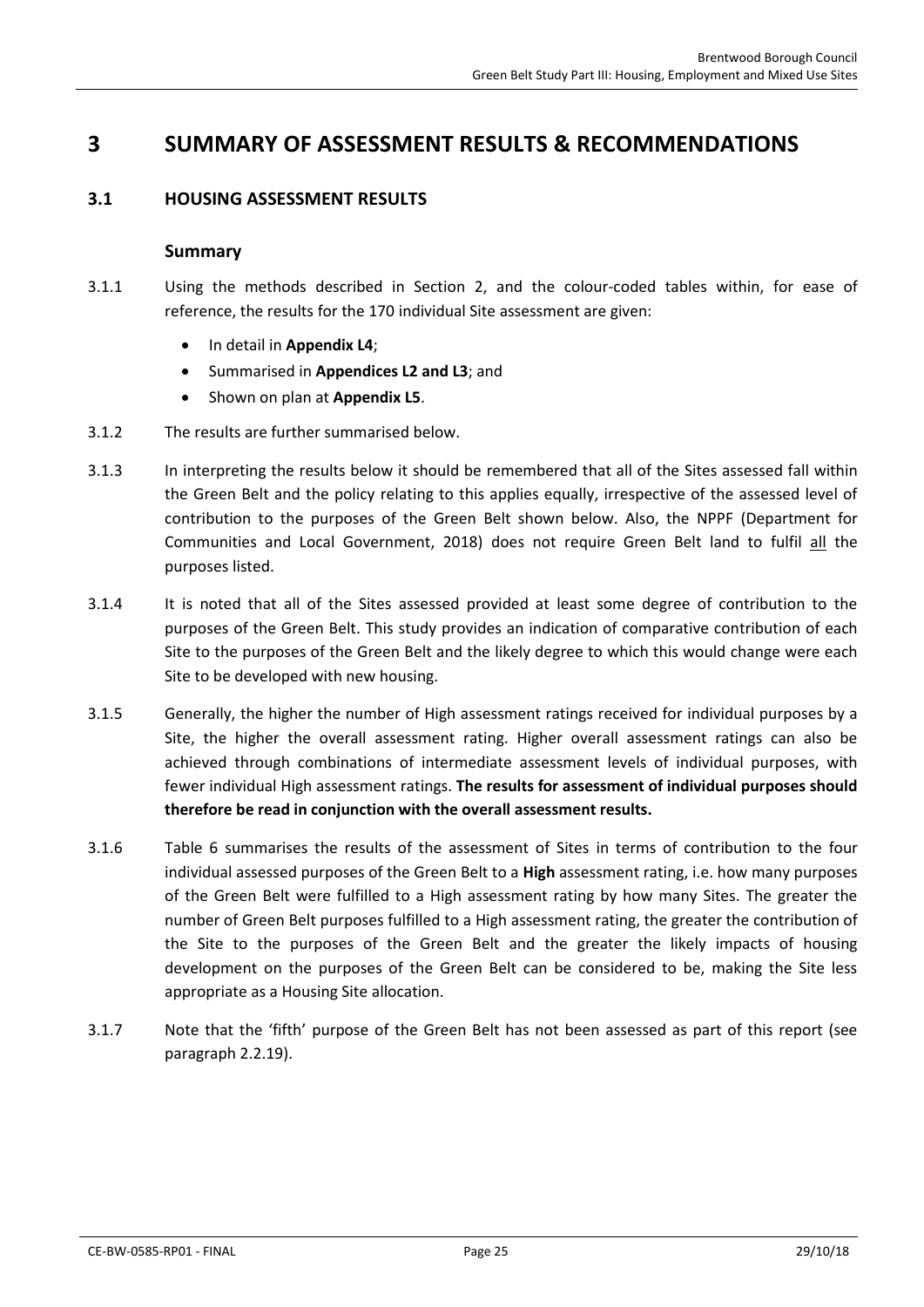| <b>Number of High Assessment Ratings</b><br>for Individual Purposes per Site | Number of<br><b>Parcels</b> |
|------------------------------------------------------------------------------|-----------------------------|
|                                                                              |                             |
|                                                                              | 43                          |
|                                                                              | 38                          |
|                                                                              |                             |
|                                                                              |                             |

# <span id="page-26-0"></span>*Table 6 Number of High Assessment Ratings of Individual Purposes Received Per Site*

- 3.1.8 None of the Sites received a High assessment rating for all four individual purposes and only four Sites received three High ratings for individual purposes. Seven Sites failed to achieve a High assessment rating for any of the purposes. Around 45% of the Sites (43) received one High assessment rating.
- <span id="page-26-1"></span>3.1.9 [Table 7](#page-26-1) summarises the overall assessment results for the Sites.

### *Table 7 Summary of Overall Assessment Results*

| <b>Overall Assessment Rating</b> | <b>Number of Sites</b> |    |  |  |  |
|----------------------------------|------------------------|----|--|--|--|
|                                  | Low                    |    |  |  |  |
|                                  | Low - Moderate         |    |  |  |  |
|                                  | <b>Moderate</b>        | 50 |  |  |  |
|                                  | <b>Moderate - High</b> | 18 |  |  |  |
|                                  | <b>High</b>            |    |  |  |  |

3.1.10 [Table 8](#page-26-2) summarises the combined results of the assessment ratings for the individual purposes and the overall assessment ratings and gives an indication of the split of numbers in the hierarchy of Sites and their relative contribution towards the purposes of the Green Belt. For example, a Site may be rated **High** overall, but this does not necessarily mean each individual purpose was assessed to a High level. A **High** overall rating may have been assessed where either four, three or two purposes were rated High individually. Depending on other individual purpose assessments, a Site could receive either a **High, Moderate to High** or **Moderate** overall rating, but in either case two individual purposes could have been assessed to High level.

| Table 8 |  | <b>Summary of Combined Overall and Individual Purposes Assessment Results</b> |
|---------|--|-------------------------------------------------------------------------------|
|---------|--|-------------------------------------------------------------------------------|

<span id="page-26-2"></span>

| <b>Overall Assessment</b>                     |      |      |              |                     |                     |     |     |            |              |              |     |      |
|-----------------------------------------------|------|------|--------------|---------------------|---------------------|-----|-----|------------|--------------|--------------|-----|------|
| Rating:                                       | High | High | High         | Mod-<br><b>High</b> | Mod-<br><b>High</b> | Mod | Mod | <b>Mod</b> | Low -<br>Mod | Low -<br>Mod | Low | Low  |
| No. of High assessment<br>individual ratings: | 4    | 3    | $\mathbf{2}$ | $\overline{2}$      | 1                   | 2   |     | 0          | 1            | 0            | 1   |      |
| No. of Sites:                                 | 0    | 4    | 0            | 17                  | 1                   | 21  | 27  |            | 14           | 3            |     | $2*$ |

3.1.11 The Site references that relate to these numbers are provided in the tables in Appendices L2 and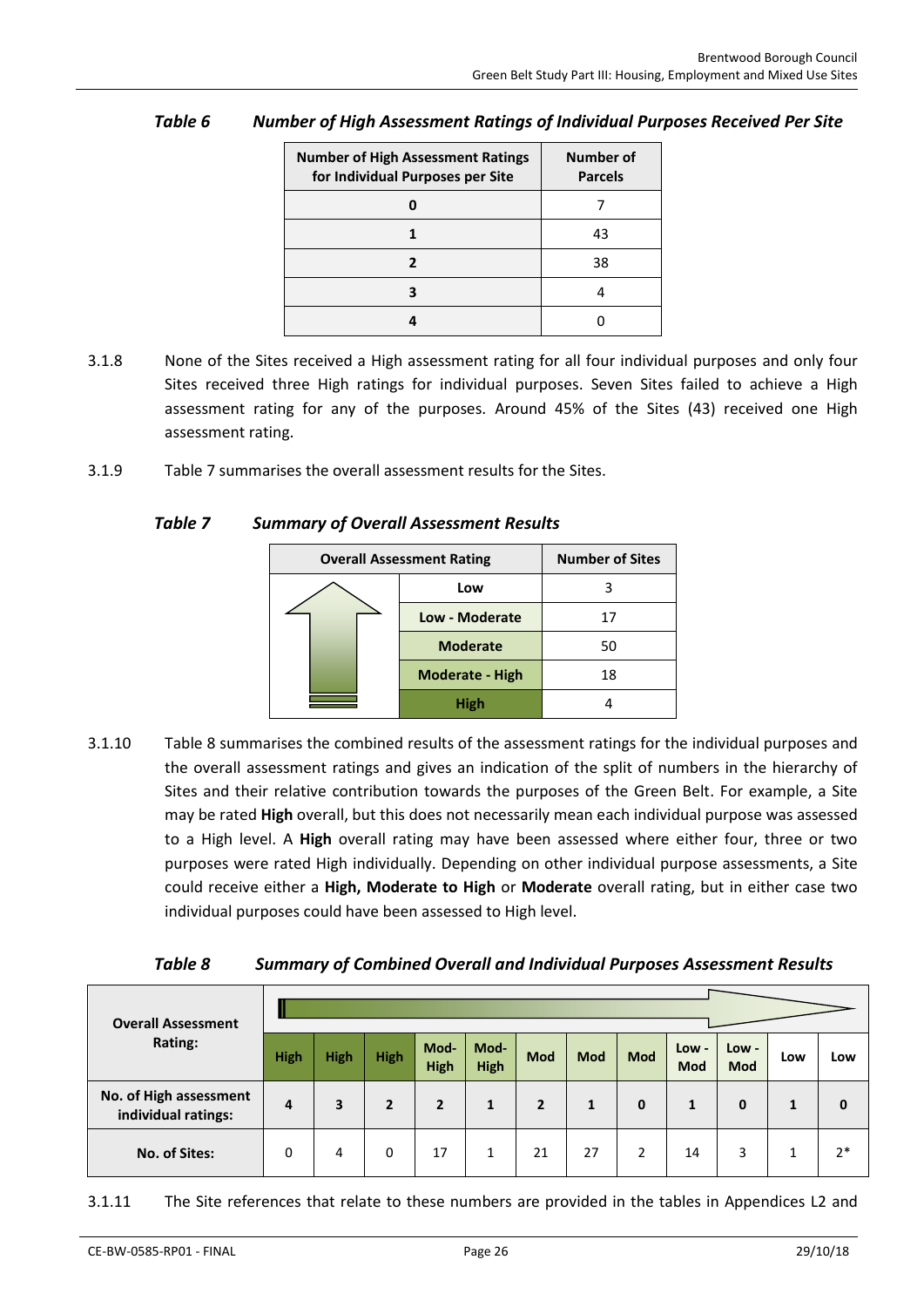L3. Two arrangements of the results have been given in the Appendices: One in a hierarchal 'assessment results' order, based on overall and individual assessment results, and one in Site reference order, for ease of reference. These are also shown in plan form in Appendix L5.

- 3.1.12 Referring to [Table 7](#page-26-1) and [Table 8,](#page-26-2) three Sites received a **Low** overall assessment rating. Of these, two Sites (see\*) did not fulfil any of the individual Green Belt purposes to a High assessment level (Sites 010 and 085B). Additionally, three Sites received a **Low-Moderate** overall assessment rating and did not fulfil any of the individual Green Belt purposes to a High assessment level (Sites 128, 180 and 186).
- 3.1.13 Referring to [Table 7,](#page-26-1) four Sites received a **High** overall assessment rating (028C, 028B, 211 and 241).

Purpose 1

- 3.1.14 Over half (47) of the Sites were assessed to have a High assessment level in relation to Purpose 1 of the Green Belt, i.e. the Sites were 'Not Contained'. As a result, housing development would be considered to be beyond the settlement limit, which could be interpreted as contributing to sprawl of large built-up areas (existing or new), affecting Green Belt openness.
- 3.1.15 Purpose 1 and Purpose 3 have combined to be the largest contributing factors to the majority of the Sites being given at least a **Moderate** overall assessment rating, where Purpose 3 was rated highly, despite other purposes perhaps not being highly fulfilled.

### Purpose 2

- 3.1.16 Five sites were found to directly cause towns (see paragraph [2.2.21](#page-13-2) for which settlements were considered to be included in this assessment) to coalesce (or such that the intervening gap was negligible) contrary to Purpose 2: Site 028C, 028B, 146, 241 and 316.
- 3.1.17 Generally, the majority of Sites would not cause towns to coalesce or merge, although twelve Sites were found to lead to a significant separation reduction in the countryside gap between towns potentially encouraging future coalescence which would be contrary to Purpose 2 of the Green Belt.

### Purpose 3

- 3.1.18 The assessment in relation to Purpose 3 considered whether the Site contribution to functional countryside would be adversely affected. Generally, the majority of Sites fulfilled some countryside function. The majority of the Sites being grassland/pasture, arable, woodland/scrub or open space. This is reflected by 74 of the 92 Sites receiving a **High** assessment rating in relation to Purpose 3. Nine Sites received a **Low** assessment rating, primarily reflecting the existing use of the land as either a private garden or brownfield / previously developed land.
- 3.1.19 Purpose 3 and Purpose 1 have combined to be the largest contributing factors to the majority of the Sites being given at least a **Moderate** overall assessment rating, where Purpose 3 was rated highly, despite other purposes perhaps not being highly fulfilled.
- 3.1.20 It is noted that for Site 117A (Part) the assessment focuses on the area of land to the east of the existing 'Ford' Offices which is Green Belt land. The other part of the proposed allocation covers the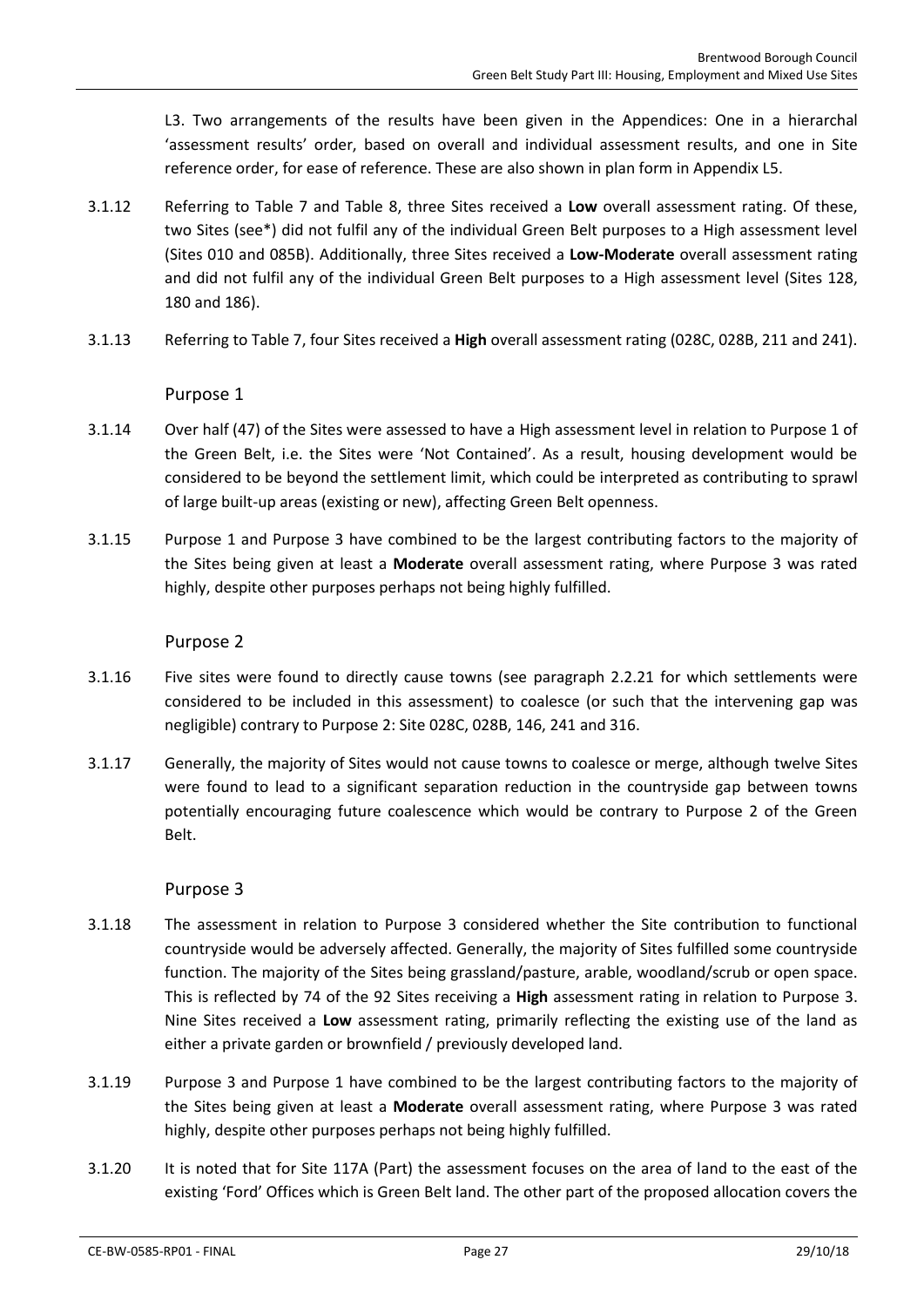existing office development on non-Green Belt land and as such has not been considered in relation to the specific potential extension in to the Green Belt area.

### Purpose 4

- 3.1.21 In terms of Purpose 4, a number of Sites were wholly located within Conservation Areas and/or, the Sites may be considered important at preserving the historic character of nearby towns or settlement pattern. In total, five Sites were considered to be located such that they may be considered to have a High assessment rating in relation to Purpose 4: Sites 241, 211, 202B, 219, and 286.
- 3.1.22 Eighty Sites were considered to have no or limited contribution to preserving the setting of an Historic Town or the historic character of Brentwood by virtue of any land based heritage designation.

### <span id="page-28-0"></span>**3.2 EMPLOYMENT AND MIXED USE ASSESSMENT RESULTS**

#### **Summary**

- 3.2.1 Using the methods described in Section [2,](#page-10-0) and the colour-coded tables within, for ease of reference, the results for the 22 individual Site assessment are given:
	- In detail in **Appendix L7**;
	- Summarised in **Appendices L6**; and
	- Shown on plan at **Appendix L8**.
- 3.2.2 The results are further summarised below.
- 3.2.3 The overall assessment levels of the Employment and Mixed Use assessments remain unchanged from the individual Site Housing assessment results. There was no assessment difference between Purpose 1, 3 or 4 when comparing the housing and employment/mixed use assessments. Three Sites had minor changes with regards to Purpose 2 as described below.
- <span id="page-28-1"></span>3.2.4 Overall, as per the Housing Assessment results, the Employment/Mixed Use assessments have been further broken down in the following tables:

| Table 9 |  |  | <b>Number of High Assessment Ratings of Individual Purposes Received Per Site</b> |
|---------|--|--|-----------------------------------------------------------------------------------|
|---------|--|--|-----------------------------------------------------------------------------------|

| <b>Number of High Assessment Ratings</b><br>for Individual Purposes per Site | Number of<br><b>Parcels</b> |
|------------------------------------------------------------------------------|-----------------------------|
|                                                                              |                             |
|                                                                              | 15                          |
| 7                                                                            | 6                           |
|                                                                              |                             |
|                                                                              |                             |

3.2.5 None of the Sites received a High assessment rating for all four individual purposes and no Sites received three High ratings for individual purposes. Sites 106 and 180 were the only Sites not to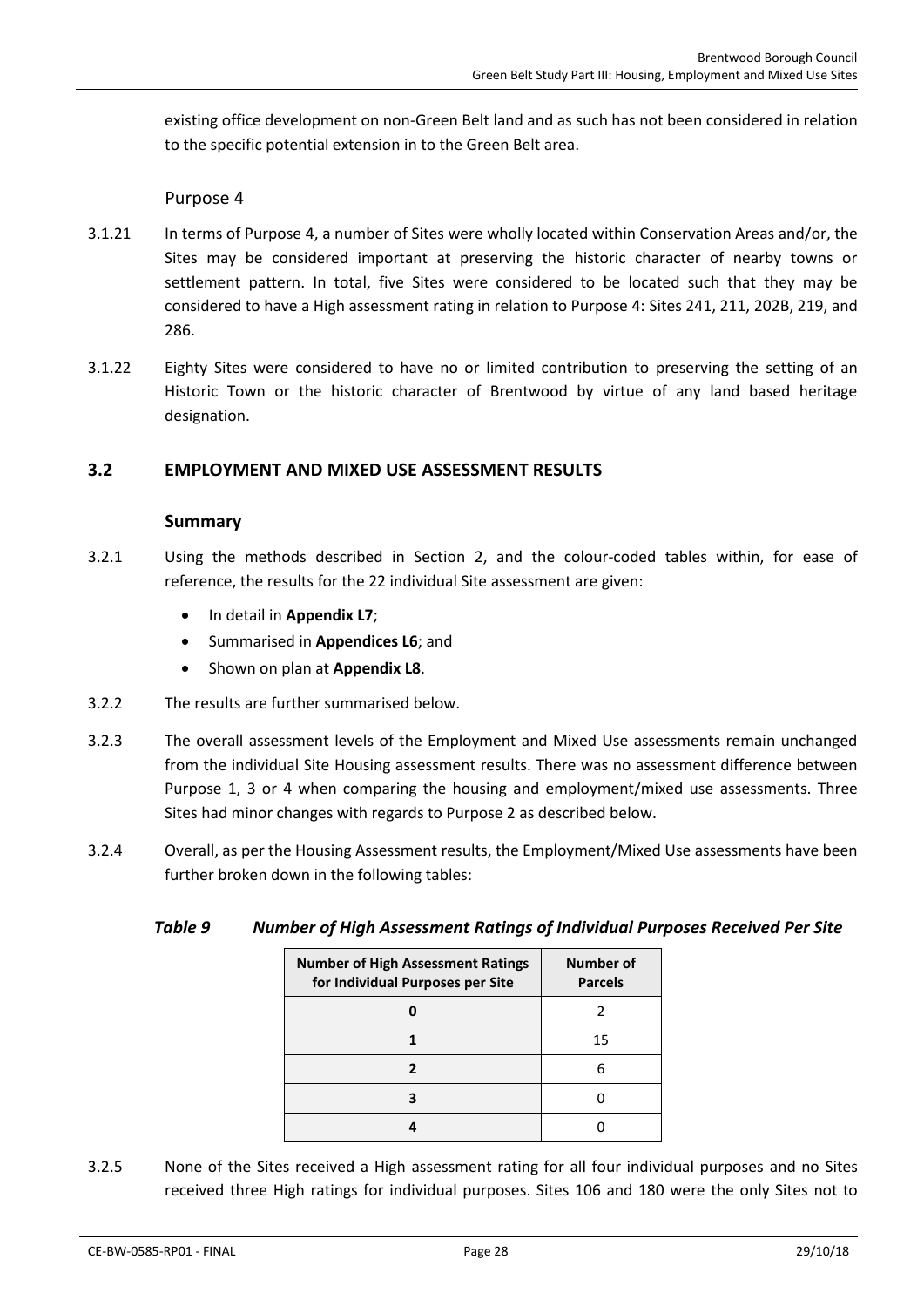receive a High assessment rating with regards to any of the four purposes, although Site 106 three **Moderate** ratings with regards to Purposes 1, 2 and 3 and Site 180 had a **Moderate** rating in respect of Purpose 2 and 3.

<span id="page-29-0"></span>3.2.6 [Table 10](#page-29-0) summarises the overall assessment results for the Sites.

| <b>Overall Assessment Rating</b> | <b>Number of Sites</b> |  |  |  |  |
|----------------------------------|------------------------|--|--|--|--|
|                                  | Low                    |  |  |  |  |
|                                  | Low - Moderate         |  |  |  |  |
|                                  | <b>Moderate</b>        |  |  |  |  |
|                                  | <b>Moderate - High</b> |  |  |  |  |
|                                  |                        |  |  |  |  |

3.2.7 [Table 11](#page-29-1) summarises the combined results of the assessment ratings for the individual purposes and the overall assessment ratings and gives an indication of the split of numbers in the hierarchy of Sites and their relative contribution towards the purposes of the Green Belt. For example, a Site may be rated **High** overall, but this does not necessarily mean each individual purpose was assessed to a High level. A **High** overall rating may have been assessed where either four, three or two purposes were rated High individually. Depending on other individual purpose assessments, a Site could receive either a **High, Moderate to High** or **Moderate** overall rating, but in either case two individual purposes could have been assessed to High level.

*Table 11 Summary of Combined Overall and Individual Purposes Assessment Results*

<span id="page-29-1"></span>

| <b>Overall Assessment</b>                     |             |             |             |                     |                     |              |            |              |                     |                       |     |     |
|-----------------------------------------------|-------------|-------------|-------------|---------------------|---------------------|--------------|------------|--------------|---------------------|-----------------------|-----|-----|
| Rating:                                       | <b>High</b> | <b>High</b> | <b>High</b> | Mod-<br><b>High</b> | Mod-<br><b>High</b> | Mod          | <b>Mod</b> | Mod          | Low -<br><b>Mod</b> | $Low -$<br><b>Mod</b> | Low | Low |
| No. of High assessment<br>individual ratings: | 4           | 3           | 2           | $\overline{2}$      |                     | $\mathbf{2}$ | 1          | $\mathbf{0}$ | 1                   | $\bf{0}$              | 1   |     |
| No. of Sites:                                 | 0           | 0           | 0           | 4                   | 1                   | 2            | 8          | 1            | 6                   | 1                     | 0   | U   |

- 3.2.8 The Site references that relate to these numbers are provided in the tables in Appendices L6, arranged in a hierarchal 'assessment results' order, based on overall and individual assessment results. These are also shown in plan form in Appendix L8.
- 3.2.9 Referring to [Table 100](#page-29-0) and [Table 11,](#page-29-1) one Site received a Low overall assessment rating (Site 024A). Six Sites received a **Low-Moderate** overall assessment rating, however, five of these Sites were considered to be 'Not Contained' receiving a **High** assessment rating for Purpose 1 (i.e. they were all in Green Belt locations away from large built up areas), with Site 180 considered 'Partly Contained'. It is noted that some Sites do have a large amount of existing development present.
- 3.2.10 Referring to [Table 10,](#page-29-0) five Sites received a **Moderate-High** overall assessment rating (Sites 024B, 038B, 106, 175B and 200).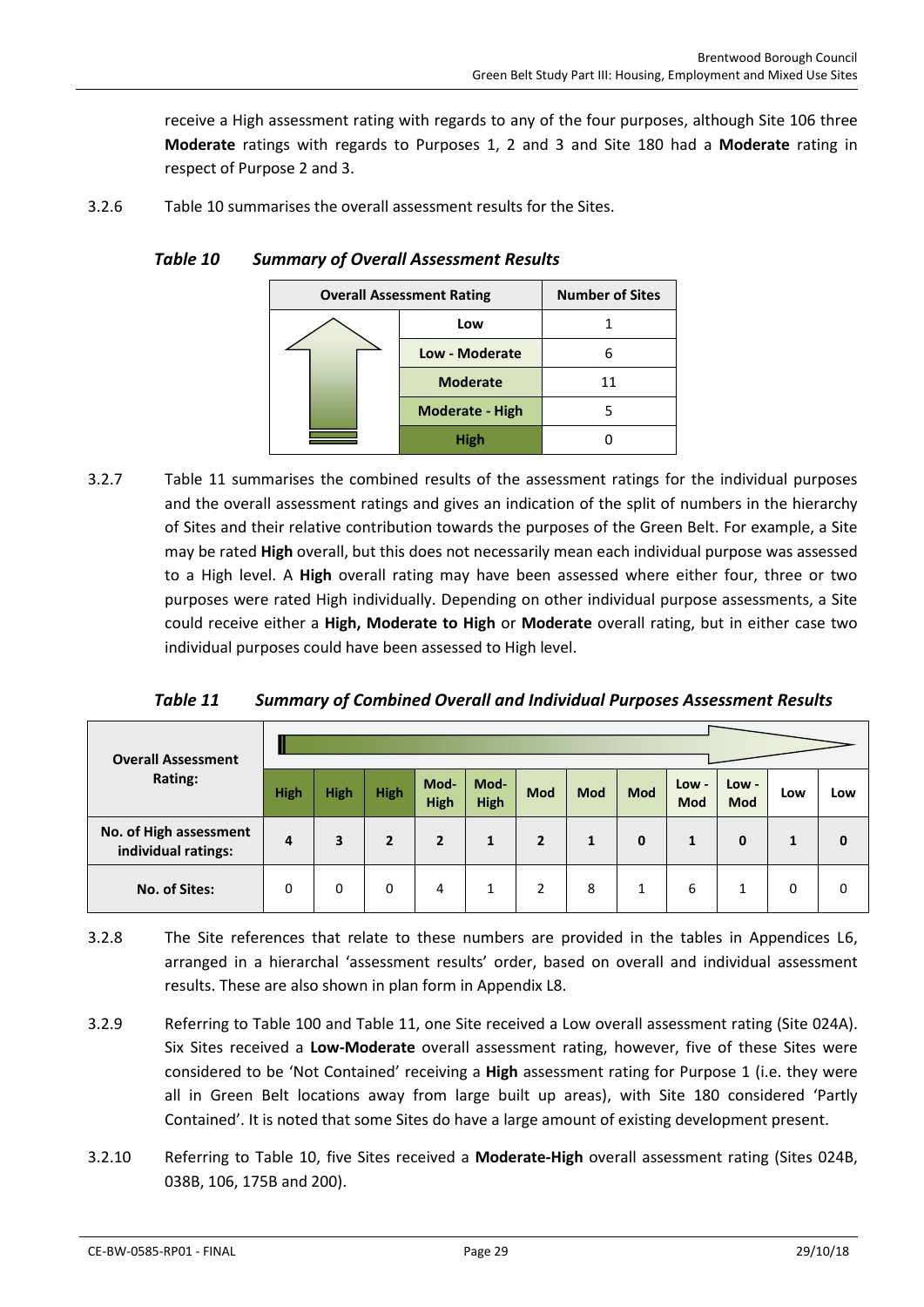Purpose 1

3.2.11 Fourteen of the Sites were considered 'Not Contained'. Two of the Sites are considered 'well contained' by existing built development (i.e. an urban or settled area) and would constitute new or expanded growth in Green Belt locations (Sites 024A and 299).

### Purpose 2

- 3.2.12 The assessment level of three Sites was marginally elevated (compared to the previous housing assessments), which did not change the overall assessment rating. Sites 101C, 158 and 112E) had the Purpose 2 assessment rating elevated from Separation Retained to Separation Retained/Separation Reduced, but Functional. Site 228 had Purpose 2 assessment ratings increased from Separation Retained to Separation Reduced, but Functional.
- 3.2.13 These assessment level changes were considered to be due to the likely higher massing of larger buildings at the Sites (over and above the existing situation) which would potentially, perceptually reduce the apparent separation between towns/'built up' areas due to potential increased visibility compared to Housing development. In no cases was this assessed as potentially leading to visual or physical coalescence.
- 3.2.14 It is has been noted in the assessments that whilst the overall assessment ratings did not change, Employment or Mixed Use development at Sites 024B, 037D, 038B, 038A, 126, 106, 112E, 101C, 175B and 200 would be potentially visually more intrusive or perceptible compared to housing development, adding to any perception of separation reduction between towns. However, in terms of the assessment criteria, the change was not considered sufficient to elevate the individual assessment ratings further. Of these Sites it is noted that Sites 024B, 106, 175B, 302C and 200 were already previously assessed (in the housing assessments) as meeting Purpose 2 to a Moderate level and development would lead to Significant Separation Reduction, between towns.

### Purpose 3

- 3.2.15 Five Sites had evidence of built development (some industrial/commercial Sites) and were considered to fulfil Purpose 3 to a **Low** level. A further five Sites were considered Mixed Functions within Countryside. Sites 024A, 024B, 037D, 038B, 038A, 079C, 117A, 126, 158, 175B, 200, 299 and 302C were all considered to fulfil Purpose 3 to a High level, being 'countryside' Sites with no evidence of previous or extensive built development.
- 3.2.16 It is noted that for Site 117A (Part) the assessment focuses on the area of land to the east of the existing 'Ford' Offices which is Green Belt land. The other part of the proposed allocation covers the existing office development on non-Green Belt land and as such has not been considered in relation to the specific potential extension in to the Green Belt area.

### Purpose 4

3.2.17 Three Site have been identified as having for potential for Moderate effects in relation to Purpose 4: Sites 038B (owing to the small Conservation Area designation, 299 (being adjacent to an 'Historic Core' of Brentwood) and 302C (being adjacent to the South Weald Conservation Area and Registered Park and Garden).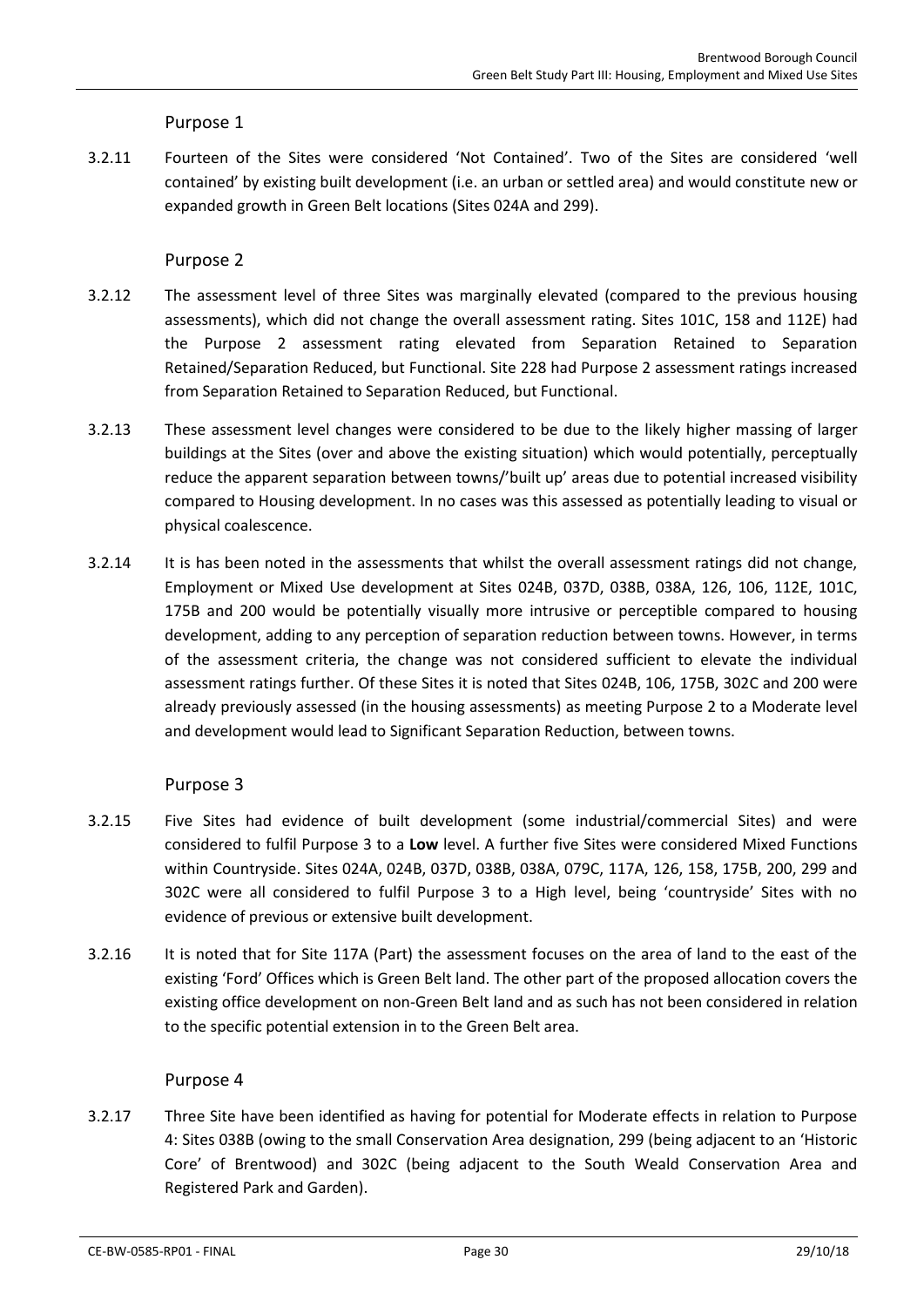### <span id="page-31-0"></span>**3.3 RECOMMENDATIONS**

- 3.3.1 All development should be directed to brownfield and non-Green Belt land where available and practically achievable, as any housing development in the Green Belt is likely to be contrary to Green Belt policy.
- 3.3.2 The scope of this study did not extend to the identification of Sites that should be prioritised for allocation for housing, employment or mixed use allocation/development in the Brentwood LDP; a number of other factors will be important in determining these allocations. For example, a Site that is considered to fulfil Green Belt purposes to a lower level may have other significant constraints to development, be unsustainable or be unable to make a strategic contribution to housing supply. Equally, another Site considered to fulfil purposes to a higher level may indicate substantial conflicts with Green Belt policy but may be more developable due to fewer environmental or sustainability constraints and would be able to fulfil a greater proportion of any strategic housing or employment land delivery.
- 3.3.3 With regard to considerations from this study to take forward in formulating the Housing Allocations and Employment/Mixed Use Allocations for Brentwood Borough LDP, where Green Belt land is required to accommodate the required development and anticipated population over the life of the plan, (i.e. no non-Green Belt land is available) the following recommendations are made in relation to Green Belt aspects only.
- 3.3.4 As no one purpose of the Green Belt has priority over another, the overall assessment level should be the first consideration and then the individual assessment against each purpose considered to provide sub-division of those with the same overall assessment rating.
- 3.3.5 On this basis, in terms of Green Belt considerations only, Housing Sites should be prioritised for consideration as per the table in Appendix L2, with:
	- Sites 010, 024A and 085B being most highly prioritised; and
	- Sites 028C, 028B, 211 and being of lowest priority.
- 3.3.6 It is also noted that three of the largest Sites considered were also rated Moderate-High overall (Sites 038B, 200 and 302C).
- 3.3.7 In terms of Green Belt considerations only, Employment and Mixed Use Sites should be prioritised for consideration as per the table in Appendix L6, with Sites 024A, 101C, 111, 112D, 175A, 180 and 228 being most highly prioritised. Relative to other Sites, Sites 024B (Mixed Use), 038B (Mixed Use), 175B (Mixed Use), 200 (Mixed Use) and 302C (Mixed Use) should be of lower priority (i.e. all received a Moderate to High overall assessment rating).
- 3.3.8 Also, large expansive Sites (for example Site 028B, 028C, 038B and 200) may have received Moderate-High or High assessment rating, yet have been assessed as a single large Site (i.e. as a whole), assuming the Site is wholly developed. Within these Sites, areas may have a lower contribution to Green Belt purposes and/or be more closely associated with existing built up areas.
- 3.3.9 For these Sites, the overall assessment rating (i.e. Moderate-High or High) is also linked to the comparative scale of the Sites in the Green Belt (and other locality based criteria) in comparison to other Sites and the relative likely effects with regards to Green Belt purposes, which in some cases has led to professional judgements being made. It should be considered whether such Sites can be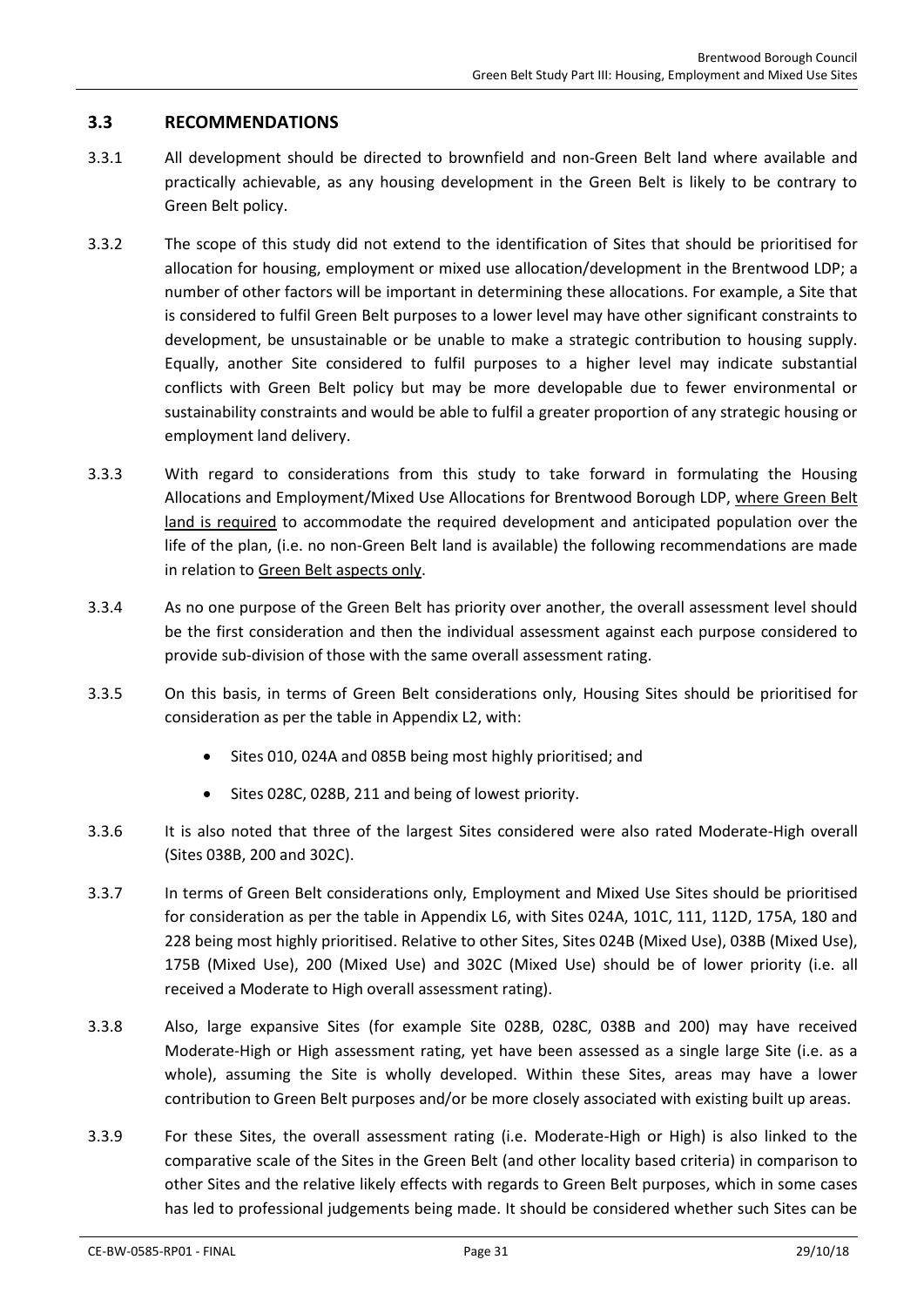sub-divided in to separate parcels of land that can differentiate Green Belt assessment levels between areas. Any sub-division of Sites should also account for existing barriers, built features and other topographic boundaries, such as woodlands etc. Green Infrastructure, existing or proposed, may contribute towards a reduction in perceived Green Belt effects, depending on developable areas.

- 3.3.10 Site 023 is an unusual Site in that it fits the description of countryside, but is 'well-contained' and is heavily influenced on the periphery by built development. It is also split into two areas by the A12 road; the area to the north lies in the southern part of Pilgrims Hatch and the area to the south lies in the northern part of Brentwood. The Site received a Moderate overall assessment rating. Given the townscape/landscape context of this Site it would be considered appropriate for the Site to be considered as a higher priority Site out of those receiving a Moderate overall assessment rating, as the two individual areas are surrounded by existing built development either side of the A12, which both Pilgrim's Hatch and Brentwood directly border. The A12 is the only feature physically separating the two settled areas.
- 3.3.11 It is noted a number of Sites have amalgamated or expanded; this report considers the final composite proposed land allocation area or submission from the 'Call for Sites' process. Changes to boundaries of Sites have in some cases altered assessment ratings, primarily in relation to the scale of the land and countryside function.
- 3.3.12 In order to further understand the effects on Purpose 3 of the Green Belt (effects on countryside encroachment) from development of Sites having a High individual assessment level (prioritising lower overall assessment levels first), further assessment could be usefully used (where appropriate and where resources allow) on the contribution made to landscape character and amenity value in relation to 'countryside' by each Site. This would be the subject of a separate assessment
- 3.3.13 When overall Housing, Employment or Mixed Use Allocations are being made, assessment of the cumulative impact of development in relation to impacts on the Green Belt, e.g. where two Sites are close to each other, or would develop in each other's direction (falling within the same countryside gap), should be made, as this is beyond the scope of this individual study. An addendum to this report covering cumulative impacts is advised where necessary, once proposed allocation options have been fully defined and consulted on.
- 3.3.14 It is also noted that whilst Housing and Employment/Mixed Use assessments still received the same overall assessment rating, in terms of Green Belt purposes, Employment/Mixed Use development has higher potential than Housing development (as defined in this study) to lead to large scale encroachment and/or settlement coalesce due to the potential scale of buildings and actual or perceived intervisibility. This is noted in the individual Site assessments, albeit only four Sites had varied assessment levels for Purpose 2 compared to the Housing assessments.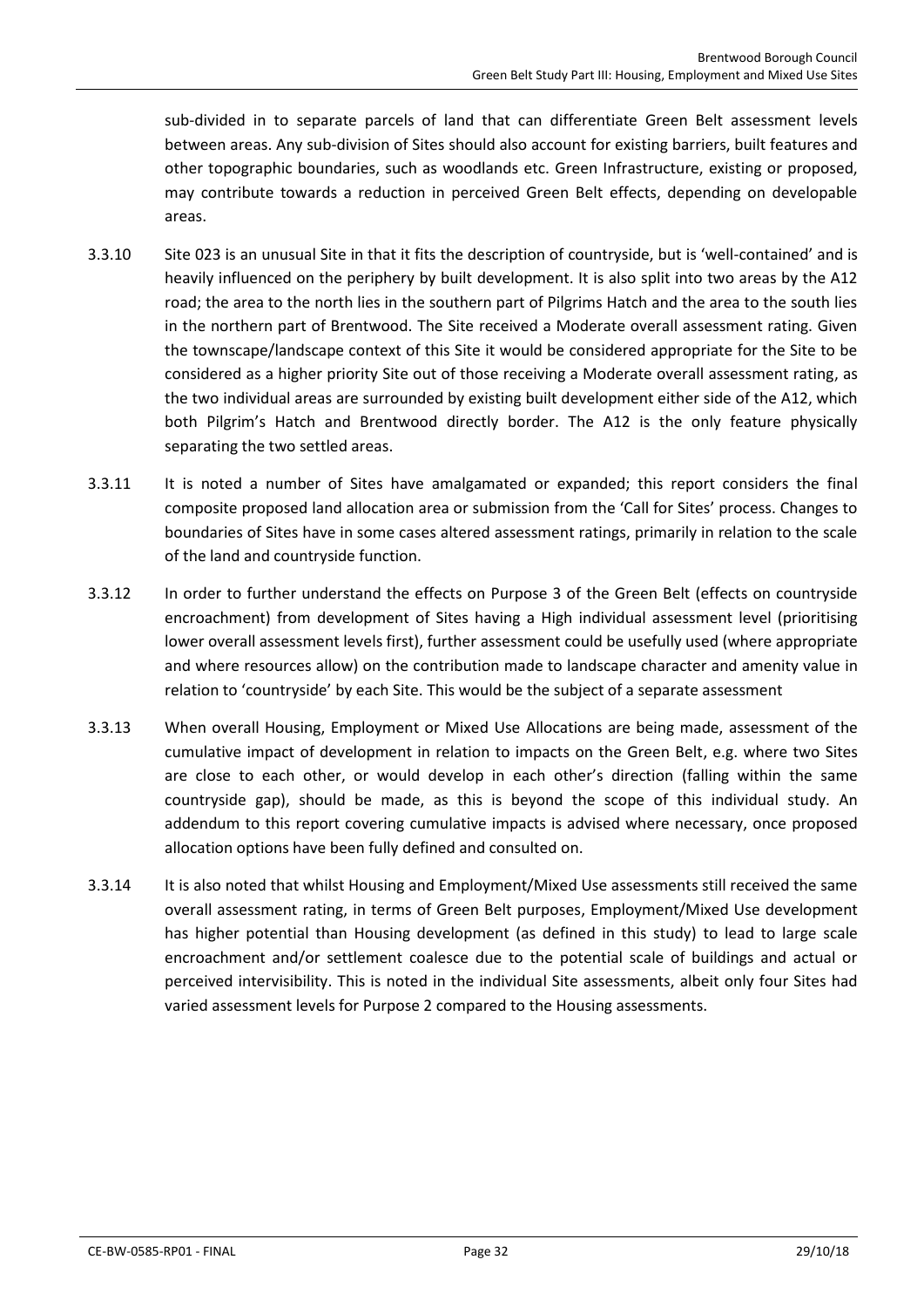# **REFERENCES:**

- Brentwood Borough Council, 25 August 2005 (Adopted). *Brentwood Replacement Local Plan.* s.l.:s.n.
- Brentwood Borough Council, June 2005. *Brentwood Replacement Local Plan - Initial Deposit Draft Urban Capacity Study.* s.l.:s.n.
- Brentwood Borough Council, October 2011. *Strategic Housing Land Availability Assessment Final Report.* s.l.:s.n.
- Department for Communities and Local Government, 2018. *National Planning Policy Framework.* s.l.:s.n.
- Natural England, n.d. *MAGIC.* [Online] Available at: http://www.magic.gov.uk/ [Accessed 10 April 2013].
- Opinion Research Services and Savills, January 2010. *London Commuter Belt (East)/M11 Sub-Region Strategic Housing Market Assessment 2008.* s.l.:s.n.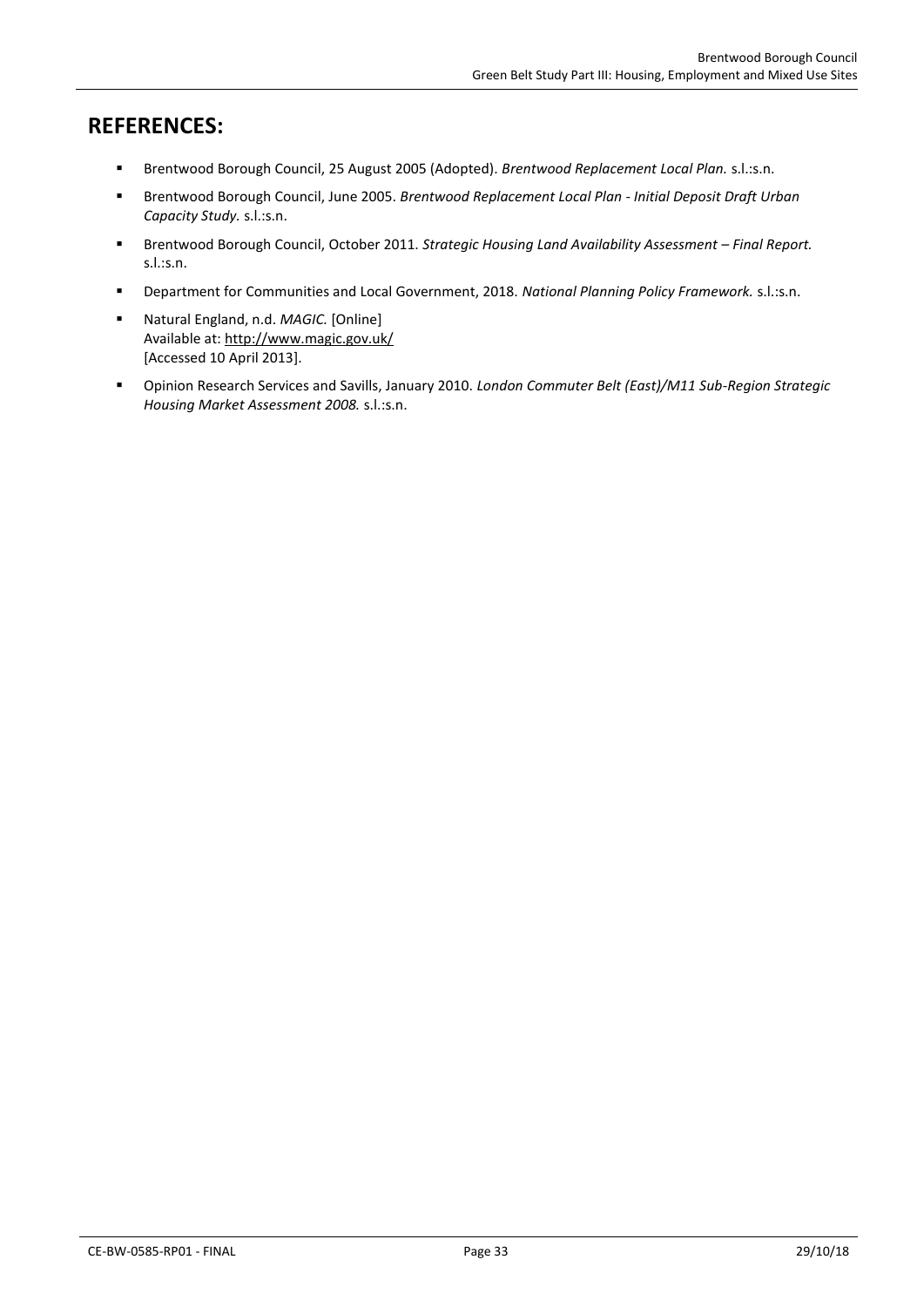# **APPENDICES:**

| Appendix L1 | Site Assessment Sheet Pro forma                                                                      |
|-------------|------------------------------------------------------------------------------------------------------|
| Appendix L2 | Summary of Housing Assessment Results - Assessment Results Order                                     |
| Appendix L3 | Summary of Housing Assessment Results – Site Reference Order                                         |
| Appendix L4 | Detailed Site Housing Assessment Sheets                                                              |
| Appendix L5 | Figure 1 – Overall Contribution of Sites to Green Belt Purposes – Housing Assessment                 |
| Appendix L6 | Summary of Employment/Mixed Use Assessment Results – Assessment Results Order                        |
| Appendix L7 | Detailed Site Employment/Mixed Use Assessment Sheets                                                 |
| Appendix L8 | Figure 2 – Overall Contribution of Sites to Green Belt Purposes – Employment/Mixed Use<br>Assessment |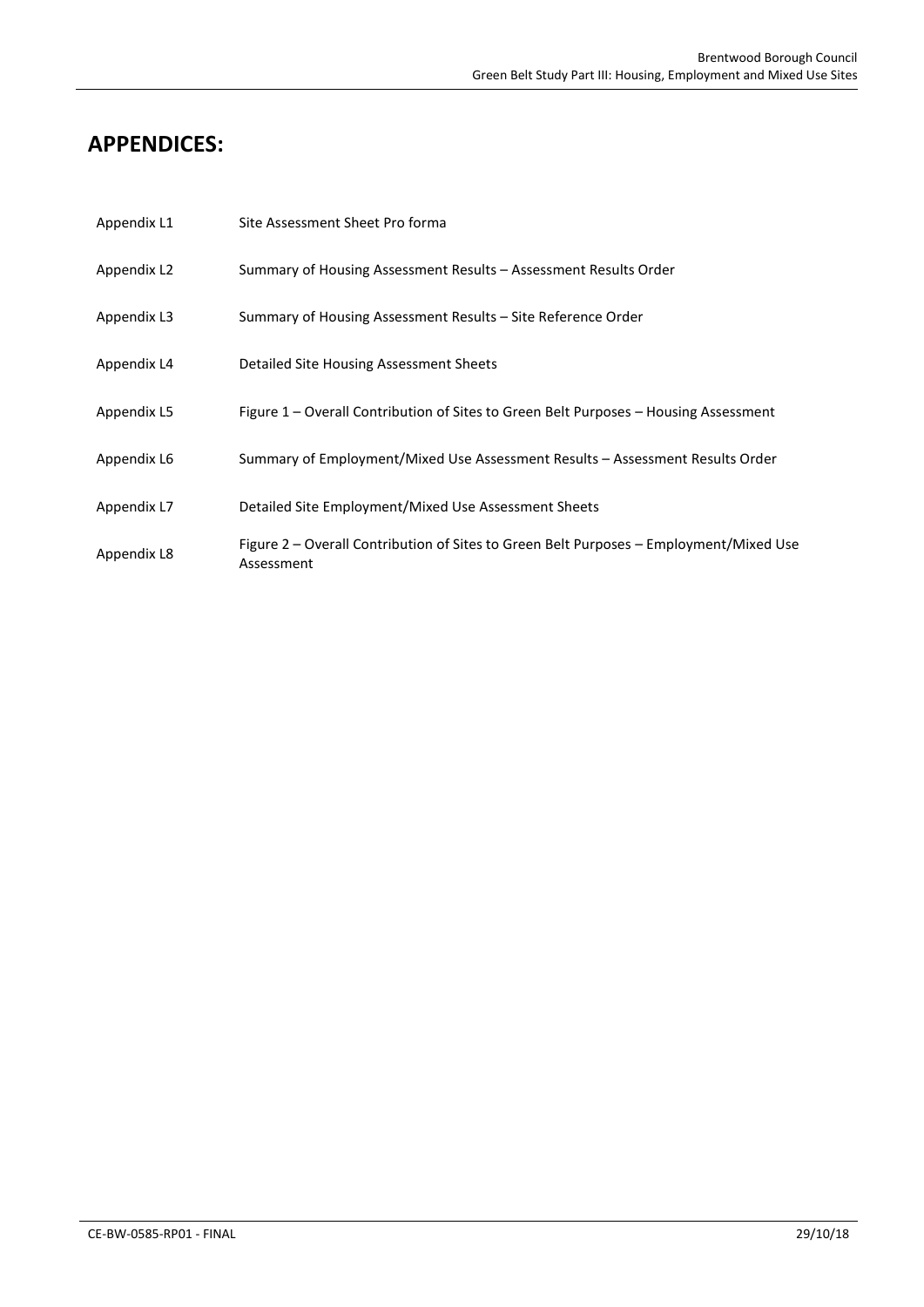### **APPENDIX L1:**

Site Assessment Sheet Pro forma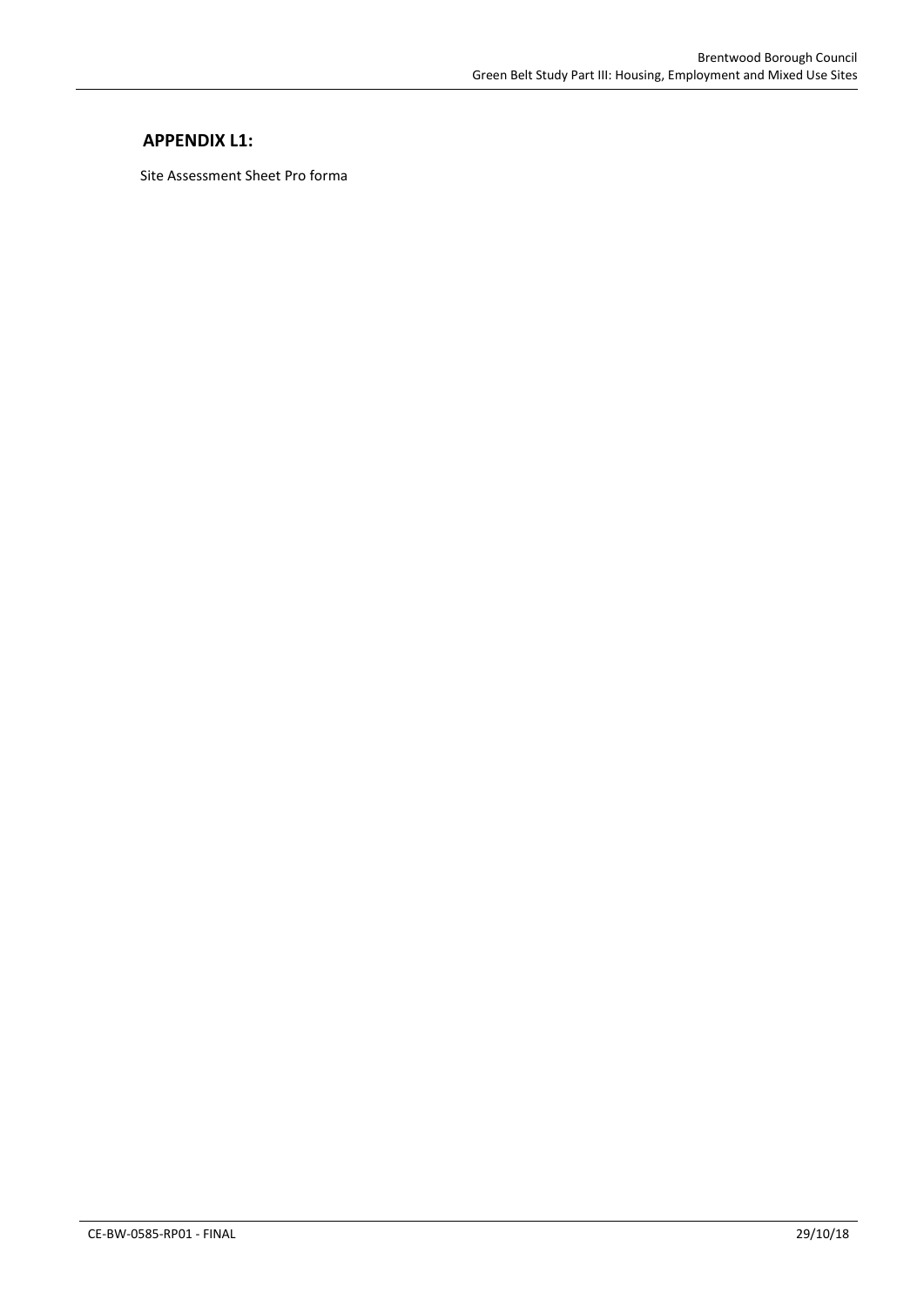# **APPENDIX L2:**

Summary of Assessment Results – Assessment Results Order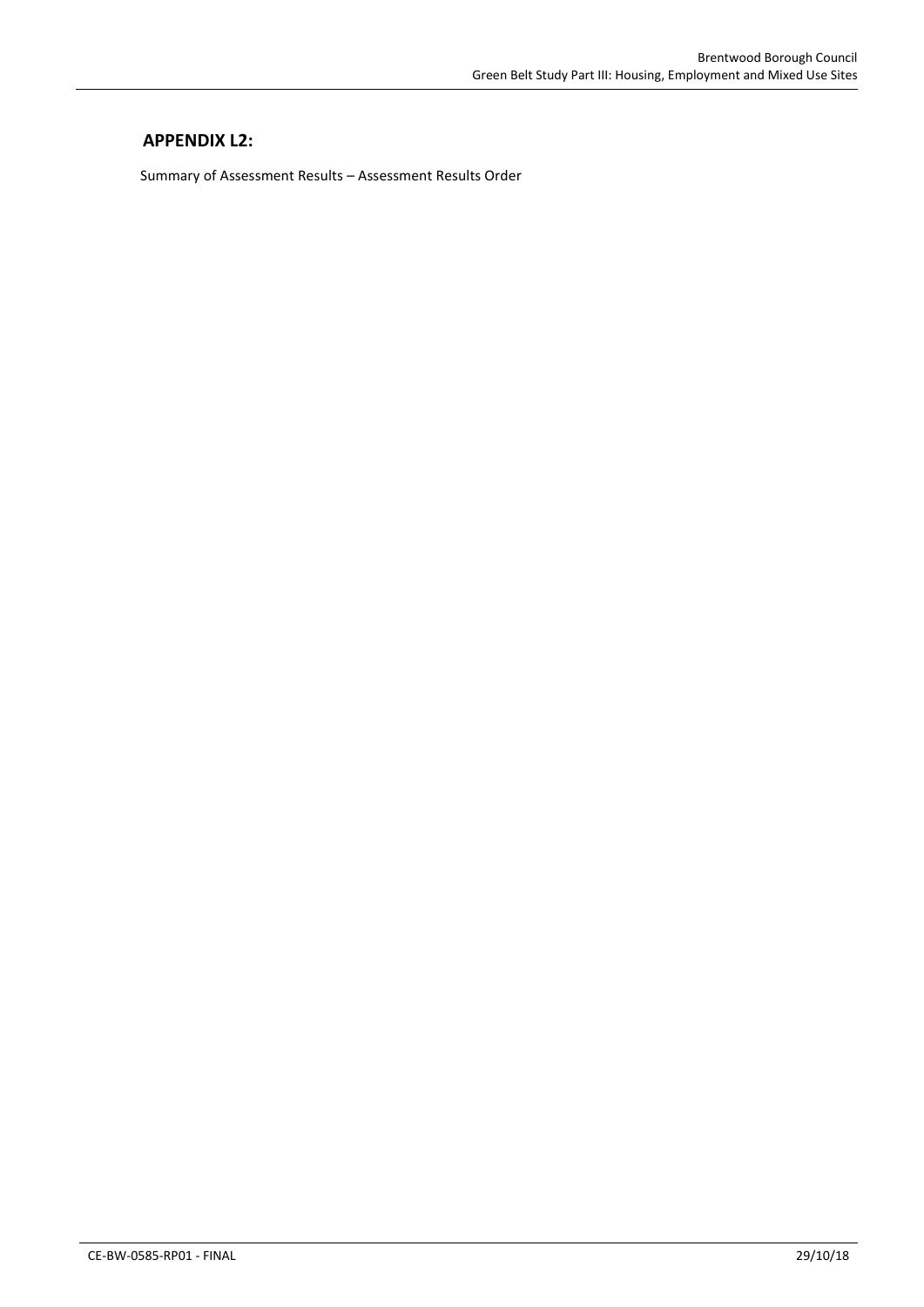# **APPENDIX L3:**

Summary of Assessment Results – Site Reference Order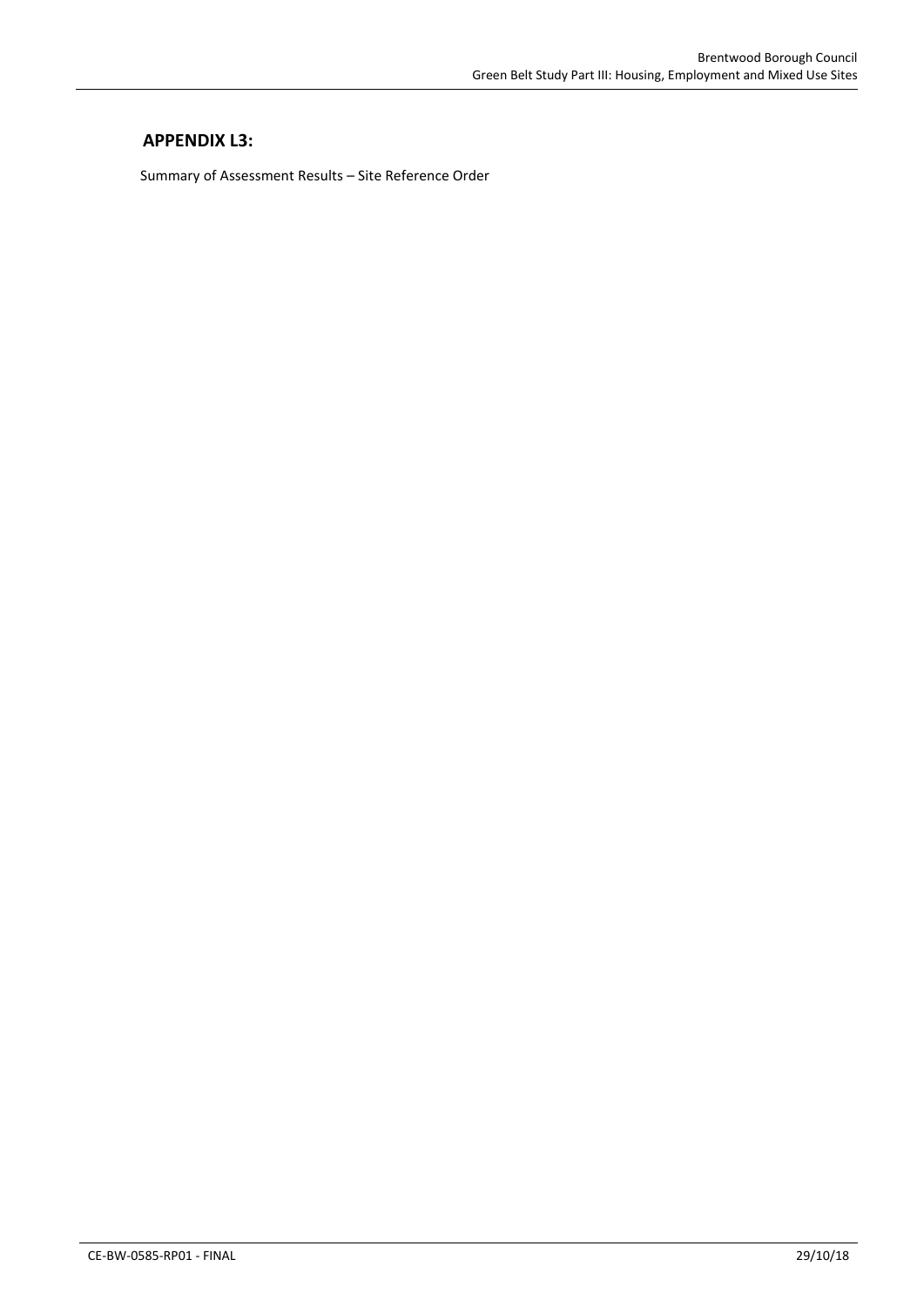# **APPENDIX L4:**

Detailed Site Assessment Sheets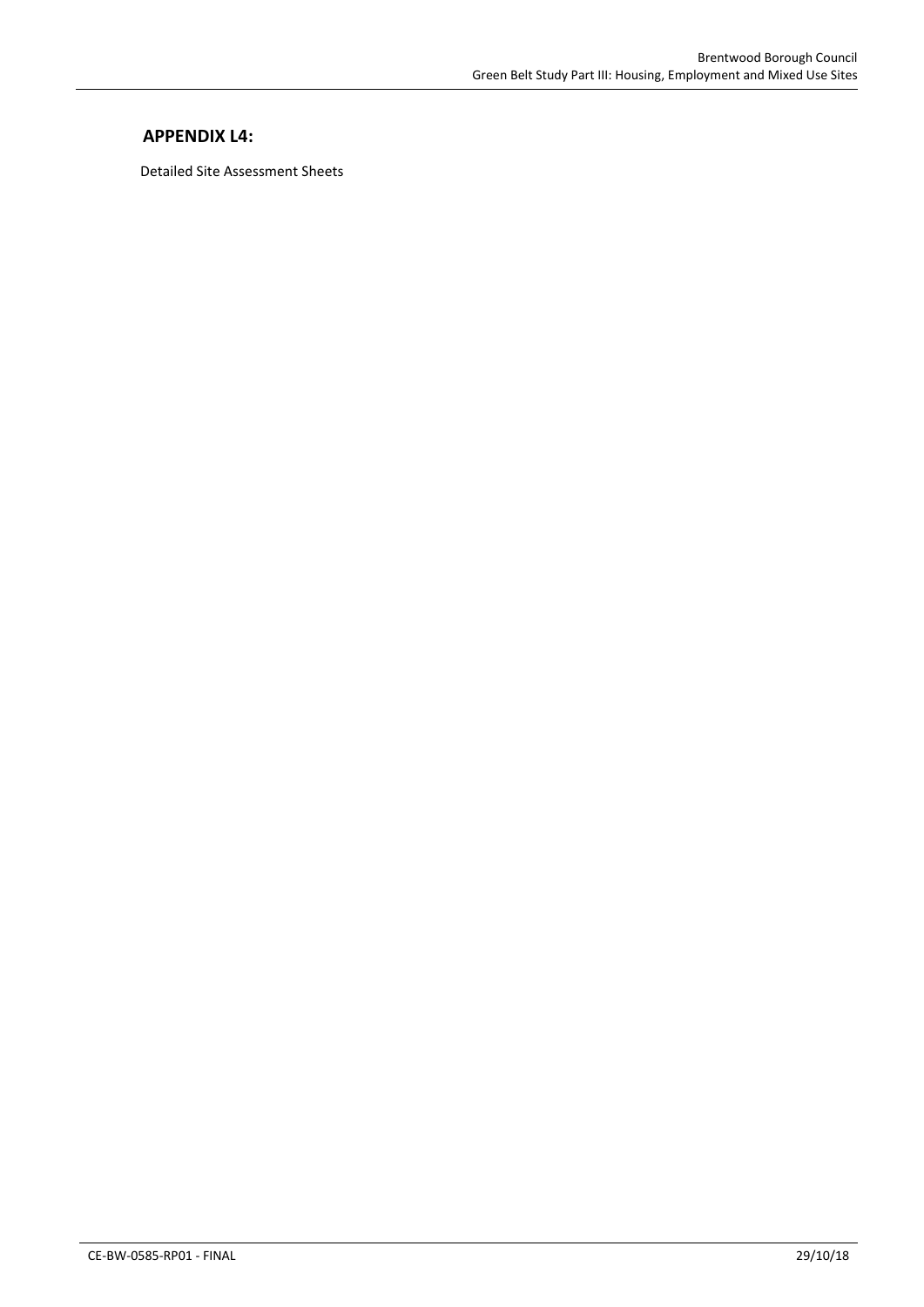# **APPENDIX L5:**

Figure 1 – Overall Contribution of Sites to Green Belt Purposes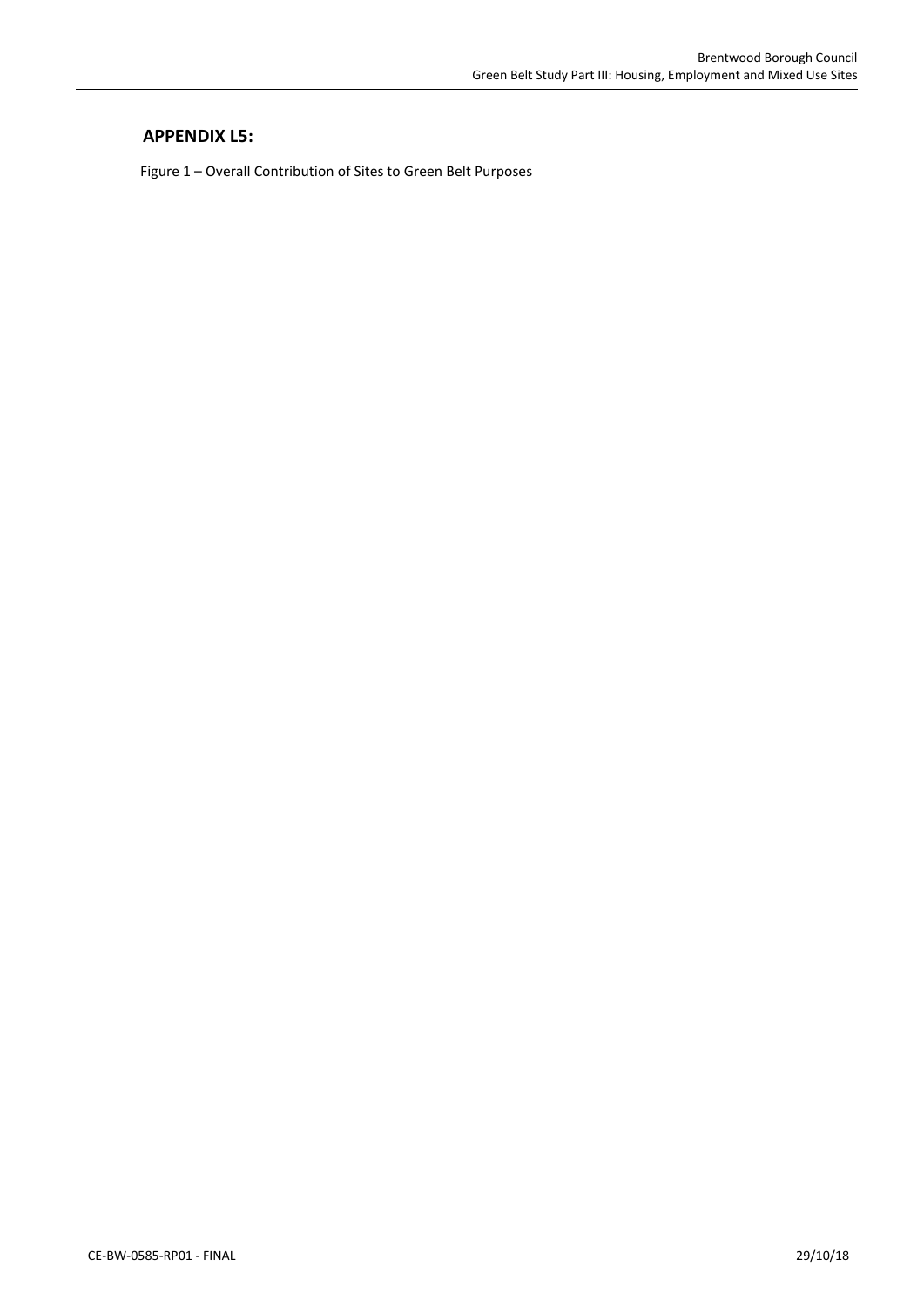# **APPENDIX L6:**

Summary of Employment/Mixed Use Assessment Results – Assessment Results Order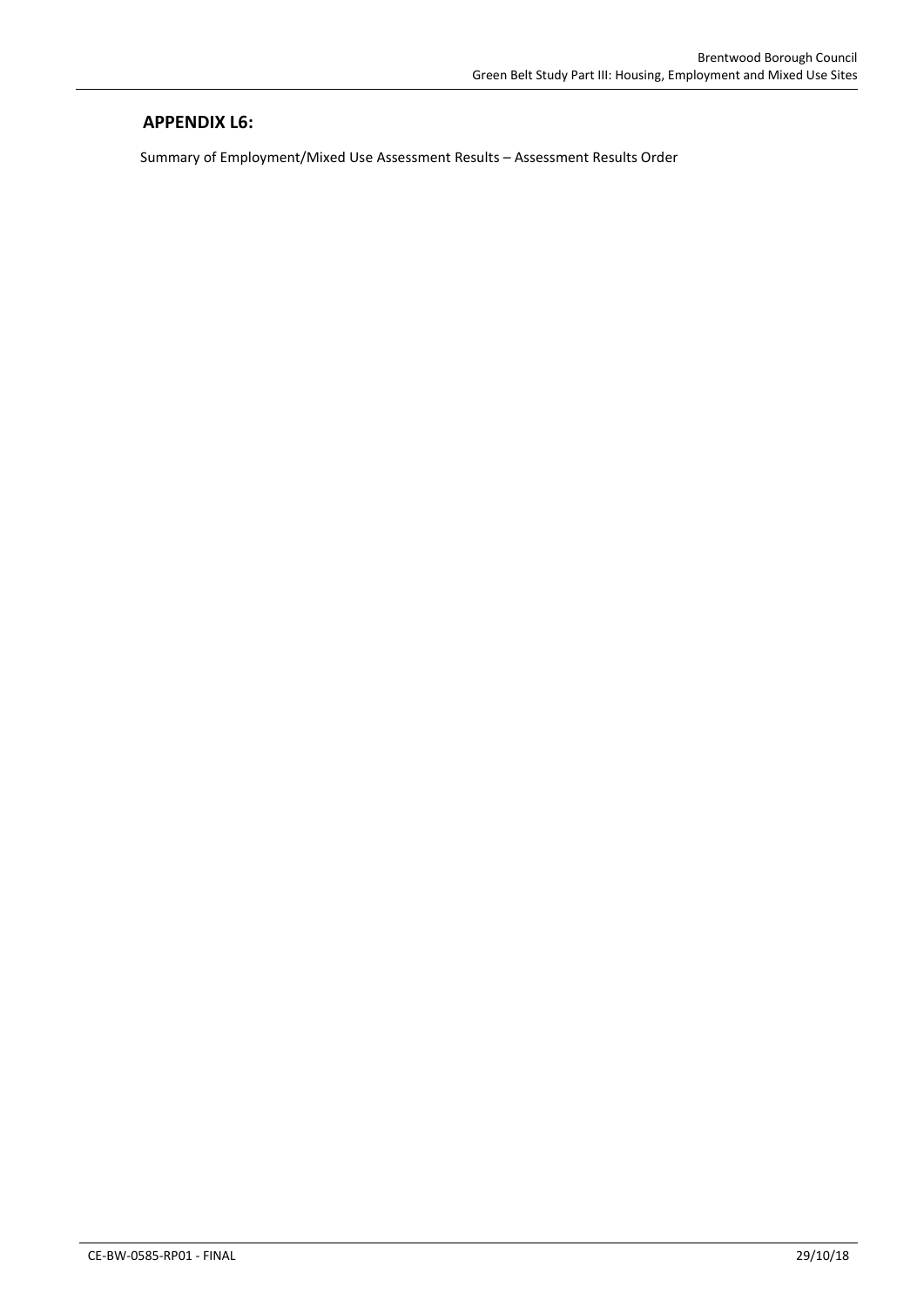# **APPENDIX L7:**

Detailed Site Employment/Mixed Use Assessment Sheets